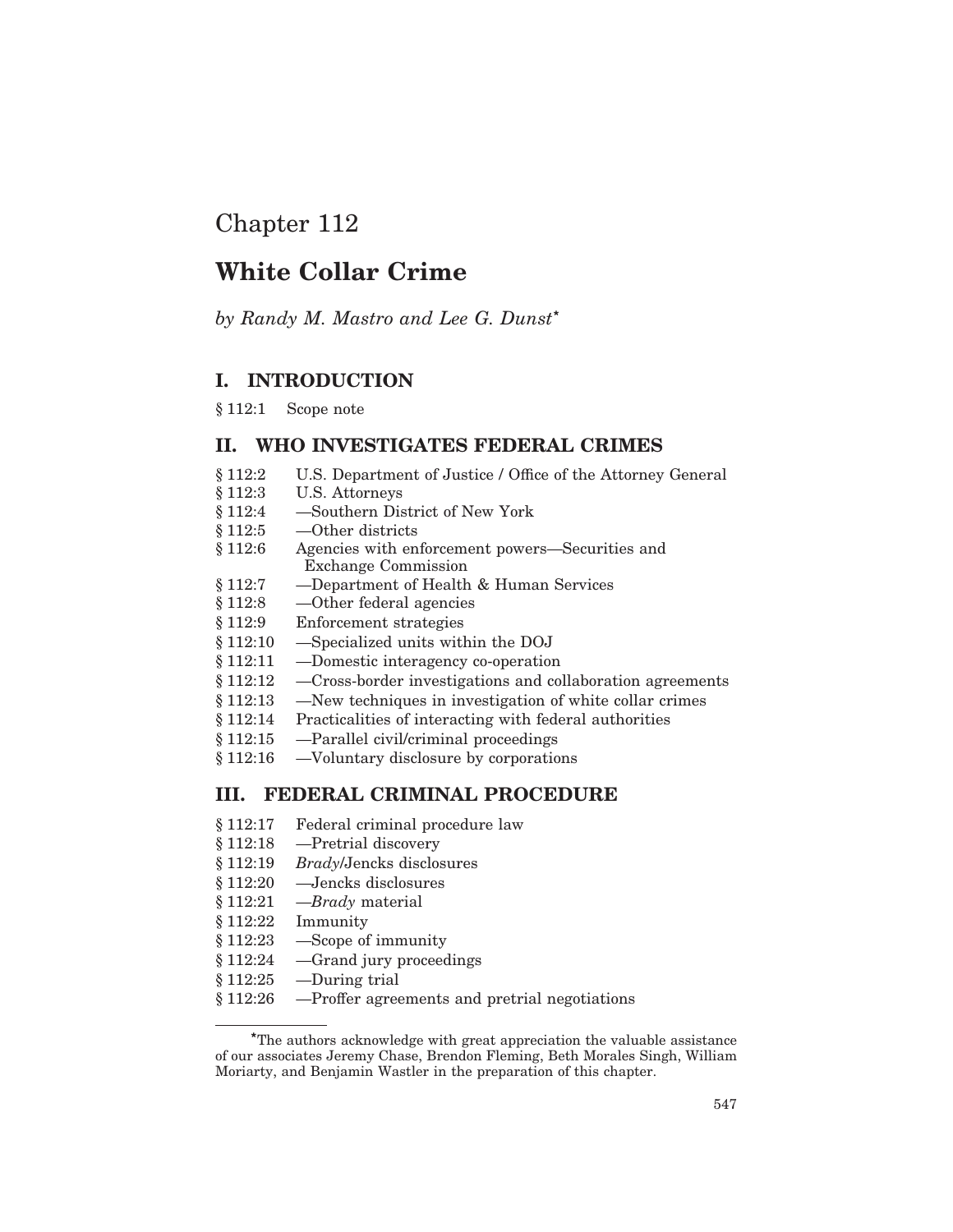- $$112:27$ -Co-operation initiatives for corporations
- -Protection of whistleblowers § 112:28

# IV. FEDERAL WHITE COLLAR CRIMES

- § 112:29 Federal white collar crimes generally
- § 112:30 Insider trading
- § 112:31 -Legal standard
- § 112:32 -Recent cases
- Foreign Corrupt Practices Act § 112:33
- § 112:34 -Legal standard
- $$112:35$ Mail and wire fraud
- § 112:36 -Honest services cases / Skilling
- $$112:37$ Securities fraud
- $$112:38$ Health care fraud (Medicare and Medicaid)
- $$112:39$ Health care fraud—Health Care Fraud Prevention and Enforcement Action Team
- $$112:40$ Antitrust
- § 112:41  $-$ Price-fixing
- $$112:42$ -Anti-cartel enforcement
- $$112:43$ -Cross-border enforcement co-operation
- § 112:44 Crimes under the Bank Secrecy Act
- § 112:45 Criminal sanctions violations
- $$112:46$ Mortgage fraud
- § 112:47 -Recent mortgage fraud prosecutions
- § 112:48 Insurance fraud
- Tax fraud § 112:49
- § 112:50 Environmental crimes
- -Statutory framework for environmental crimes  $$112:51$
- § 112:52 -Prosecutorial discretion in environmental crimes prosecutions
- $$112:53$ -Deferred prosecution agreements and nonprosecution agreements in environmental crime cases
- -Recent environment crimes cases § 112:54
- $§ 112:55$ Intellectual property crimes
- $$112:56$ Computer crimes
- § 112:57 Obstruction of justice, perjury, and false statements
- Racketeer Influenced and Corrupt Organizations 8 1 1 2:58
- § 112:59 Conspiracy
- $$112:60$ Extortion crimes under the Hobbs Act

# V. ORGANIZATIONAL LIABILITY FOR CRIMES

- § 112:61 Corporate criminal liability
- -Standards for corporate criminal liability \$112:62

# VI. ISSUES OF PROOF AND DEFENSES

- $$112:63$ Proof and defenses in white collar cases
- § 112:64 Principals and accessories
- Rules of evidence  $$112:65$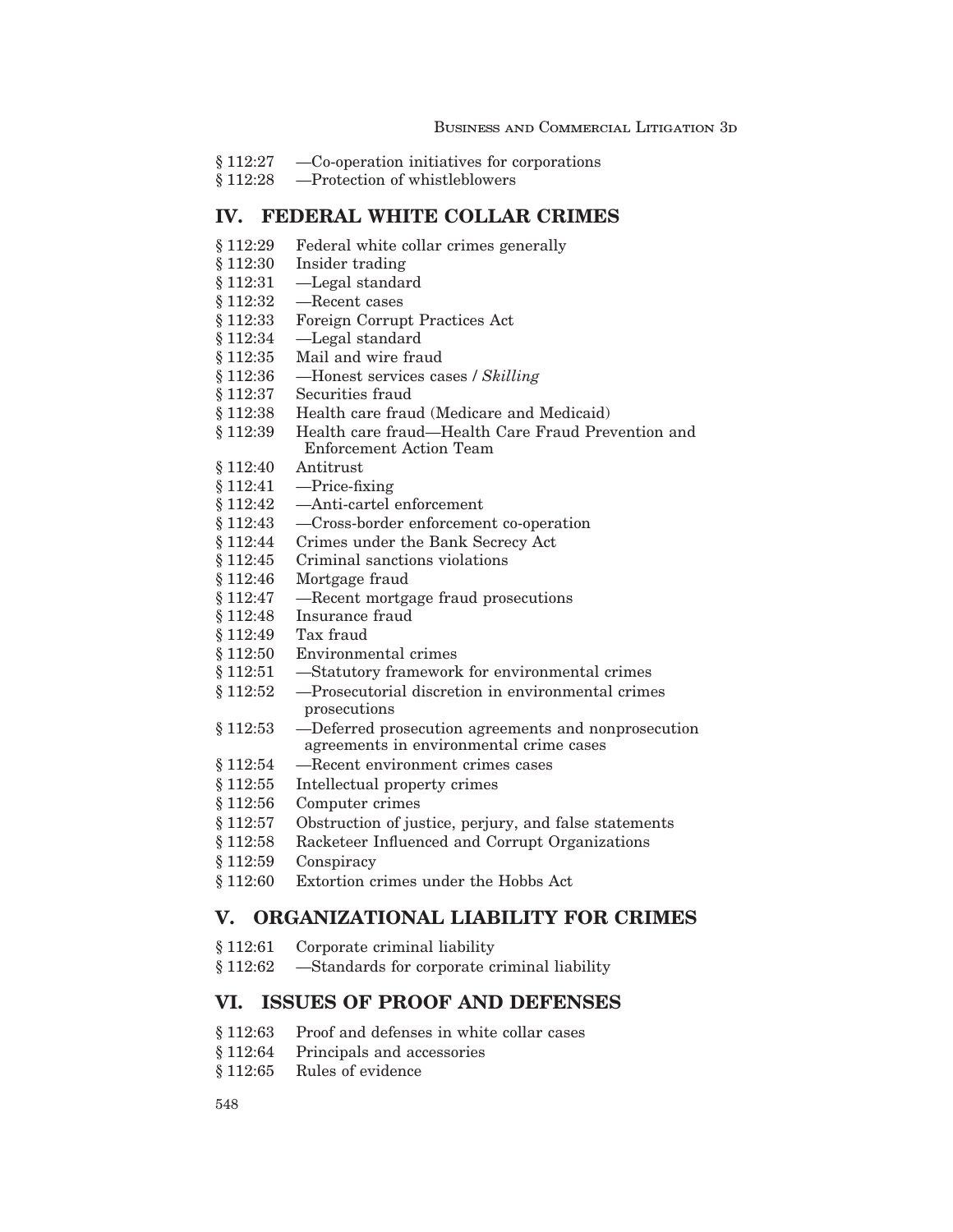### WHITE COLLAR CRIME

- § 112:66 Defenses
- $$112:67$ -Double jeopardy
- $-$ Entrapment  $$112:68$
- § 112:69 -Defenses to conspiracy
- \$112:70 Defenses to specific federal statutes

# VII. DISPOSITION OF CRIMINAL CASES

- $$112:71$ Disposition in the defendant's favor
- $$112:72$ Plea agreements and co-operation agreements
- § 112:73 Federal sentencing in general
- Corporate sentencing under federal law 8 112:74
- § 112:75 -General standards for corporate sentencing under U.S. Sentencing Guidelines
- -Existence of corporate compliance program as mitigating § 112:76 factor
- $§ 112:77$ —Use of Non-Prosecution Agreements/Deferred Prosecution Agreements
- $§ 112:78$ -Corporate monitors
- § 112:79 -Financial penalties

# VIII. PRACTICE AIDS

- § 112:80 Grand jury considerations checklist
- $§ 112:81$ Internal investigation considerations checklist

### IX. FORMS

- \$112:82 Sample proffer agreement
- \$112:83 Sample plea agreement
- Sample deferred prosecution agreement § 112:84
- § 112:85 Sample non-prosecution agreement
- $$112:86$ Sample federal criminal jury instructions

KeyCite®: Cases and other legal materials listed in KeyCite Scope can be researched through the KeyCite service on Westlaw®. Use KeyCite to check citations for form, parallel references, prior and later history, and comprehensive citator information, including citations to other decisions and secondary materials

# **I. INTRODUCTION**

### $§ 112:1$  Scope note

In the post-Madoff and Great Recession environment, federal authorities have dramatically increased their investigation and prosecution of white collar crimes. Commentators and the media are clamoring for the government to file charges against those in the white collar community who allegedly are responsible for the economic ills of the recent years. In this highly charged environment, federal prosecutors are applying aggressive investigative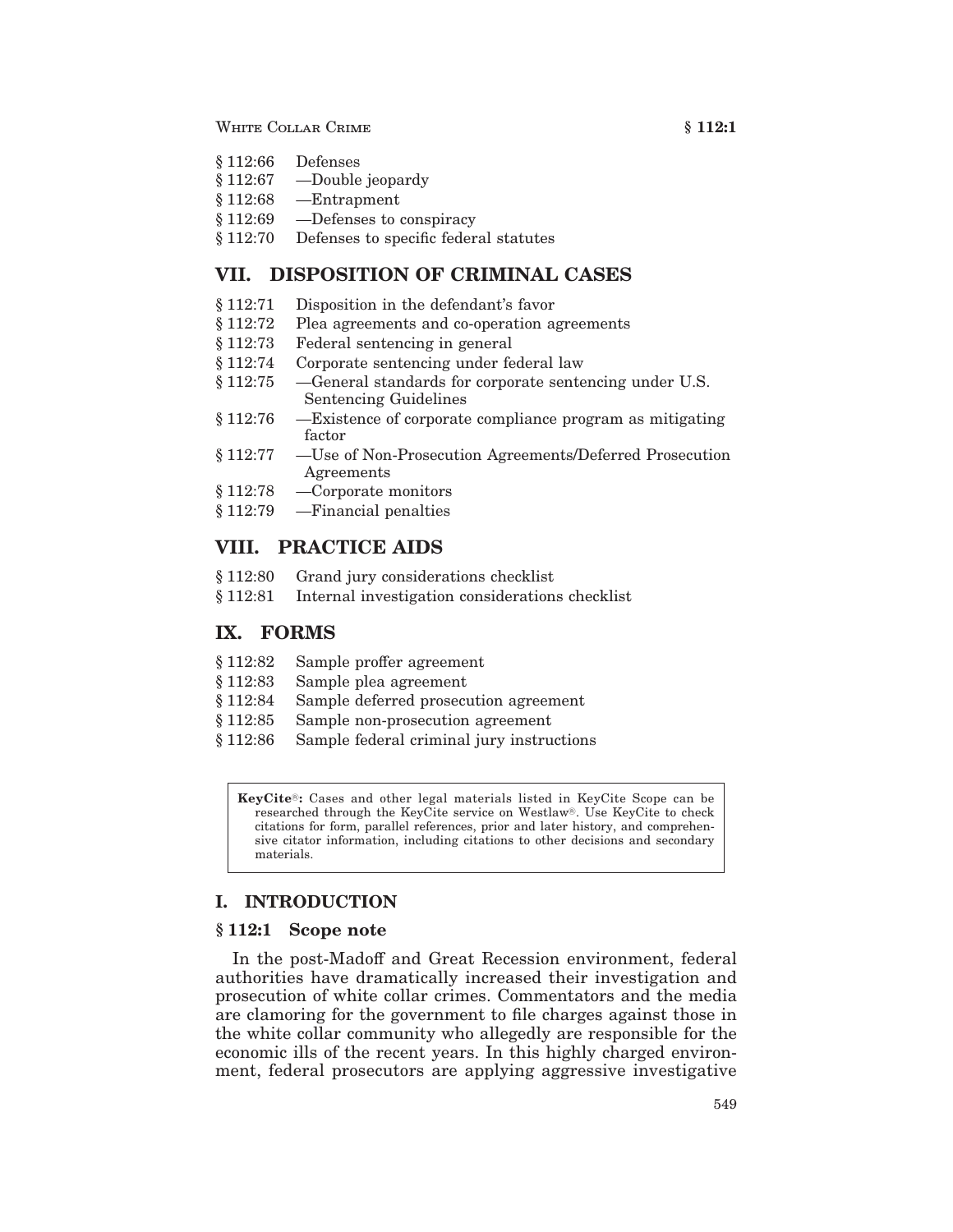techniques (such as use of wiretaps and undercover informants) to the white collar arena. Businesses and corporate executives now are the subject of investigation and prosecution for a broad range of white collar offenses in this white hot enforcement environment. As such, it is imperative for practitioners to be aware of the many tools at the disposal of federal prosecutors and the various defenses available to putative white collar targets.

This chapter provides an overview of (a) the nature of the federal investigative authorities, (b) key federal criminal procedural issues, (c) major federal white collar crimes, (d) unique issues of corporate liability under federal law, (e) key proof and evidentiary issues in federal court, and (f) sentencing issues in the federal system. Related considerations are addressed in Chapter 113 "The Interplay Between Commercial Litigation and Criminal Proceedings" (§§ 113:1 et seq.).

### II. WHO INVESTIGATES FEDERAL CRIMES

### § 112:2 U.S. Department of Justice / Office of the **Attorney General**

Congress established the Department of Justice ("DOJ") by statute in 1870.<sup>1</sup> The Office of the Attorney General is even older, having been established by the Judiciary Act of 1789.<sup>2</sup> The Attorney General serves as the federal government's "chief law enforcement officer."<sup>3</sup> The Attorney General's responsibilities include representing the United States in legal matters,<sup>4</sup> providing the President and department heads with legal advice and opinions,<sup>5</sup> and appearing before the United States Supreme Court.<sup>6</sup> An increase in litigation involving the United States after the end of the Civil War prompted Congress to establish the DOJ

#### [Section 112:2]

<sup>1</sup>An Act to Establish the Department of Justice, ch. 150, 16 Stat. 162, 162-65 (1870) (codified as amended at 28 U.S.C.A. §§ 501-530D; see also U.S. Dep't of Justice, OAG: About the Office, http://www.justice.gov/ag/about-oag. html (last visited Feb. 22, 2011).

<sup>2</sup>Judiciary Act of 1789, ch. 20, § 35 1 Stat. 73, 92-93 (1789) ("And there shall also be appointed a meet person, learned in the law, to act as attorneygeneral for the United States, who shall be sworn or affirmed to a faithful execution of his office.  $\ldots$  .").

<sup>3</sup>U.S. Dep't of Justice, OAG: About the Office, http://www.justice.gov/ag/ab out-oag.html (last visited Feb. 22, 2011).

<sup>4</sup>28 U.S.C.A. §§ 515-517.

<sup>5</sup>28 U.S.C.A. §§ 511-513.

 $^{6}$ Judiciary Act of 1789, ch. 20, § 35 1 Stat. 73, 92-93 (1789). DOJ's Web site notes that the Attorney General may himself appear before the Supreme Court "[i]n matters of exceptional gravity or importance." U.S. Dep't of Justice, OAG: About the Office, http://www.justice.gov/ag/about-oag.html (last visited Feb. 22, 2011); see also 28 U.S.C.A. § 518 ("When the Attorney General considers it in the interests of the United States, he may personally conduct and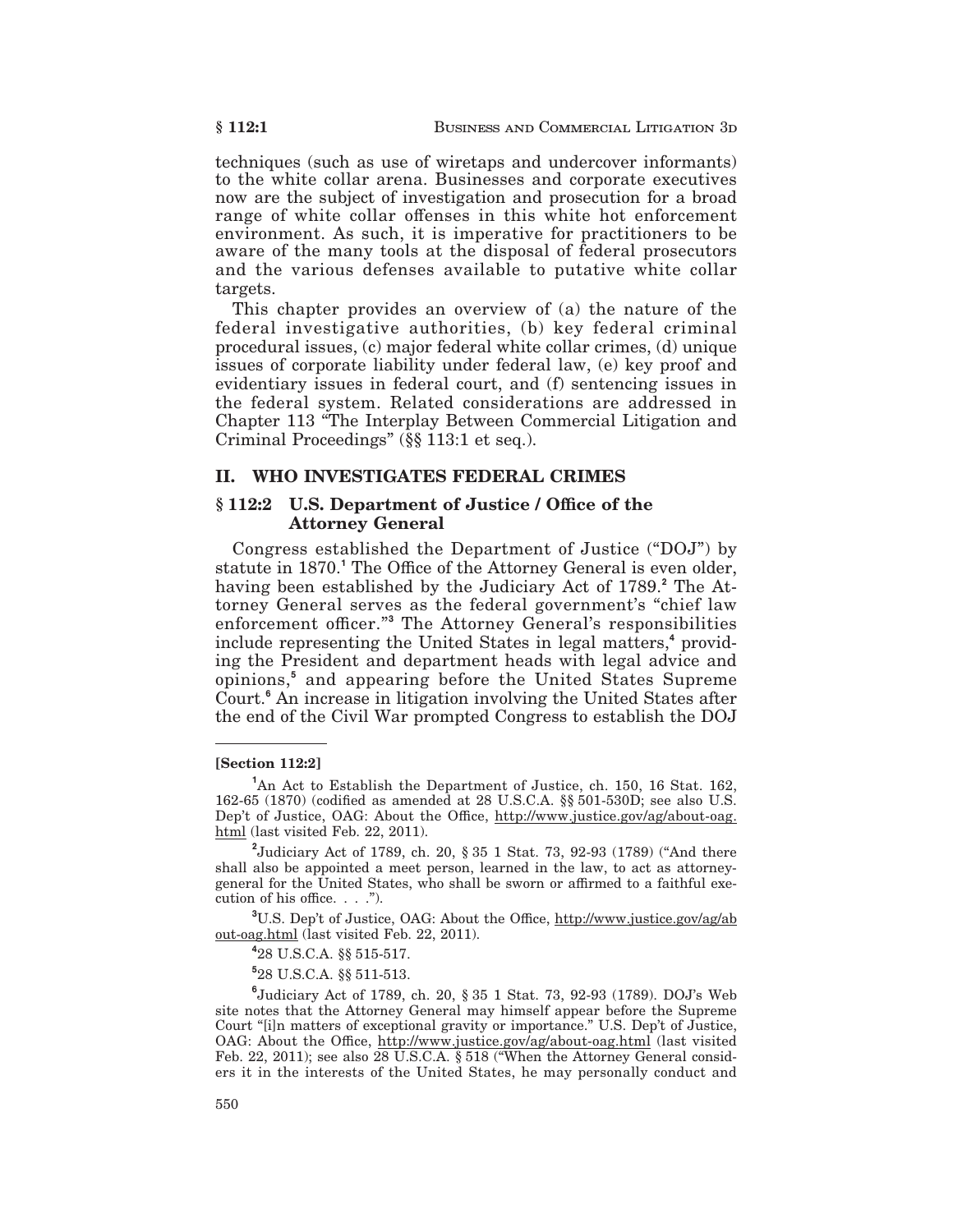as a separate executive agency beginning July 1, 1870.<sup>7</sup> Since then, the DOJ has grown to more than 40 separate units, and other top DOJ officials, including the Deputy Attorney General and Associate Attorney General, now assist the Attorney General in supervising and managing the agency.<sup>8</sup> The Deputy Attorney General acts as Attorney General in the absence of the Attorney General and may, except to the extent prohibited by law or otherwise delegated, exercise the Attorney General's power and authority.<sup>9</sup> The Associate Attorney General helps develop and manage DOJ policy and oversees a variety of DOJ units.<sup>10</sup>

Today, the DOJ is the self-described "world's largest law office,"<sup>11</sup> with more than 10,000 attorneys as part of its workforce of more than 100,000 people.<sup>12</sup> It prosecutes violations of federal criminal law and litigates civil suits on behalf of the United States.<sup>13</sup> In addition to representing the United States and providing legal advice to the President and executive agencies, the DOJ oversees federal law enforcement. The DOJ's law enforcement personnel include, among others, investigative agents, the United States marshals who protect the judiciary and transport prisoners, and correctional officers.<sup>14</sup> Various DOJ units address white collar matters, including the Antitrust Division, the Criminal Division, and the United States Attorneys.

The DOJ Fraud Section is the primary DOJ unit that prosecutes economic and white collar crimes. For a more detailed discussion of the Fraud Section, see Section 112:10.

<sup>8</sup>U.S. Dep't of Justice, U.S. Department of Justice Overview, http://www.ju stice.gov/jmd/2011summary/pdf/overview.pdf (last visited Mar. 4, 2011); see also 28 U.S.C.A. §§ 504-507A (establishing other DOJ leadership positions to be filled by presidential appointment with advice and consent of the Senate).

<sup>9</sup>U.S. Dep't of Justice, DAG: About the Office, http://www.justice.gov/dag/a bout-odag.html (last visited Mar. 4, 2011); see also 28 U.S.C.A. § 504 ("The President may appoint, by and with the advice and consent of the Senate, a Deputy Attorney General. . . .").

<sup>10</sup>U.S. Dep't of Justice, OASG: About the Office, http://www.justice.gov/asg/ about-oaag.html (last visited Mar. 4, 2011); see also. 28 U.S.C.A. § 504a ("The President may appoint, by and with the advice and consent of the Senate, an Associate Attorney General.").

<sup>11</sup>U.S. Dep't of Justice, OAG: About the Office, http://www.justice.gov/ag/ab out-oag.html (last visited Feb. 22, 2011).

<sup>12</sup>U.S. Dep't of Justice, U.S. Department of Justice Overview, http://www.ju stice.gov/jmd/2011summary/pdf/overview.pdf (last visited Mar. 4, 2011).

<sup>13</sup>U.S. Dep't of Justice, U.S. Department of Justice Overview, http://www.ju stice.gov/jmd/2011summary/pdf/overview.pdf (last visited Mar. 4, 2011).

<sup>14</sup>U.S. Dep't of Justice, About DOJ, http://www.justice.gov/02organizations/ about.html (last visited Mar. 4, 2011).

argue any case in a court of the United States in which the United States is interested  $\ldots$  .").

<sup>&</sup>lt;sup>7</sup>U.S. Dep't of Justice, About DOJ, http://www.justice.gov/02organizations/ about.html (last visited Mar. 4, 2011); see also An Act to Establish the Department of Justice, ch. 150, 16 Stat. 162 (1870) (codified as amended at 28 U.S.C.A. §§ 501-530D).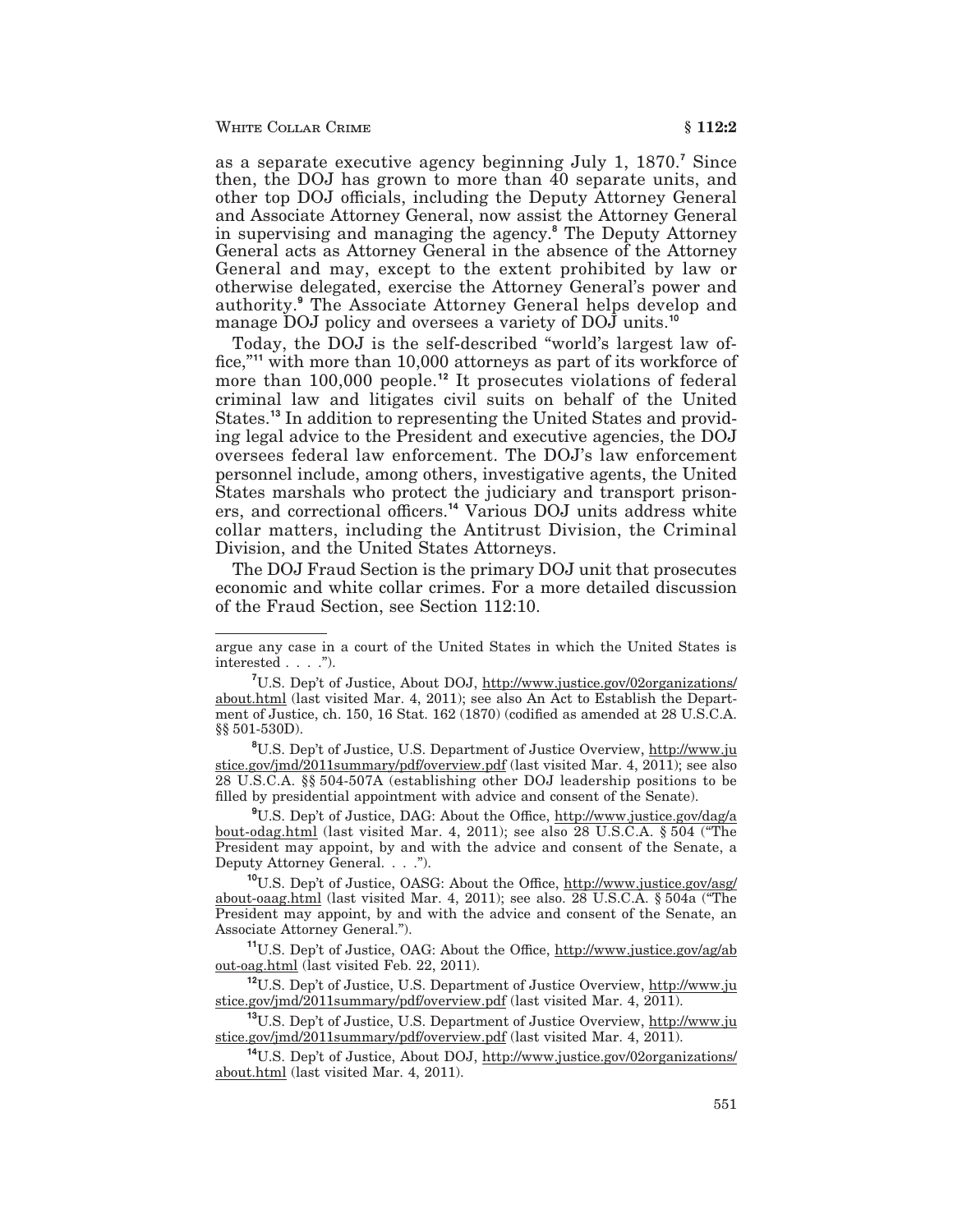### §112:3 U.S. Attorneys

The President has the authority to appoint 93 United States Attorneys ("U.S. Attorneys"), one for each of the judicial districts in the United States, with the exception of Guam and the Northern Mariana Islands, which share one U.S. Attorney.<sup>1</sup> U.S. Attorneys are appointed to four-year terms but may continue in office until a replacement is named and the Senate provides its consent.<sup>2</sup> Assistant U.S. Attorneys support the work of each U.S. Attorney and comprise the DOJ's corps of federal prosecutors assigned to individual districts.<sup>3</sup> By statute, U.S. Attorneys are responsible for prosecuting federal criminal cases, representing the United States in civil litigation, and collecting fines and penalties owed to the United States.<sup>4</sup> Individual U.S. Attorneys have significant discretion to address the needs of their districts.<sup>5</sup> In some districts, that discretion includes a particular focus on white collar investigations and prosecutions.

## § 112:4 U.S. Attorneys-Southern District of New York

The U.S. Attorney's Office for the Southern District of New York (the "SDNY") has a long and storied history of litigating high-profile cases for the United States. This office has been an integral part of the United States' legal team since the early days of this country. Just two days after signing the Judiciary Act of 1789 into law, President George Washington appointed the first U.S. Attorney for the district (then known as the "New York District").<sup>1</sup> Currently, the SDNY encompasses eight counties in and near New York City, including the city boroughs of Manhattan and the Bronx.<sup>2</sup> Among other responsibilities, the office traditionally emphasizes the prosecution of white collar crime, in part because a large number of financial services entities and major corporations, as well as the major financial exchanges

#### $[Section 112:3]$

<sup>1</sup>28 U.S.C.A. § 541(a); U.S. Dep't of Justice, United States Attorneys Mission Statement, http://www.justice.gov/usao/ (last visited Mar. 6, 2011).

 $28$  U.S.C.A. § 541.

 ${}^{3}$ See 28 U.S.C.A. § 542(a) ("The Attorney General may appoint one or more assistant United States attorneys in any district when the public interest so requires.").

<sup>4</sup>28 U.S.C.A. § 547.

<sup>5</sup>U.S. Dep't of Justice, United States Attorneys Mission Statement, http:// www.justice.gov/usao/ (last visited Mar. 6, 2011).

#### [Section 112:4]

<sup>1</sup>U.S. Dep't of Justice, The United States Attorney's Office, The Southern District of New York: A Tradition of Excellence, 2, available at http://www.justi ce.gov/usao/nys/forms/sdnybooklet.pdf (last visited Mar. 21, 2011).

<sup>2</sup>U.S. Dep't of Justice, The United States Attorney's Office, The Southern District of New York: A Tradition of Excellence, 3, http://www.justice.gov/usao/n ys/forms/sdnybooklet.pdf (last visited Mar. 21, 2011).

### § 112:3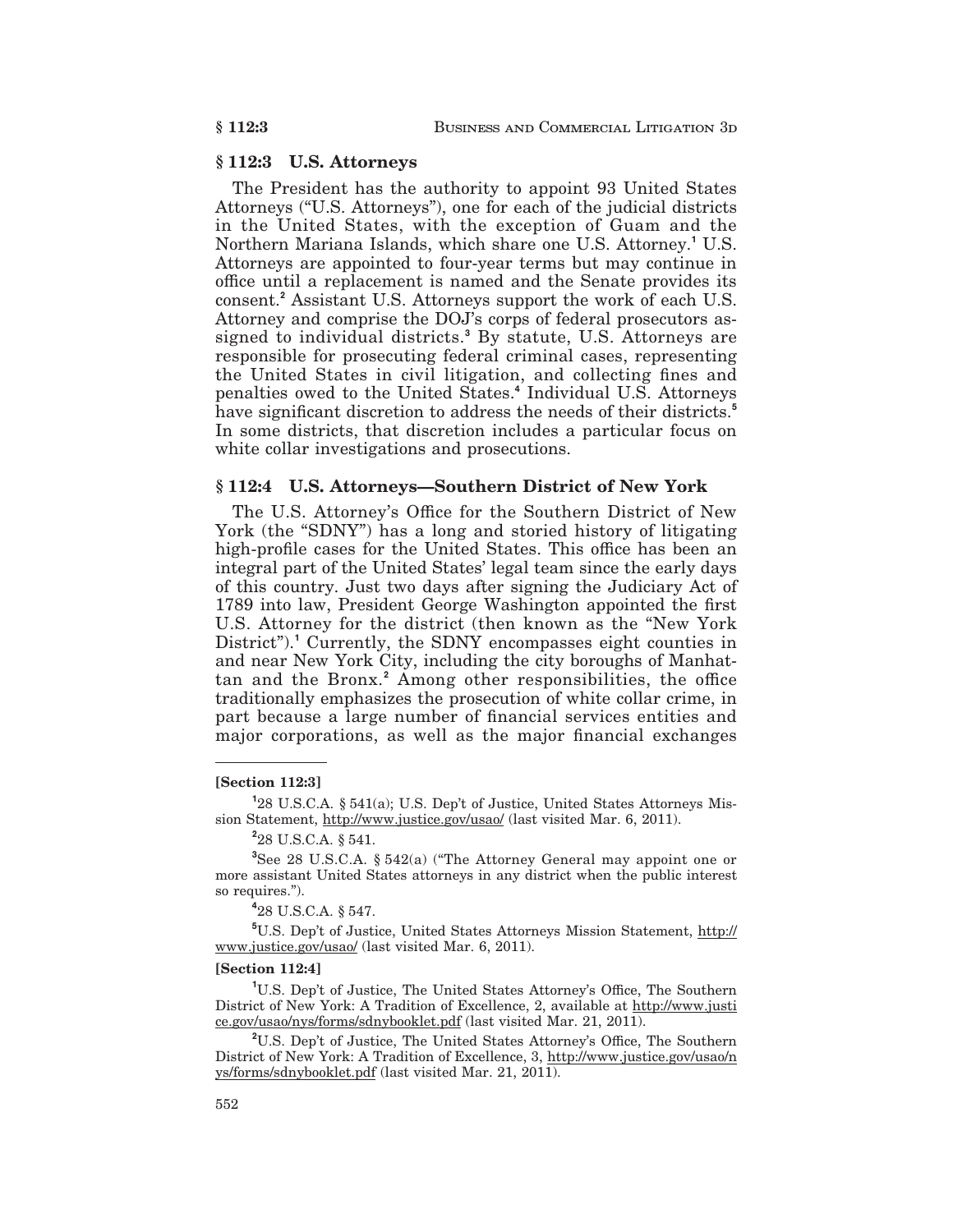(including the NASDAQ, American Stock Exchange, New York Mercantile Exchange, and New York Stock Exchange), are located in Manhattan.

The SDNY's Criminal Division prosecutes securities fraud, other financial crimes, and "economic espionage," either through its Securities and Commodities Fraud Task Force or the Major Crimes Unit.<sup>4</sup> The Securities and Commodities Fraud Task Force investigates and prosecutes a range of offenses that affect the markets, including insider trading, market manipulation, and fraud stemming from violations of accounting or regulatory reporting requirements and procedures, among other crimes.<sup>5</sup> The Major Crimes unit investigates and prosecutes "the most varied caseload in the Office," including white collar offenses such as computer crimes, environmental crimes, tax fraud, health care fraud, money laundering, corporate fraud, and embezzlement—in sum, "virtually all major financial crime cases" other than those affecting the markets, which the Securities and Commodities Fraud Task Force handles.<sup>6</sup>

Among high-profile cases, the SDNY recently has litigated the insider trading trial of hedge fund manager Raj Rajaratnam, who allegedly earned, or avoided losses of, more than \$45 million for his hedge fund based on insiders' tips.<sup>7</sup> On May 11, 2011, a jury convicted Rajaratnam on 14 counts of securities fraud stemming from his illegal trades.<sup>8</sup> Additionally, SDNY attorneys prosecuted the well-known case against Bernard Madoff for orchestrating and running a massive, decades-long Ponzi scheme, in which investors lost billions of dollars.<sup>9</sup> Madoff pleaded guilty to multiple charges in  $2009$ ,<sup>10</sup> for which he was sentenced to  $150$ 

<sup>&</sup>lt;sup>3</sup>U.S. Dep't of Justice, The United States Attorney's Office, The Southern District of New York: A Tradition of Excellence, 6-7, http://www.justice.gov/usa o/nys/forms/sdnybooklet.pdf (last visited Mar. 21, 2011).

<sup>&</sup>lt;sup>4</sup>U.S. Dep't of Justice, The United States Attorney's Office, The Southern District of New York: A Tradition of Excellence, 6-7, http://www.justice.gov/usa o/nys/forms/sdnybooklet.pdf (last visited Mar. 21, 2011). See § 112:10 for additional discussion of the SDNY's Securities and Commodities Fraud Task Force and the Major Crimes Unit.

<sup>&</sup>lt;sup>5</sup>U.S. Dep't of Justice, The United States Attorney's Office, The Southern District of New York: A Tradition of Excellence, 7, (http://www.justice.gov/usao/ nys/forms/sdnybooklet.pdf) (last visited Mar. 21, 2011).

<sup>&</sup>lt;sup>6</sup>U.S. Dep't of Justice, The United States Attorney's Office, The Southern District of New York: A Tradition of Excellence, 7, http://www.justice.gov/usao/n ys/forms/sdnybooklet.pdf (last visited Mar. 21, 2011).

<sup>&</sup>lt;sup>7</sup>See, e.g., UNITED STATES OF AMERICA, v. Raj RAJARATNAM and Danielle Chiesi, Defendants., 2010 WL 2131195, at ¶[ 4, 56 (S.D. N.Y. 2010).

<sup>&</sup>lt;sup>8</sup>Michael Rothfeld et al., Fund Titan Found Guilty, WALL ST. J., May 12, 2011, at A1.

<sup>&</sup>lt;sup>9</sup>Diana B. Henriques, Madoff, Apologizing, Is Given 150 Years, N.Y. TIMES, June 30, 2009, at A1.

<sup>&</sup>lt;sup>10</sup>Diana B. Henriques & Jack Healy, Madoff Jailed After Pleading Guilty to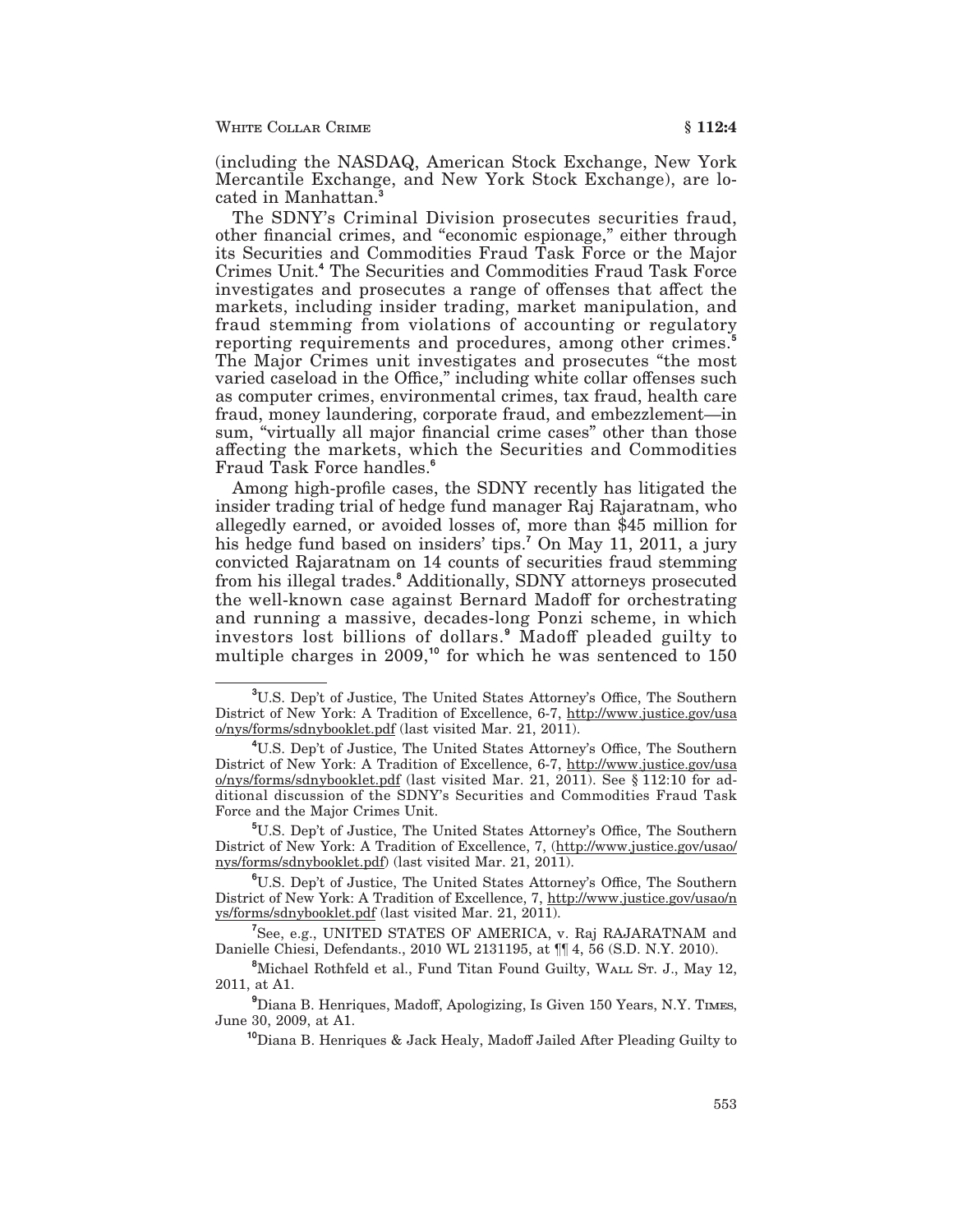years of imprisonment.<sup>11</sup> Another leading SDNY prosecution resulted in the conviction of Bernard Ebbers for orchestrating an \$11 billion fraud that led to the collapse of WorldCom, the company Ebbers founded and directed.<sup>12</sup> Ebbers received a sentence of 25 years in federal prison.<sup>13</sup>

### $§ 112:5$  U.S. Attorneys—Other districts

In addition to the SDNY, federal prosecutors in other districts actively investigate and prosecute white collar crime. For example, the U.S. Attorney's Office for the Eastern District of New York ("EDNY") is responsible for federal prosecutions for the New York City boroughs of Brooklyn, Queens, and Staten Island, and for Nassau County and Suffolk County on Long Island.<sup>1</sup>

Created in 1865,<sup>2</sup> the EDNY today prosecutes a wide range of federal offenses, including white collar cases. The EDNY's Business and Securities Fraud unit, within the Criminal Division, prosecutes various federal crimes, including multiple types of fraud (such as corporate, securities, health care, bank, and mortgage).<sup>3</sup> The EDNY led the formation of Mortgage Fraud Task Force in the spring of 2008, co-ordinating efforts among federal, state, and local law enforcement in the wake of the subprime mortgage crisis, and before the wider financial crisis unfolded later that year.<sup>4</sup> This office has handled various mortgage fraud cases in the wake of that crisis, including an investigation by the Financial Fraud Enforcement Task Force<sup>5</sup> that led to the guilty plea of a New York developer whose conspiracy caused \$92 mil-

<sup>11</sup>Diana B. Henriques, Madoff, Apologizing, Is Given 150 Years, N.Y. TIMES, June 30, 2009, at A1.

<sup>13</sup>Ken Belson, WorldCom Head Is Given 25 Years for Huge Fraud, N.Y. TIMES, July 14, 2005, A1.

#### [Section 112:5]

<sup>1</sup>U.S. Dep't of Justice, The United States Attorney's Office, Eastern District of New York, http://www.justice.gov/usao/nye/district/ednymap.html (last visited Mar. 21, 2011).

<sup>2</sup>U.S. Dep't of Justice, Former United States Attorneys, http://www.justic e.gov/usao/nye/district/formerusa.html (last visited Mar. 21, 2011).

<sup>3</sup>U.S. Dep't of Justice, Criminal Division, http://www.justice.gov/usao/nye/ divisions/crim/crim.html (last visited Mar. 21, 2011).

<sup>4</sup>Dan Slater, EDNY Forms Federal Task Force to Clean Up Mortgage Mess, WALL ST. J. L. BLOG (May 5, 2008, 9:04 AM), http://blogs.wsj.com/law/ 2008/05/05/edny-forms-federal-task-force-to-clean-up-mortgage-mess; see also Lawrence J. Zweifach & Eric M. Creizman, Defending Parallel Proceedings: Basic Principles and Tactical Considerations, SEC. LITIG. REP., Feb. 2010, at 1.

<sup>5</sup>President Barack Obama created the Financial Fraud Enforcement Task Force in November 2009. Lawrence J. Zweifach & Eric M. Creizman, Defending Parallel Proceedings: Basic Principles and Tactical Considerations, SEC. LITIG.

Fraud, N.Y. TIMES, Mar. 13, 2009, at A1.

<sup>&</sup>lt;sup>12</sup>Ken Belson, Ex-Chief of WorldCom Is Found Guilty in \$11 Billion Fraud, N.Y. TIMES, Mar. 16, 2005, at A1.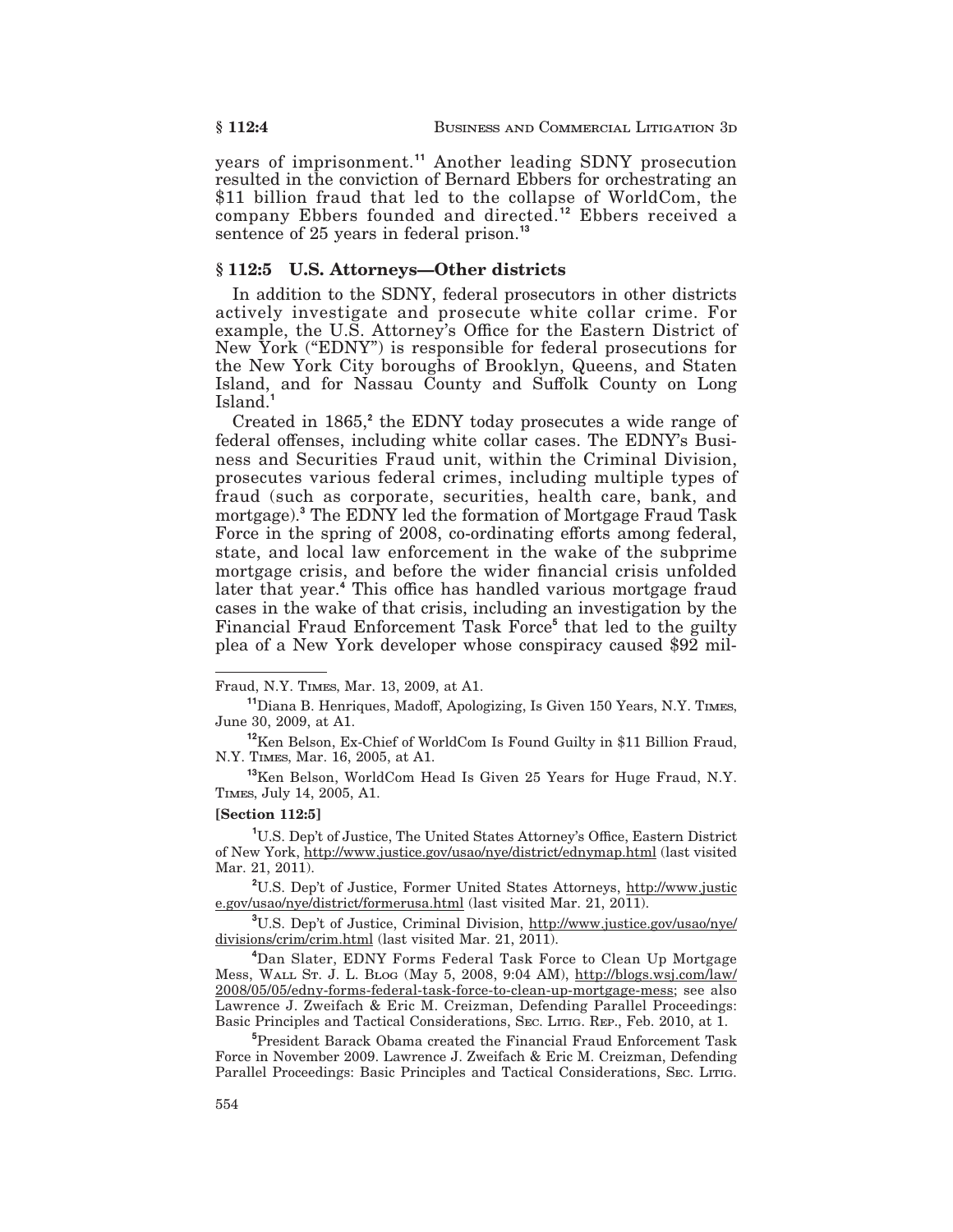lion in losses on fraudulent mortgages.<sup>6</sup> Despite the EDNY's robust prosecutorial tradition, however, its prosecution of two Bear Stearns hedge fund managers, Ralph Cioffi and Matthew Tannin, on mortgage fraud charges in the wake of the financial firm's rapid collapse in 2008, was unsuccessful.

While the New York City area, as the country's financial capital, is a nexus of white collar federal prosecutions, other U.S. Attorney's Offices across the country also investigate and prosecute white collar crime. For example, the Fraud and Public Corruption Section of the U.S. Attorney's Office for the District of Columbia prosecutes health care fraud, tax crimes, securities fraud, computer crimes, and intellectual property crimes, among other actions.<sup>8</sup> The D.C. office also enforces various public corruption laws, such as federal laws prohibiting bribes and honest services fraud,<sup>9</sup> false claims, fraud and kickbacks in government contracting, and cases against federal employees.<sup>10</sup> Owing to its unique geographic location, in the nation's capital, the office's jurisdiction also encompasses congressional referrals for perjury and false statements.<sup>11</sup>

Significant white collar cases also are handled in other U.S. Attorney's Offices around the country. The prosecution of media mogul Conrad Black, whose conviction was largely overturned by the Supreme Court in 2010,<sup>12</sup> applying its decision in Skilling v. United States<sup>13</sup> that limited prosecutions for honest services fraud, began as a prosecution by the U.S. Attorney's Office for the Northern District of Illinois.<sup>14</sup> That office also is well known for its public corruption prosecutions, including that of former Illi-

<sup>8</sup>U.S. Den't of Justice, Criminal Division, http://www.justice.gov/usao/dc/Di visions/Criminal\_Division/index.html (last visited Mar. 21, 2011).

<sup>9</sup>See § 112:36 for a discussion of honest services fraud.

<sup>10</sup>U.S. Dep't of Justice, Fraud and Public Corruption, http://www.justice.go v/usao/dc/Divisions/Criminal\_Division/Fraud\_Public\_Corruption/index.html (last visited Mar. 21, 2011).

<sup>11</sup>U.S. Dep't of Justice, Fraud and Public Corruption, http://www.justice.go v/usao/dc/Divisions/Criminal\_Division/Fraud\_Public\_Corruption/index.html (last visited Mar. 21, 2011).

<sup>12</sup>See Black v. U.S., 130 S. Ct. 2963, 177 L. Ed. 2d 695, R.I.C.O. Bus. Disp. Guide (CCH) P 11876 (2010).

<sup>13</sup>Skilling v. U.S., 130 S. Ct. 2896, 177 L. Ed. 2d 619, Fed. Sec. L. Rep. (CCH) P 95808, R.I.C.O. Bus. Disp. Guide (CCH) P 11875 (2010).

<sup>14</sup>Black v. U.S., 130 S. Ct. 2963, 2967, 177 L. Ed. 2d 695, R.I.C.O. Bus. Disp. Guide (CCH) P 11876 (2010).

REP., Feb. 2010, at 1.

<sup>&</sup>lt;sup>6</sup>Press Release, U.S. Dep't of Justice, Leader of \$92 Million Mortgage Fraud Conspiracy Pleads Guilty (Oct. 15, 2010), http://www.justice.gov/usao/ny e/pr/2010/2010oct15.html

<sup>&</sup>lt;sup>7</sup>Patricia Hurtado et al., Bear Managers' Acquittal May Hamper U.S. Fraud Prosecutions, BLOOMBERG, Nov. 11, 2009, http://www.bloomberg.com/app s/news?pid=newsarchive&sid=alBcul0c3hPk.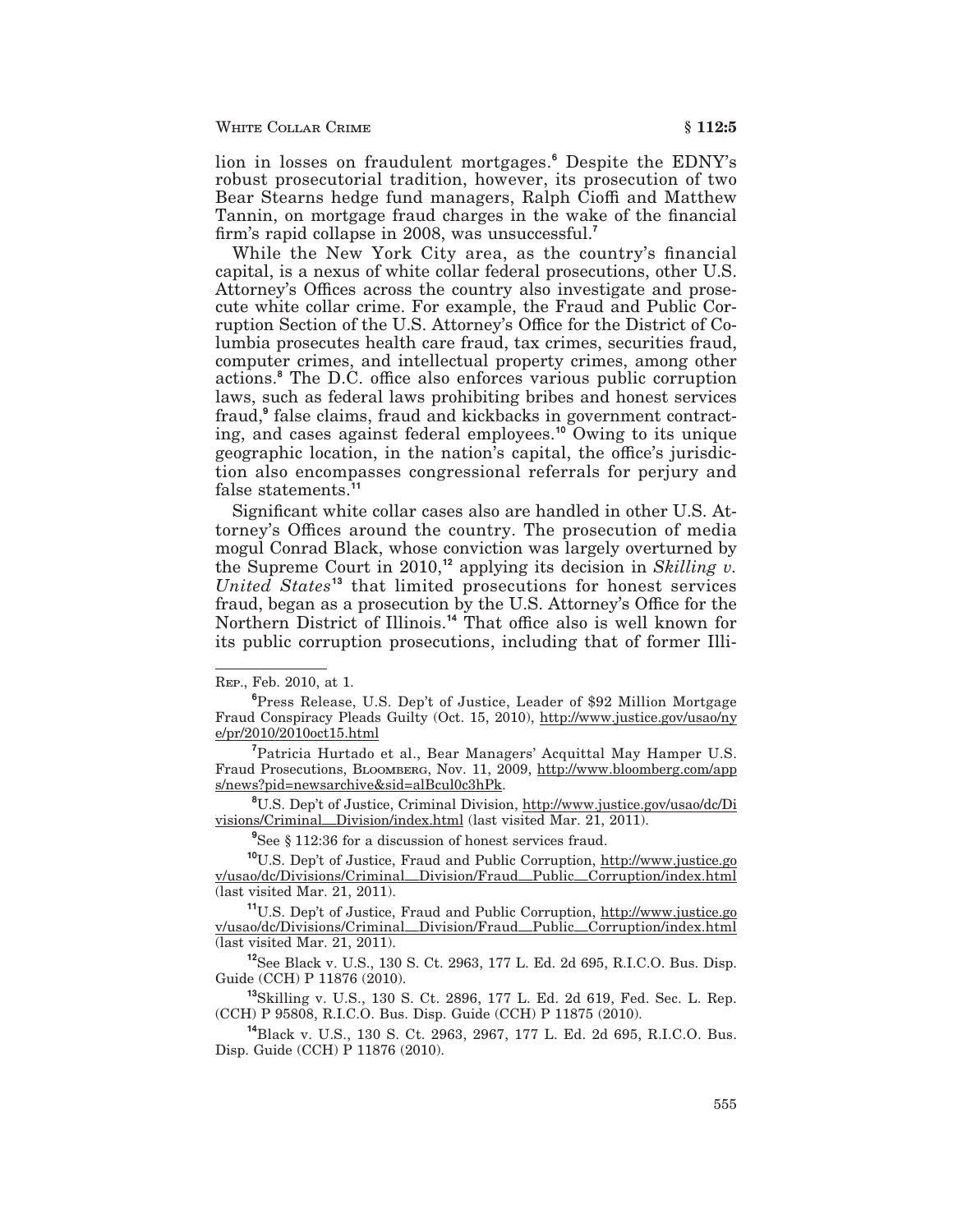nois Governor Rod Blagojevich,<sup>15</sup> and it touts the prosecution of health care fraud and computer crime as among its current top priorities.<sup>16</sup>

U.S. Attorneys' Offices in California also handle a variety of significant prosecutions. The U.S. Attorney's Office for the Northern District of California has a robust White Collar Crime Section, which handles fraud cases, environmental crimes, and food-safety cases, among others.<sup>17</sup> For example, in February 2011, federal prosecutors from the Northern District of California secured a guilty plea from a former Apple, Inc. employee, Paul Devine, by which Devine admitted to causing losses of more than \$2.4 million, by sharing confidential corporate information with suppliers and manufacturers of components for Apple products.<sup>18</sup>

The U.S. Attorney's Office for the Central District of California, which covers an area with a population that is the largest of any federal judicial district in the United States,<sup>19</sup> focuses on various areas of criminal enforcement, including intellectual property crimes and financial crimes.<sup>20</sup> Recent noteworthy cases include a guilty plea from a Los Angeles man for importing counterfeit exercise machines from China;<sup>21</sup> the sentencing of a married couple who owned a jewelry store and one of their employees for trafficking in fake designer jewelry, including pieces that

<sup>&</sup>lt;sup>15</sup>The U.S. Attorney's District initiated criminal proceedings against Blagoievich in December 2008 and issued a superseding indictment in April 2009 and a second superseding indictment in February 2010. See UNITED STATES OF AMERICA, v. Rod BLAGOJEVICH, Christopher Kelly, Alonzo Monk, William F. Cellini, Sr., John Harris, and Robert Blagojevich., 2009 WL 874042 (N.D. Ill. 2009); UNITED STATES OF AMERICA, v. Rod BLAGOJEV-ICH, Alonzo Monk, John Harris, and Robert Blagojevich., 2010 WL 6496183 (N.D. Ill. 2010).

<sup>&</sup>lt;sup>16</sup>U.S. Dep't of Justice, United States Attorney's Office, Northern District of Illinois, http:///www.justice.gov/usao/iln/aboutus/index.html (last visited Mar. 21, 2011).

<sup>&</sup>lt;sup>17</sup>U.S. Dep't of Justice, United States Attorney's Office, Northern District of California, http://www.justice.gov/usao/can/divisions/index.html (last visited May 14, 2011).

<sup>&</sup>lt;sup>18</sup>Press Release, U.S. Attorney's Office for the Northern District of California, Former Apple Employee Pleads Guilty in Kickback Scheme (Feb. 28, 2011), http://www.justice.gov/usao/can/press/2011/2011\_02\_28\_devine.guiltyplea.pre ss.html.

<sup>&</sup>lt;sup>19</sup>U.S. Dep't of Justice, U.S. Attorney's Office: Central District of California, http://www.justice.gov/usao/cac/index.html (last visited May 14, 2011).

<sup>&</sup>lt;sup>20</sup>See U.S. Dep't of Justice, U.S. Attorney's Office: Central District of California, Criminal Division, http://www.justice.gov/usao/cac/aboutusao/divisions/cr iminal.html (last visited May 14, 2011) (listing the sections within the Criminal Division).

<sup>&</sup>lt;sup>21</sup>Press Release, U.S. Attorney's Office for the Central District of California, Los Angeles Man Pleads Guilty to Role in Trafficking Counterfeit Exercise Equipment Made in China (May 9, 2011), http://www.justice.gov/usao/cac/pressr oom/pr2011/068.html.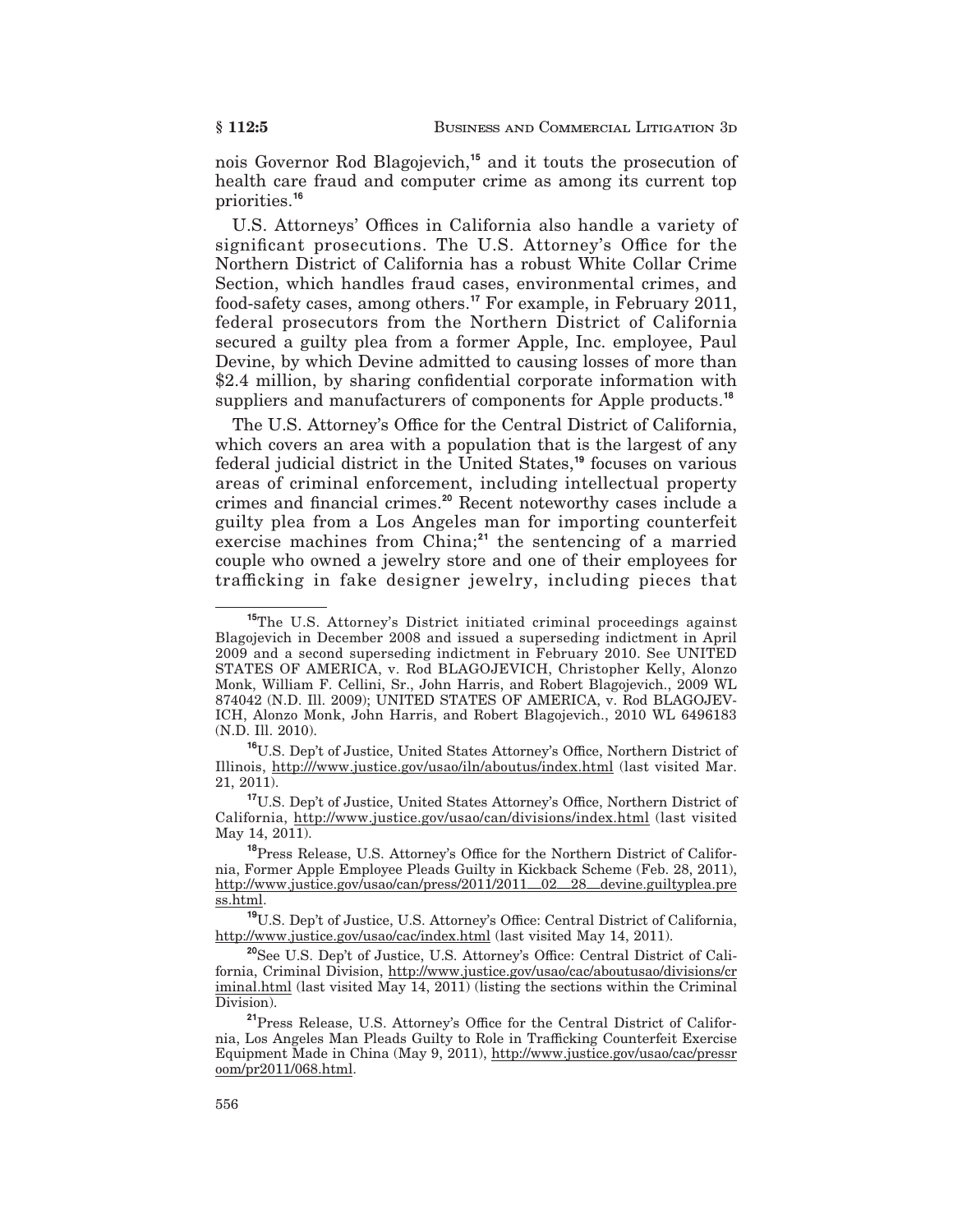contained dangerous amounts of lead;<sup>22</sup> and the indictment of former Major League Baseball All-Star Lenny Dykstra, who played for the New York Mets and Philadelphia Phillies, on various criminal charges, including bankruptcy fraud, obstruction of justice, and false declarations.<sup>23</sup>

### §112:6 Agencies with enforcement powers—Securities and Exchange Commission

The Securities and Exchange Commission ("SEC") is the federal government's regulatory and enforcement agency with jurisdiction specifically covering the securities markets and corporations that are active in those markets.<sup>1</sup> The SEC has broad authority to regulate corporations and individuals and to investigate and prosecute wrongdoing under federal securities laws. Created by the Securities Exchange Act of 1934, the SEC's mission "is to protect investors, maintain fair, orderly and efficient markets, and facilitate capital formation."2

In 1972, the SEC consolidated its enforcement functions by creating the Division of Enforcement ("Enforcement Division") to handle enforcement previously spread across its operating divisions.<sup>3</sup> The SEC uses its authority to conduct investigations and bring civil enforcement proceedings against companies and individuals.<sup>4</sup> The Enforcement Division conducts investigations, brings civil actions in federal court and administrative proceedings before the SEC administrative law judges, and works in close co-ordination with other law enforcement agencies, including the DOJ, to prosecute criminal cases where misconduct warrants them. Civil proceedings may seek monetary penalties, disgorgement of profits, or injunctions against behavior in violation of securities laws, among other remedies. Administrative actions include proceedings seeking cease-and-desist orders,

#### $[Section 112:6]$

<sup>&</sup>lt;sup>22</sup>Press Release, U.S. Attorney's Office for the Central District of California, Three Associated with L.A. Jewelry Store Sentenced for Selling Lead-Tainted Counterfeit Designer Jewelry (May 9, 2011), http://www.justice.gov/usao/cac/pre ssroom/pr2011/069.html.

<sup>&</sup>lt;sup>23</sup>Press Release, U.S. Attorney's Office for the Central District of California, Former Baseball Player Lenny Dykstra Indicted By Federal Grand Jury in Bankruptcy Fraud Case (May 6, 2011), http://www.justice.gov/usao/cac/pressroo m/pr2011/064.html.

<sup>&</sup>lt;sup>1</sup>See Chapter 68 "Securities" (§§ 68:1 et seq.) and Chapter 69 "Regulatory Litigation with the SEC" (§§ 69:1 et seq.) for additional discussion of the SEC.

<sup>&</sup>lt;sup>2</sup>U.S. Sec. & Exch. Comm'n, The Investors Advocate: How the SEC Protects Investors, Maintains Market Integrity, and Facilitates Capital Formation, http://www.sec.gov/about/whatwedo.shtml (last visited Mar. 28, 2011).

<sup>&</sup>lt;sup>3</sup>U.S. Sec. & Exch. Comm'n, About the Division of Enforcement, http://ww w.sec.gov/enforce/about.htm (last visited Mar. 28, 2011).

<sup>&</sup>lt;sup>4</sup>See Chapter 69 "Regulatory Litigation with the SEC" ( $\S$  $\S$  69:1 et seq.) for a discussion of civil proceedings brought by the SEC.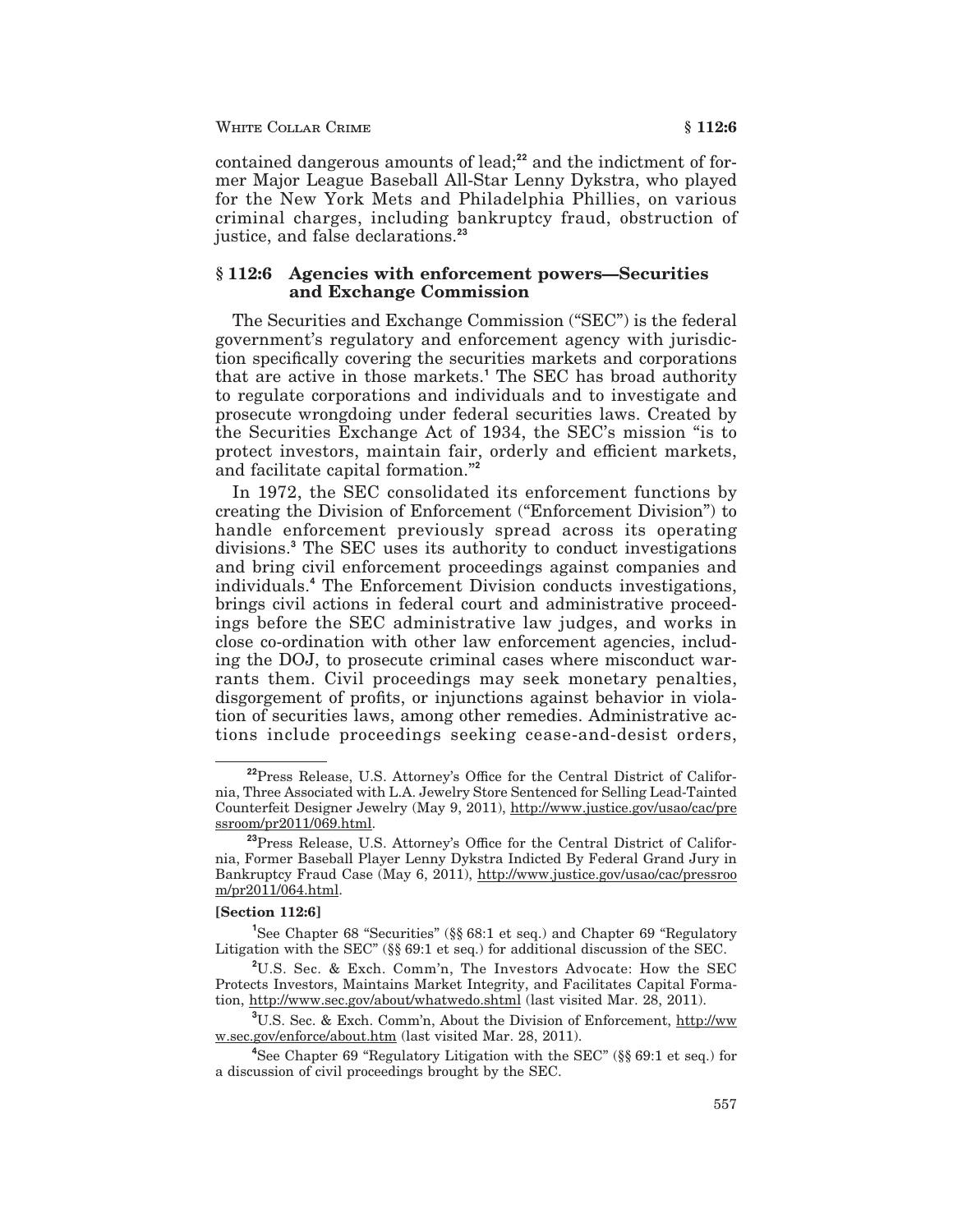disgorgement and civil penalties, employment bars, and registration suspensions or revocations.<sup>5</sup>

The Enforcement Division may investigate through either a relatively informal process or a formal investigative order. The less formal process, known as a "matter under inquiry," ultimately may lead to a formal investigation.<sup>6</sup> A recent restructuring of the Division enables senior staff to approve formal orders for investigations, streamlining a process that previously required approval by vote of the Commissioners themselves.<sup>7</sup> The SEC also may use a "Wells Notice" to alert entities or individuals that the SEC is considering or planning to recommend the filing of allegations against the entities or individuals and the potential securities laws violations in question.<sup>8</sup>

The SEC co-ordinates closely with the DOJ through the Interagency Financial Fraud Enforcement Task Force, often conducting parallel investigations. For a further discussion of the Task Force and SEC-DOJ co-ordination efforts in general, see Section 112:11.

#### $$112:7$ **Agencies with enforcement powers-Department** of Health & Human Services

The Department of Health & Human Services ("HHS") plays an active role in investigating and mitigating white collar crime that touches the U.S. health care system. From enforcing regulatory regimes against corporations that are part of the health care sector, such as those in the pharmaceutical industry, to coordinating investigations and prosecutions of Medicare and Medicaid fraud with the DOJ, HHS's white collar enforcement role is varied and increasing. At HHS, the Office of the Inspector General ("OIG") is responsible for the agency's investigative and law enforcement activity.<sup>1</sup> OIG has more than 1,500 personnel across the country whose mission includes "addressing fraud,

#### [Section 112:7]

<sup>&</sup>lt;sup>5</sup>See U.S. Sec. & Exch. Comm'n, The Investors Advocate: How the SEC Protects Investors, Maintains Market Integrity, and Facilitates Capital Formation, http://www.sec.gov/about/whatwedo.shmtl (last visited Mar. 28, 2011); U.S. Sec. & Exch. Comm'n, About the Division of Enforcement, http://www.sec.gov/en force/about.htm (last visited Mar. 28, 2011).

<sup>&</sup>lt;sup>6</sup>See Sec. & Exch. Comm'n Div. of Enforcement, Enforcement Manual 15-23 (2011), available at http://www.sec.gov/divisions/enforce/enforcementman ual.pdf.

Robert Khuzami, Sec. & Exch. Comm'n, Remarks at SIFMA's Compliance and Legal Society Annual Seminar (Mar. 23, 2011), http://www.sec.gov/news/spe ech/2011/spch032311rk.htm.

<sup>&</sup>lt;sup>8</sup>See Sec. & Exch. COMM'N DIV. OF ENFORCEMENT, ENFORCEMENT MANUAL 23-24 (2011), available at http://www.sec.gov/divisions/enforce/enforcementman ual.pdf.

<sup>&</sup>lt;sup>1</sup>U.S. Dep't of Health & Human Servs., Office of the Inspector General (OIG), http://www.hhs.gov/open/contacts/oig.html (last visited Mar. 21, 2011).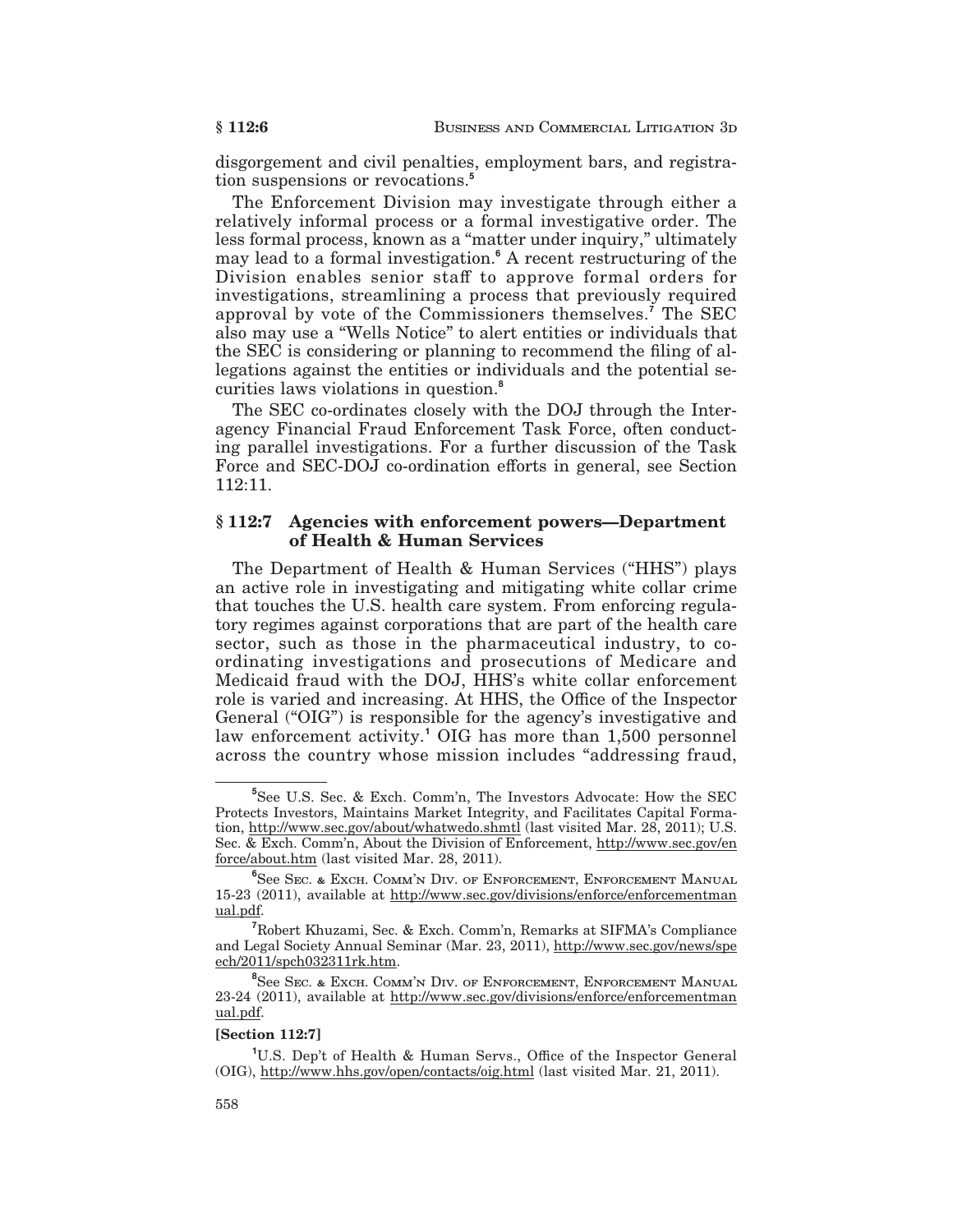waste, and abuse."2

OIG's enforcement role has increased in recent years, especially with regard to imposing Corporate Integrity Agreements ("CIAs") on corporations seeking to settle investigative and enforcement actions against them, and with regard to HHS's coordinated, co-operative enforcement efforts in conjunction with the DOJ. OIG often requires companies in the health care sector to enter into CIAs to resolve various federal investigations, including for false claims.<sup>3</sup> Similar to Deferred Prosecution Agreements used by the DOJ, entities enter into CIAs to avoid certain penalties—in this case, being excluded from federal health care programs, such as Medicare or Medicaid.<sup>4</sup> The DOJ's use of Deferred Prosecution Agreements is discussed further in Section 112:77.

HHS's OIG and the Centers for Medicare and Medicaid Services, also a part of HHS, work closely with the DOJ to investigate and prosecute the perpetrators of various health care frauds. Since 2007, HHS and the DOJ have formally collaborated to combat Medicare fraud across the country through the Medicare Fraud Strike Force.<sup>5</sup> Early in President Barack Obama's administration, the agencies ramped up their antifraud efforts, bringing the operations of the Medicare Fraud Strike Force under the umbrella of the newly created Health Care Fraud Prevention & Enforcement Action Team ("HEAT").<sup>6</sup> The creation of HEAT in May 2009 elevated the fight against Medicare fraud to a "Cabinet" level priority" for the agencies.<sup>7</sup>

In addition to HHS's OIG, the agency's Office of Civil Rights ("OCR") engages in enforcement against corporations. The Health Insurance Portability and Accountability Act of 1996 ("HIPAA") requires certain health care entities to maintain the security and privacy of patients and health care consumers.<sup>8</sup> The OCR is responsible for enforcing compliance with the HIPAA security

<sup>&</sup>lt;sup>2</sup>U.S. Dep't of Health & Human Servs., Office of the Inspector General (OIG), http://www.hhs.gov/open/contacts/oig.html (last visited Mar. 21, 2011).

<sup>&</sup>lt;sup>3</sup>U.S. Dep't of Health & Human Servs., Corporate Integrity Agreements, http://oig.hhs.gov/fraud/cias.asp (last visited Mar. 27, 2011). See generally Chapter 118 "False Claims Act" (§§ 118:1 et seq.).

<sup>&</sup>lt;sup>4</sup>U.S. Dep't of Health & Human Servs., Corporate Integrity Agreements, http://oig.hhs.gov/fraud/cias.asp (last visited Mar. 27, 2011).

<sup>&</sup>lt;sup>5</sup>See, e.g., Press Release, U.S. Dep't of Health & Human Servs., Medicare Fraud Strike Force Charges 111 Individuals for More than \$225 Million in False Billing and Expands Operations to Two Additional Cities (Feb. 17, 2011), http://www.hhs.gov/news/press/2011pres/02/20110217a.html.

<sup>&</sup>lt;sup>6</sup>See, e.g., U.S. Dep't of Health & Human Servs. and U.S. Dep't of Justice, HEAT Task Force Success, http://www.stopmedicarefraud.gov/heattaskforce/ind ex.html (last visited Mar. 28, 2011).

<sup>&</sup>lt;sup>7</sup>See, e.g., U.S. Dep't of Health & Human Servs. and U.S. Dep't of Justice, HEAT Task Force Success, http://www.stopmedicarefraud.gov/heattaskforce/ind  $ex.html$  (last visited Mar. 28, 2011).

<sup>&</sup>lt;sup>8</sup>See generally Health Insurance Portability and Accountability Act of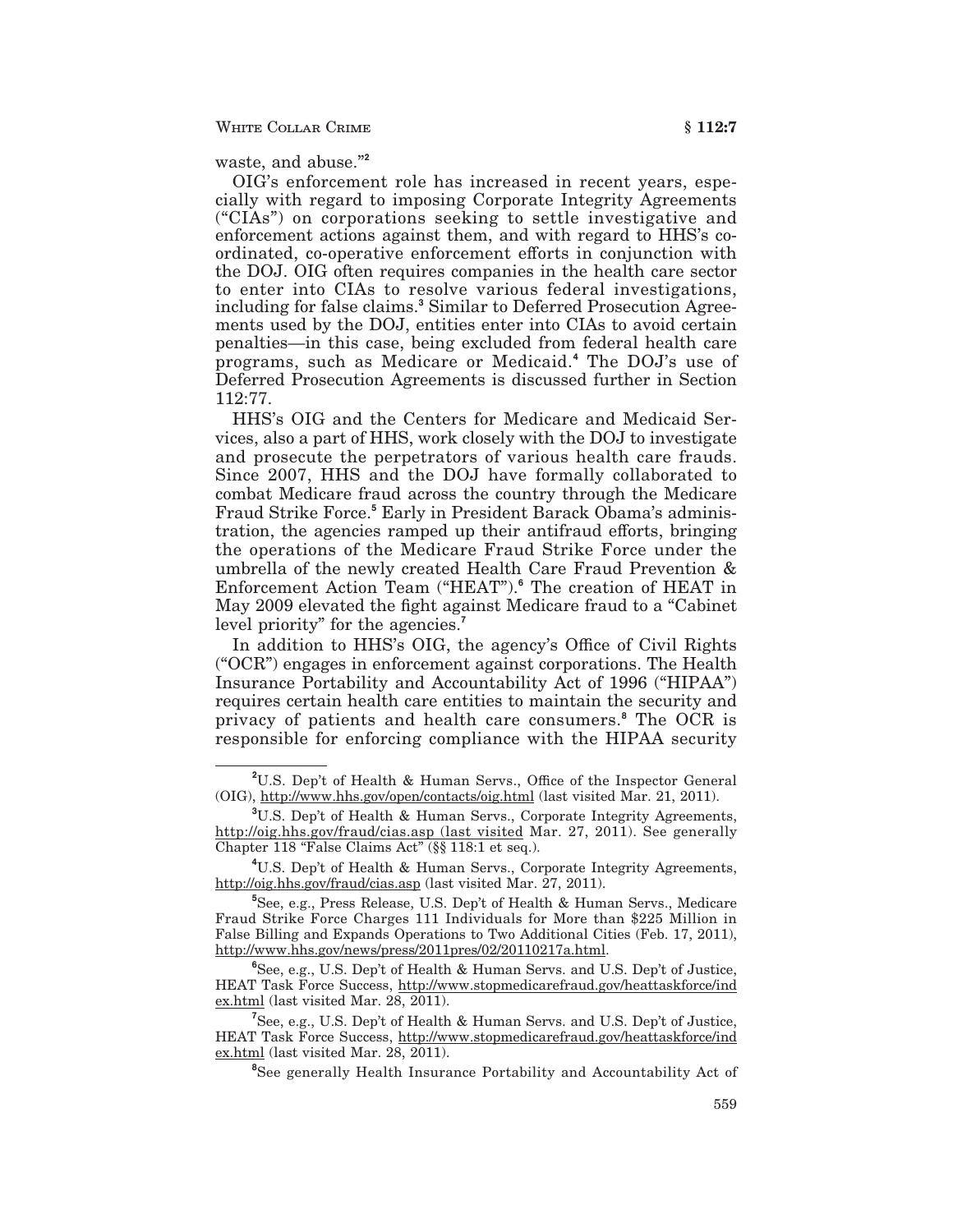and privacy requirements by various entities covered by HIPAA, which include providers, health plans, and health care clearinghouses that receive and compile health information.<sup>9</sup> The OCR's enforcement powers include conducting investigations and responding to patient complaints.<sup>10</sup>

### $§ 112:8$  Agencies with enforcement powers—Other federal agencies

The Food & Drug Administration's ("FDA") Office of Criminal Investigations is also part of the federal law enforcement apparatus, for issues that arise with regard to health care entities and corporations, including violations of the Food, Drug, and Cosmetic Act and the Anti-Tampering Act, for conduct related to making and selling counterfeit drugs, off-label promotion of drugs and medical devices approved by the FDA for other uses, and trafficking in unapproved products that fall within the FDA's purview.<sup>1</sup> Similarly, the Federal Trade Commission ("FTC") has authority to enforce provisions of the FTC Act designed to protect consumers from unscrupulous trade practices in the market, through various administrative enforcement mechanisms.<sup>2</sup> The Environmental Protection Agency has criminal enforcement powers with regard to conduct violating certain environmental laws, including dumping wastewater in violation of the Clean Water Act, the improper disposal of hazardous waste in violation of the Resource Conservation and Recovery Act, and using a contractor to remove asbestos without adhering to the accepted safety standards for such work, in violation of the Clean Air Act.<sup>3</sup> The Department of Labor's Office of Labor-Management Standards has authority to conduct criminal and civil investigations of the Labor-Management Reporting and Disclosure Act and other statutes.<sup>4</sup>

<sup>10</sup>U.S. Dep't of Health & Human Servs., HIPAA Enforcement, http://www.h hs.gov/ocr/privacy/hipaa/enforcement/index.html (last visited Mar. 27, 2011).

#### [Section 112:8]

<sup>1</sup>U.S. Food & Drug Admin., What OCI Investigates, http://www.fda.gov/IC ECI/CriminalInvestigations/ucm123062.htm (last visited May 14, 2011). See Chapter 98 "Food and Drug" (§§ 98:1 et seq.).

<sup>2</sup>U.S. Fed. Trade Comm'n, A Brief Overview of the Federal Trade Commission's Investigative and Law Enforcement Authority, http://www.ftc.gov/ogc/brfo vrvw.shtm (last visited May 14, 2011).

<sup>4</sup>U.S. Dep't of Labor, Office of Labor-Management Standards (OLMS),

§ 112:7

<sup>1996,</sup> Pub. L. 104-191, 110 Stat 1936 (1996). See also Chapter 106 "Privacy and Security" (§§ 106:1 et seq.) for additional discussion of HIPAA.

<sup>&</sup>lt;sup>9</sup>U.S. Dep't of Health & Human Servs., For Covered Entities, http://www. hhs.gov/ocr/privacy/hipaa/understanding/coveredentities/index.html (last visited May 19, 2011).

<sup>&</sup>lt;sup>3</sup>See U.S. Envtl. Prot. Agency, What is an Environmental Crime?, http://w ww.epa.gov/compliance/criminal/investigations/environmentalcrime.html (last visited May 14, 2011). See Chapter 128 "Environmental Claims" (§§ 128:1 et seq.).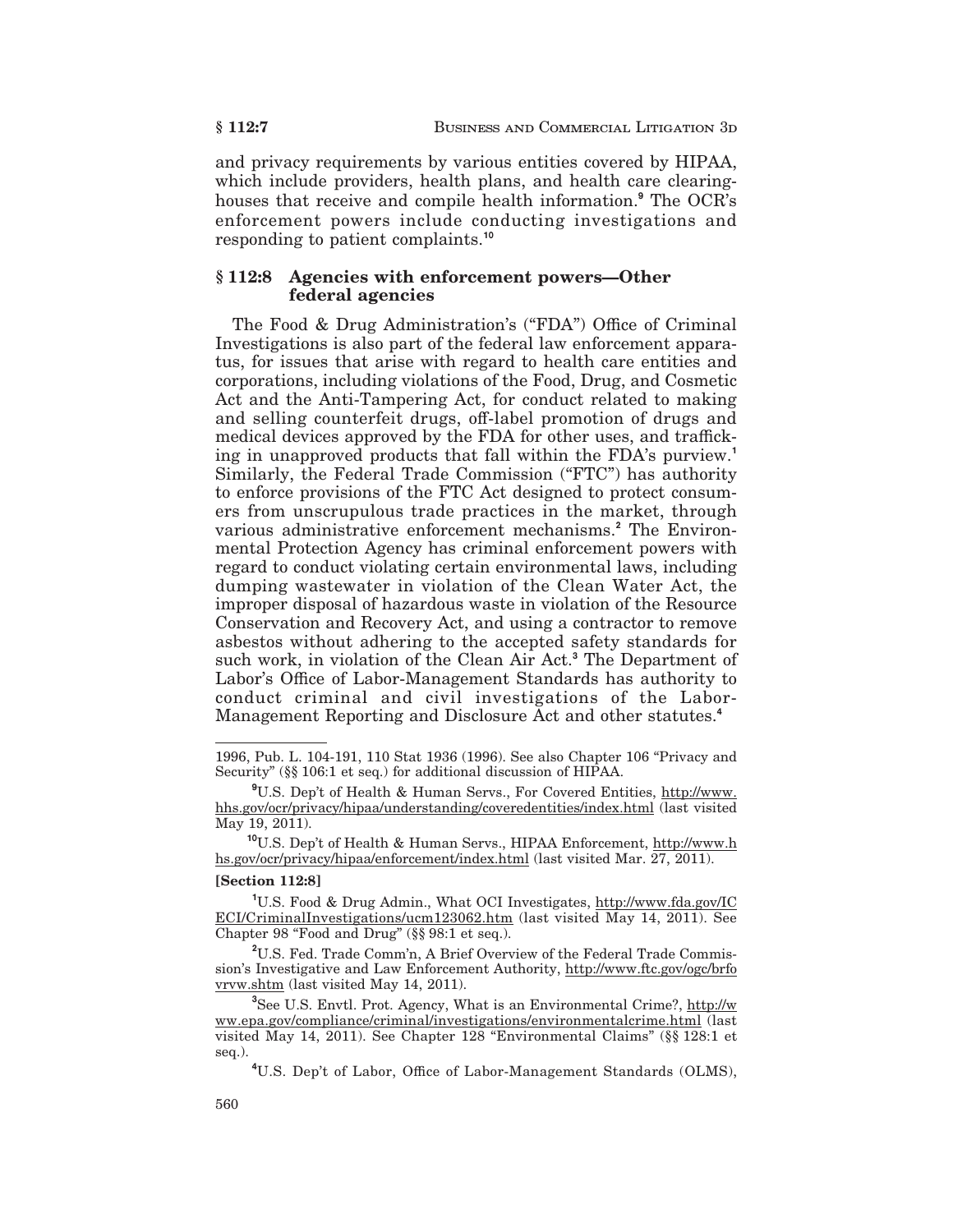## §112:9 Enforcement strategies

In May 2010, Assistant Attorney General Lanny A. Breuer announced "a new era of heightened white-collar crime enforcement" marked by an increase in resources, information-sharing, co-operation, and stiff penalties for corporations and individuals. Government officials have accordingly emphasized several highlevel strategies to support their enforcement goals. A summary of those strategies is provided in Sections  $112:10$  to  $112:13$ .

### § 112:10 Enforcement strategies—Specialized units within the DOJ

The Fraud Section of the Criminal Division of the DOJ investigates and prosecutes complex white collar criminal cases across the country. The Fraud Section has experience with sophisticated fraud schemes, expertise in managing complex and multidistrict litigation, and the ability to deploy resources to address law enforcement priorities and respond to geographically shifting crime problems.<sup>1</sup> The Fraud Section also participates in various national, regional, and international working groups. In 2010, a number of attorneys were added to the Fraud Section for immediate deployment to prosecute such crimes as securities fraud, health care fraud, and foreign bribery under the Foreign Corrupt Practices Act ("FCPA").<sup>2</sup>

This increased specialization and focus on white collar crime has cascaded down from the DOJ to the U.S. Attorneys' Offices. For example, the prosecution of white collar crimes historically has been a high priority, and it recently has received heightened attention and resources because of the increased use of technology in various financial frauds and economic espionage.<sup>3</sup> For example, depending on their nature, white collar crimes are generally assigned in the SDNY to the Securities and Commodities Fraud Task Force, the Major Crimes Unit, or the Complex Frauds

#### [Section 112:9]

<sup>1</sup>Lanny Breuer, Ass't Attorney General, U.S. Dep't of Justice, Remarks at the Compliance Week Conference (May 26, 2010), available at http://www.justic e.gov/criminal/pr/speeches-testimony/2010/05-26-10aag-compliance-week-speec h.pdf.

#### [Section 112:10]

<sup>1</sup>U.S. Dep't of Justice, Fraud Section, (http://www.justice.gov/criminal/fra ud/) (last visited Feb. 2, 2011).

<sup>2</sup>Lanny Breuer, Ass't Attorney General, U.S. Dep't of Justice, Remarks at the Compliance Week Conference (May 26, 2010), available at http://www.justic e.gov/criminal/pr/speeches-testimony/2010/05-26-10aag-compliance-week-speec h.pdf.

<sup>3</sup>U.S. Dep't of Justice, The United States Attorney's Office, The Southern District of New York: A Tradition of Excellence, (http://www.justice.gov/usao/ny s/forms/sdnybooklet.pdf) (last visited Feb. 2, 2011).

http://www.dol.gov/olms/regs/compliance/enforcement\_1.htm (last visited May 14, 2011).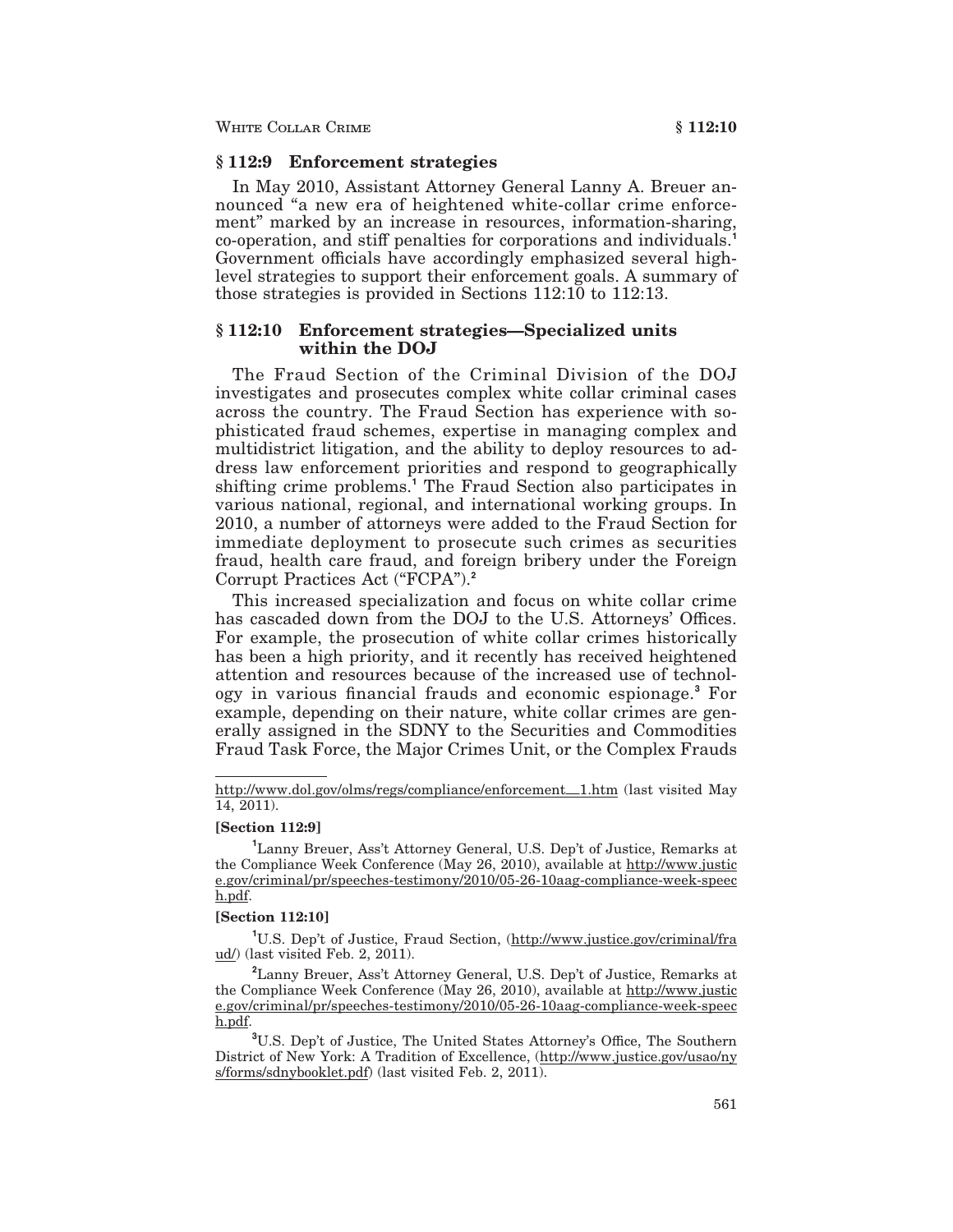$Unit.<sup>4</sup>$ 

The SDNY's Securities and Commodities Fraud Task Force is responsible for investigating and prosecuting crimes relating to the operation of securities and commodities markets, including such crimes as insider trading, market manipulation schemes, accounting and regulatory reporting frauds, and penny stock "pump and dump" schemes. The Major Crimes Unit is responsible for matters such as computer hacking, bank robbery, art theft and environmental crimes, and major financial crime cases, including such crimes as money laundering, tax fraud, customs fraud, and corporate fraud and embezzlement.<sup>5</sup> In 2009, the SDNY created the Complex Frauds Unit to provide renewed focus and additional resources towards combating large-scale sophisticated frauds and emerging cybercrimes.<sup>6</sup> The Complex Frauds Unit oversees the investigation and prosecution of bank fraud, mortgage fraud, health care fraud, tax fraud, and cybercrimes.<sup>7</sup> Crimes with a particular international focus, such as FCPA cases,<sup>8</sup> are usually handled by the Complex Frauds Unit or the Major Crimes Unit; however, other units may handle such cases depending on how the case is brought in—for example, an FCPA issue may arise in a Terrorism Unit investigation.<sup>9</sup>

### § 112:11 Enforcement strategies—Domestic interagency co-operation

Domestic interagency co-operation has become a key strategy in the DOJ's enhanced efforts to combat sophisticated financial crimes. The Fraud Section of the Criminal Division chairs several working groups, including the Securities and Commodities Fraud Working Group, the Interagency Bank Fraud Enforcement Work-

<sup>T</sup>Press Release, Office of the United States Attorney for the Southern District of New York, United States Attorney Preet Bharara Announces Supervisory Appointments to Criminal Division (Oct. 19, 2009), available at htt p://www.justice.gov/usao/nys/pressreleases/October09/criminaldivisionsupervisor yappointmentspr.pdf.

<sup>8</sup>See § 112:33 and Chapter 115 "Foreign Corrupt Practices Act" (§§ 115:1 et seq.).

<sup>9</sup>Harry A. Chernoff, Esq., Assistant United States Attorney, Southern District of New York, Comments at Federal Bar Council's Program Concerning the FCPA Here and Abroad: The Challenges of Multi-Jurisdictional FCPA Investigations (Oct. 21, 2010).

<sup>&</sup>lt;sup>4</sup>See § 112:10 for additional discussion of the SDNY's Securities and Commodities Fraud Task Force and its Major Crimes Unit.

<sup>&</sup>lt;sup>5</sup>U.S. Dep't of Justice, The United States Attorney's Office, The Southern District of New York: A Tradition of Excellence, http://www.justice.gov/usao/nys/ forms/sdnybooklet.pdf (last visited Feb. 2, 2011).

<sup>&</sup>lt;sup>6</sup>Press Release, Office of the United States Attorney for the Southern District of New York, United States Attorney Preet Bharara Announces Supervisory Appointments to Criminal Division (Oct. 19, 2009), available at htt p://www.justice.gov/usao/nys/pressreleases/October09/criminaldivisionsupervisor vappointmentspr.pdf.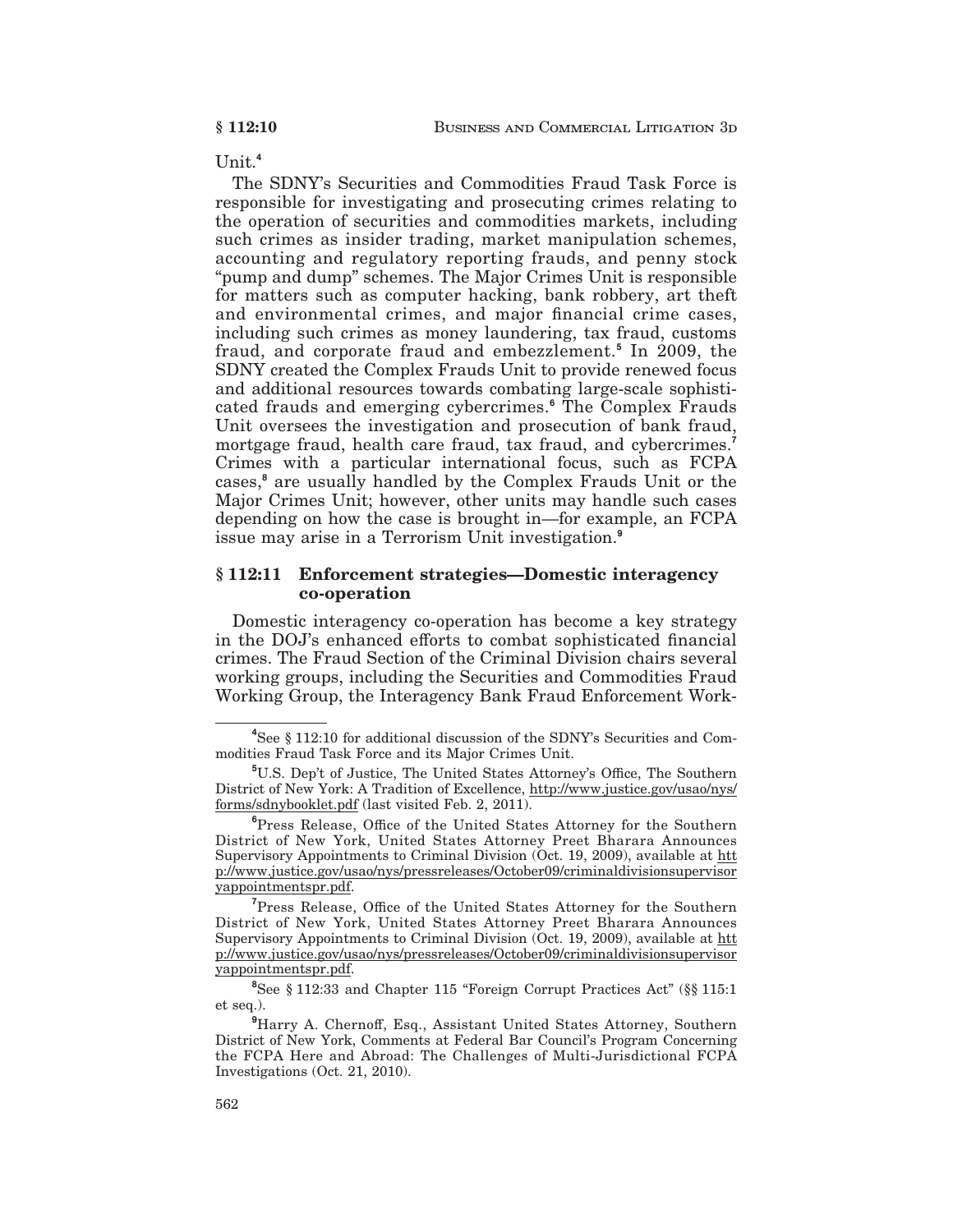ing Group, and the Mortgage Fraud Working Group. These working groups provide forums for information-sharing and coordination among the diverse domestic and federal agencies of which they are composed.<sup>1</sup>

Another feature of interagency co-operation is the co-ordinated filing of both civil and criminal actions. The 2008 near-collapse of the financial and credit markets spurred federal prosecutors, state attorneys general, and federal regulatory agencies to synchronize their efforts and investigate and prosecute claims on parallel tracks.<sup>2</sup> This co-operation was designed to increase efficiencies for criminal and regulatory prosecutions. Accordingly, prosecutors and regulators have formalized their relationships by creating task forces to co-ordinate strategy, set policies, share information, and supervise criminal and regulatory actions related to the financial crisis.<sup>3</sup> For instance, federal prosecutors in the EDNY formed the Mortgage Fraud Task Force in May 2008, bringing together federal, state, and local agencies to investigate potential crimes relating to the subprime crisis, ranging from mortgage fraud by brokers to securities fraud, insider trading. and accounting fraud.<sup>4</sup> In the broadest coalition to fight domestic fraud to date, President Barack Obama established the Interagency Financial Fraud Enforcement Task Force in November 2009.<sup>5</sup> Composed of senior officers from more than 20 federal agencies, 94 U.S. Attorneys' offices, and various state and local entities, its mission is to "work with state and local partners to investigate and prosecute significant financial crimes, ensure just and effective punishment for those who perpetrate financial crimes, address discrimination in the lending and financial markets and recover proceeds for victims."<sup>6</sup>

### [Section 112:11]

<sup>1</sup>U.S. Dep't of Justice, Interagency Working Groups, available at http://ww w.justice.gov/criminal/fraud/working-grps/ (last visited Feb. 2, 2011).

<sup>&</sup>lt;sup>2</sup>Lawrence J. Zweifach & Eric M. Creizman, Defending Parallel Proceedings: Basic Principles & Tactical Considerations, SEC. LITIG. REP., Feb. 2010, available at http://www.gibsondunn.com/publications/Documents/DefendingPara llelProceedings.pdf.

<sup>&</sup>lt;sup>3</sup>Lawrence J. Zweifach & Eric M. Creizman, Defending Parallel Proceedings: Basic Principles & Tactical Considerations, SEC. LITIG. REP., Feb. 2010, available at http://www.gibsondunn.com/publications/Documents/DefendingPara llelProceedings.pdf.

<sup>&</sup>lt;sup>4</sup>Amir Efrati, Wall Street, Lenders Face Subprime Scrutiny, WALL Sr. J., May 5, 2008, at A4.

<sup>&</sup>lt;sup>5</sup>Howard W. Goldstein, New Year's Reflections: Prosecutors Will Be Busy, N.Y.L.J. CORP. UPDATE, Jan. 6, 2011.

<sup>&</sup>lt;sup>6</sup>Howard W. Goldstein, New Year's Reflections: Prosecutors Will Be Busy, N.Y.L.J. CORP. UPDATE, Jan. 6, 2011; U.S. Sec. & Exch. Comm'n, President Obama Establishes Interagency Financial Fraud Enforcement Task Force (Nov. 17, 2009), available at http://www.sec.gov/news/digest/2009/dig111709.htm.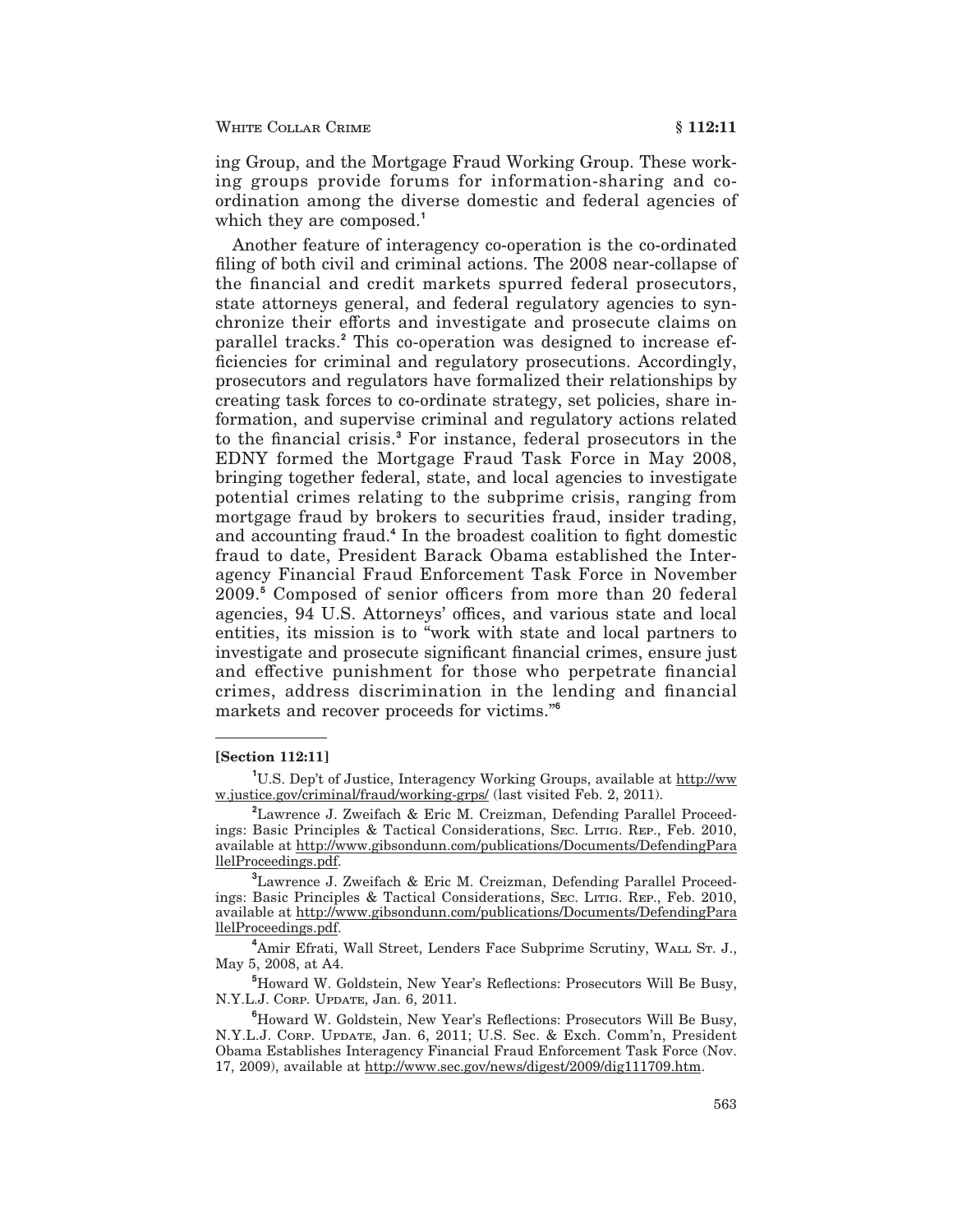### §112:12 Enforcement strategies—Cross-border investigations and collaboration agreements

In addition to domestic interagency co-operation, the DOJ coordinates with its foreign counterparts to ensure that jurisdictional issues do not impede efforts to combat white collar crimes. Such collaboration allows prosecutors and regulators from different countries to share both investigative burdens and resulting fines and penalties. As white collar crime has become increasingly international in scope, recent agreements and settlements illustrate that international investigative and prosecutorial collaboration has kept pace. Indeed, at least 25 co-operative requests to foreign governments pursuant to agreements on mutual legal assistance were made in the year ending November 2009.<sup>1</sup> In February 2010, new agreements between the United States and the European Union on mutual legal assistance and extradition were implemented to support cross-border investigations and enforcement actions.<sup>2</sup> In the same month, the DOJ and the U.K. Serious Fraud Office settled corruption charges with one of Europe's largest defense contractors, marking the first time that the DOJ and SFO co-operated to resolve an investigation.<sup>3</sup> Cooperative efforts between the SEC and the U.K. Financial Services Authority have increased in such areas as oversight of credit rating agencies, hedge fund advisers, and the clearing over-thecounter derivatives.<sup>4</sup>

## § 112:13 Enforcement strategies—New techniques in investigation of white collar crimes

The DOJ recently has begun using a variety of aggressive investigative techniques in its fight against white collar crime, including court-authorized electronic surveillance and undercover

### [Section 112:12]

\$112:12

<sup>&</sup>lt;sup>1</sup>Gibson, Dunn & Crutcher LLP Securities Docket Webcast, FCPA and International Anti-Corruption Enforcement—Trends in 2010, 18 (Apr. 8, 2010),  $\label{thm:main} \begin{minipage}[t]{0.9\linewidth} \textbf{available at }\underline{\text{http://www.gibsondunn.com/publications/Documents/WebcastS}{} \textit{ide} \\ \underline{\text{s-GibsonDunnFCPA}{} \textit{Security}{} \textit{Docket-04082010.pdf}. \end{minipage}$ 

<sup>&</sup>lt;sup>2</sup>Lanny Breuer, Ass't Attorney General, U.S. Dep't of Justice, Remarks at the Compliance Week Conference (May 26, 2010), available at http://www.justic e.gov/criminal/pr/speeches-testimony/2010/05-26-10aag-compliance-week-speec h.pdf.

<sup>&</sup>lt;sup>3</sup>Stanford U. Rock Center for Corporate Governance, Increasing International Cooperation and Other Key Trends in Anti-Corruption Investigations (Feb. 26, 2010), available at http://rockcenter.stanford.edu/2010/02/26/incr easing-international-cooperation-and-other-key-trends-in-anti-corruption-investi gations/.

<sup>&</sup>lt;sup>4</sup>U.S. Sec. & Exch. Comm'n, SEC and UK FSA Hold Fifth Meeting of the SEC-FSA Strategic Dialogue (Feb. 1, 2010), available at www.sec.gov/news/pres s/2010/2010-17.htm (last visited May 10, 2011).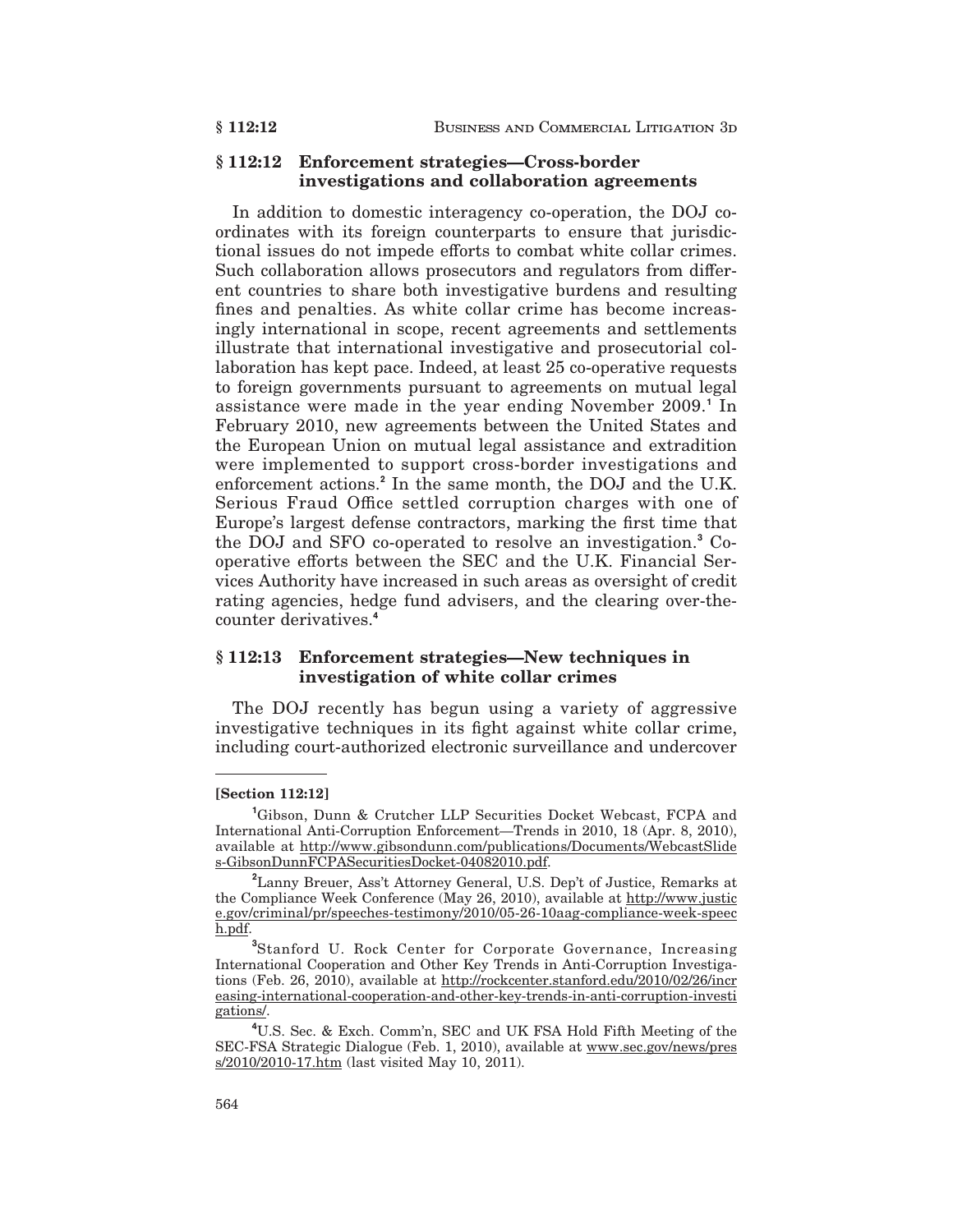sting operations.<sup>1</sup> The use of these techniques, reserved historically for drug and organized crime conspiracies, demonstrates the government's new willingness to use all the tools at its disposal in this new era of heightened enforcement. Two notable examples in which prosecutors deployed new investigative techniques include the Raj Rajaratnam and related insider trading cases in New York and the arrests of numerous defendants on FCPA charges at a Las Vegas gun show.

On October 16, 2009, the SDNY announced charges against hedge fund managers, Fortune 500 executives, and a management consulting director "arising out of their alleged involvement" in the largest hedge fund insider trading case in history." The case, emerging from an investigation of the Galleon Group hedge fund and its founder, Raj Rajaratnam, and alleging more than \$20 million in illegal insider trading profits, was "the first time that court-authorized wiretaps [were] . . . used to target significant insider trading on Wall Street." Indeed, the criminal investigation into the Galleon Group insider trading ring between 2003 and 2009 involved thousands of hours of wiretaps and intercepted over 18,000 recordings.<sup>4</sup> Noting that the case against Raj Rajaratnam read "like a thriller," The Wall Street Journal reported that "[a]n unnamed cooperating witness, described as a onetime Galleon employee, helped spark the investigation, taping conversations with Mr. Rajaratnam . . . which led to broader wiretaps . . . . . . 5 During a press conference on October 16, 2009, U.S. Attorney Preet Bharara stated that the DOJ would employ the same kind of electronic surveillance traditionally reserved for organized crime, drug syndicates, and

#### **Section 112:13**

<sup>4</sup>Sheppard and Anderson, Wiretaps and Undercover Sting Operations: Are White Collar Defendants Ready?, 2 FIN. FRAUD L. REP. 810, 811 (2010).

<sup>5</sup>Jenny Strasburg and Chad Bray, Six Charged in Vast Insider-Trading Ring, WALL Sr. J., Oct. 17, 2009, at A1.

<sup>&</sup>lt;sup>1</sup>Lanny Breuer, Ass't Attorney General, U.S. Dep't of Justice, Remarks at the Compliance Week Conference (May 26, 2010), available at http://www.justic e.gov/criminal/pr/speeches-testimony/2010/05-26-10aag-compliance-week-speec h.pdf.

<sup>&</sup>lt;sup>2</sup>Press Release, Office of the United States Attorney for the Southern District of New York, Manhattan U.S. Attorney Charges Hedge Fund Managers, Fortune 500 Executives, and Management Consulting Director in \$20 Million Insider Trading Case (Oct. 16, 2009), available at http://www.justice.go v/usao/nys/pressreleases/October09/hedgefundinsidertradingpr.pdf.

<sup>&</sup>lt;sup>3</sup>Press Release, Office of the United States Attorney for the Southern District of New York, Manhattan U.S. Attorney Charges Hedge Fund Managers, Fortune 500 Executives, and Management Consulting Director in \$20 Million Insider Trading Case (Oct. 16, 2009), available at http://www.justice.go v/usao/nys/pressreleases/October09/hedgefundinsidertradingpr.pdf. The Galleon case has criminal and civil components. See SEC v. Galleon Management LP, et al., No. 09 Civ. 8811 (S.D.N.Y. Oct. 16, 2009); United States v. Rajaratnam, No. 09 Cr. 1184 (RJH) (S.D.N.Y. Oct. 16, 2009); United States v. Goffer et al., No. 10 Cr. 056 (S.D.N.Y. 2010).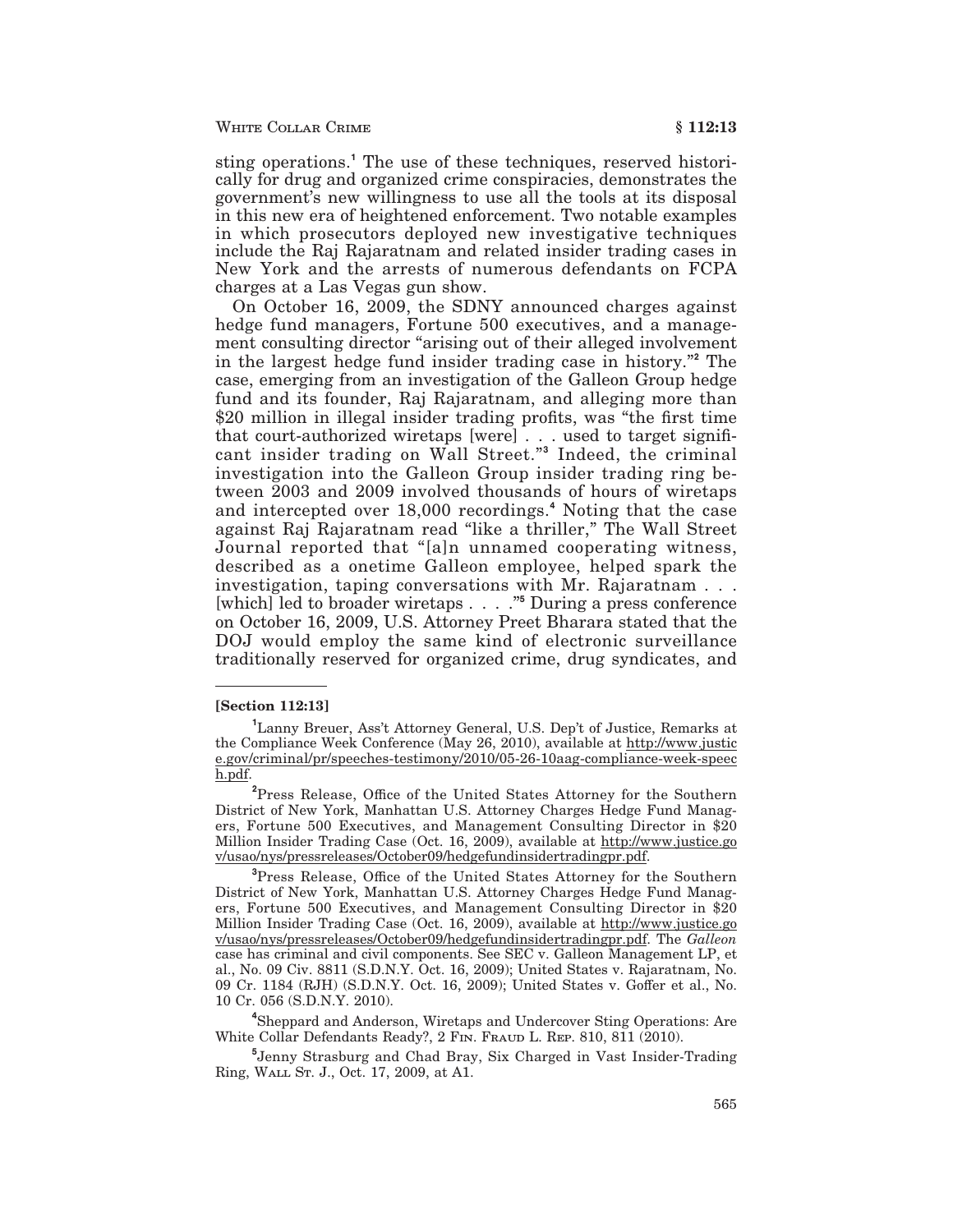terrorism prosecutions to fight future crimes on Wall Street.<sup>6</sup>

Although Rajaratnam challenged the admissibility of prosecutors' wiretap evidence, such efforts have failed to date, as U.S. District Judge Richard J. Holwell ruled that prosecutors could use recordings of thousands of conversations by Rajaratnam in his criminal trial,<sup>7</sup> and U.S. District Judge Richard Sullivan similarly ruled that prosecutors could use secretly recorded telephone conversations of ex-Galleon Group employee Zvi Goffer and other defendants.<sup>8</sup> These unsuccessful attempts to challenge wiretaps and the strict procedural and evidentiary requirements of the Federal Wiretap Act<sup>9</sup> provide white collar practitioners with ample room to pursue creative defense strategies.<sup>10</sup>

Federal prosecutors also have begun to use large-scale sting operations in pursuit of white collar criminals. For example, on January 18, 2010, with the support of undercover agents and electronic and video surveillance, hundreds of FBI agents in the United States and City of London police officers in the United Kingdom executed 21 search warrants and arrested 22 employees of defense and security products companies on FCPA-related charges.<sup>11</sup> Most of these individuals were arrested at the "SHOT Show," the annual gun industry trade convention in Las Vegas, Nevada.<sup>12</sup> The massive undercover sting operation entailed FBI agents posing as representatives of the Ministry of Defense from the African nation of Gabon. The agents met with the defendants to organize an allegedly corrupt deal to pay nearly \$1.5 million to

<sup>9</sup>Enacted by Congress as part of the Omnibus Crime Control and Safe Streets Act of 1968.

<sup>10</sup>Sheppard and Anderson, Wiretaps and Undercover Sting Operations: Are White Collar Defendants Ready?, 2 FIN. FRAUD L. REP. 810, 811-12 (2010).

<sup>11</sup>Gibson. Dunn & Crutcher LLP, 2010 Year-End FCPA Update (Jan. 30, 2011), available at http://www.gibsondunn.com/publications/pages/2010Year-En dFCPAUpdate.aspx.

<sup>&</sup>lt;sup>6</sup>David Glovin, David Scheer, and Bob Van Voris, Galleon Case Ushers in Wiretaps for Financial Crimes, BLOOMBERG NEWS, Oct. 17, 2009, available at ht tp://www.bloomberg.com/apps/news?pid=newsarchive&sid=a4lprQ.E3WqE.

<sup>&</sup>lt;sup>7</sup>Chad Bray, Judge Allows Wiretaps in Case Against Galleon's Rajaratnam, WALL Sr. J., Nov. 24., 2010, available at http://online.wsj.com/article/SB 10001424052748703572404575634661283319870.html?KEYWORDS=rajarat nam.

<sup>&</sup>lt;sup>8</sup>Chad Bray, Judge Allows Wiretaps Against Defendants in Galleon Case, WALL ST. J., Jan. 6, 2011, available at http://online.wsj.com/article/SB 10001424052748704405704576063734119118202.html?KEYWORDS=galleon. On June 13, 2011, a federal jury convicted Goffer on 14 counts of conspiracy and securities fraud, and two other defendants of three counts of conspiracy and securities fraud. Bob Von Voris and Patricia Hurtado, Ex-Galleon Group Trader Zvi Goffer Found Guilty by Jury of Insider Trading, BLOOMBERG NEWS, June 14, 2011, available at http://www.bloomberg.com/news/2011-06-13/former-galleon-tr ader-zvi-goffer-convicted-on-all-counts-of-inside-trading.html.

<sup>&</sup>lt;sup>12</sup>Paul M. Barrett, Big Shots Go Down at Gun Show, BLOOMBERG BUSINES-SWEEK, Jan. 20, 2010, available at http://www.businessweek.com/magazine/cont ent/10\_05/b4165000370242.htm.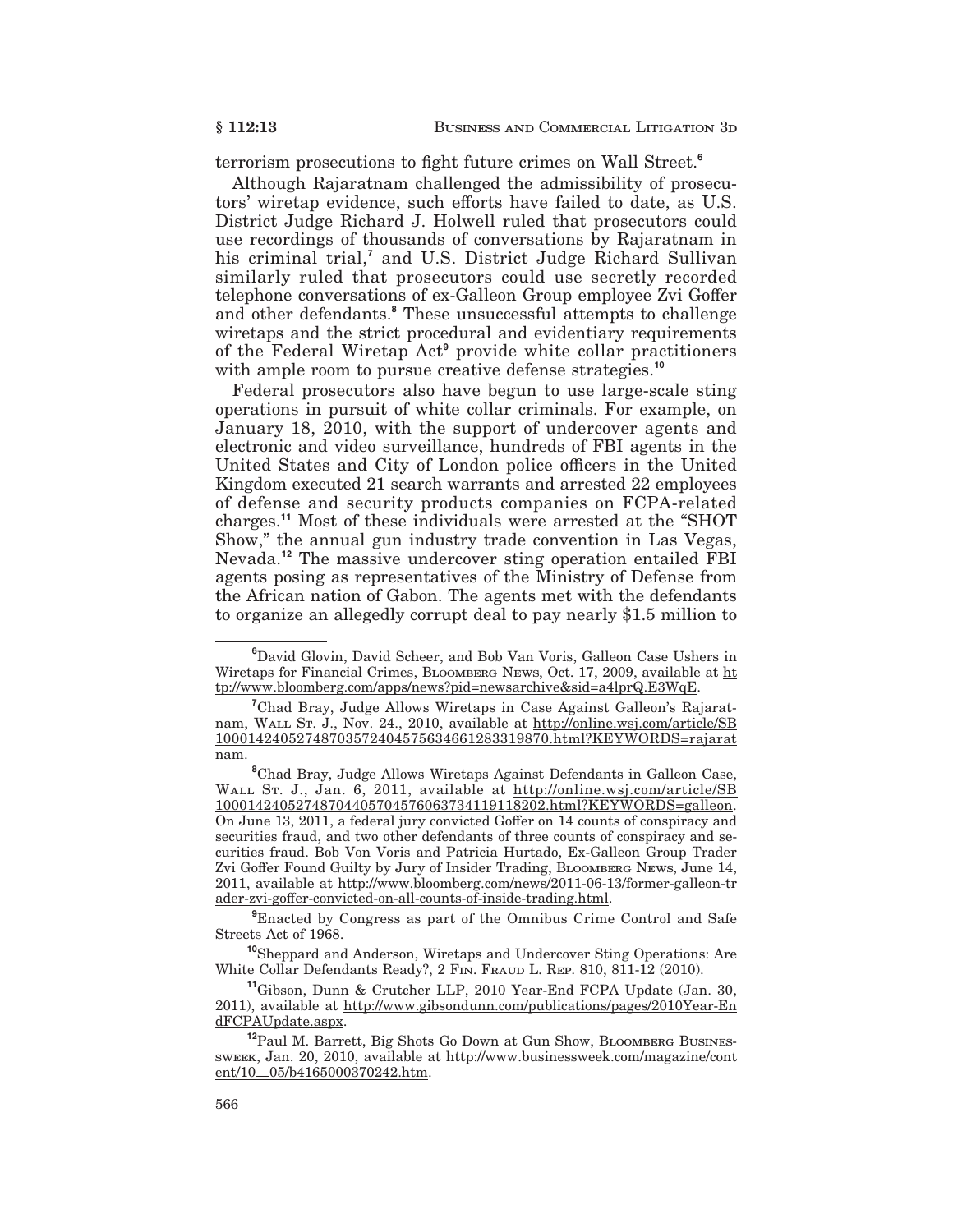WHITE COLLAR CRIME

Gabonese officials to secure a fictitious \$15 million defense equipment contract. The FBI was assisted by co-operating defendant Richard T. Bistrong, the former Vice President of International Sales for Armor Holdings, Inc. After being charged with unrelated FCPA and export control violations, Bistrong agreed to cooperate and utilize his industry connections to help the FBI ensnare other defendants.<sup>13</sup>

The FBI's FCPA SHOT Show sting represents the first largescale undercover operation in the history of FCPA investigations and prosecutions, and the largest single investigation and prosecution of individuals in the history of the FCPA.<sup>14</sup> Acknowledging the DOJ's use of these new aggressive enforcement techniques, Lanny A. Breuer, Assistant Attorney General for the Criminal Division, stated "the message is that we are going to bring all the innovations of our organized crime and drug war cases to the fight against white-collar criminals."<sup>15</sup> Federal prosecutors' use of aggressive investigative techniques in white collar cases will help them establish elements of historically difficult cases, and help to decrease their reliance on whistleblowers.<sup>16</sup>

### § 112:14 Practicalities of interacting with federal *authorities*

In the wake of the 2008 financial crisis, a wide array of prosecutors and regulators are investigating and prosecuting white collar crime. However, white collar cases continue to most frequently involve the DOJ working collaboratively with the SEC. White collar criminal defense practitioners should be sensitive to the considerations that accompany interactions with federal authorities, particularly the unique strategic issues when faced with parallel proceedings and the question of corporate voluntary disclosure.

## §112:15 Practicalities of interacting with federal authorities—Parallel civil/criminal proceedings

More than 40 years ago, the Supreme Court recognized the

<sup>&</sup>lt;sup>13</sup>Gibson, Dunn & Crutcher LLP, 2010 Year-End FCPA Update (Jan. 30, 2011), available at http://www.gibsondunn.com/publications/pages/2010Year-En dFCPAUpdate.aspx.

<sup>&</sup>lt;sup>14</sup>F. Joseph Warin et al., FCPA and International Anti-Corruption Enforcement-mTrends in 2010 (Apr. 8, 2010), available at http://www.gibsondunn.co m/publications/Documents/WebcastSlides-GibsonDunnFCPASecuritiesDocket-04082010.pdf.

<sup>&</sup>lt;sup>15</sup>Diana B. Henriques, F.B.I. Charges Arms Sellers with Foreign Bribes, N.Y. TIMES, Jan. 20, 2010, available at http://www.nytimes.com/2010/01/21/busi ness/21sting.html.

<sup>&</sup>lt;sup>16</sup>Stanford U. Rock Center for Corporate Governance, Increasing International Cooperation and Other Key Trends in Anti-Corruption Investigations (Feb. 26, 2010), available at http://rockcenter.stanford.edu/2010/02/26/incr easing-international-cooperation-and-other-key-trends-in-anti-corruption-investi gations/.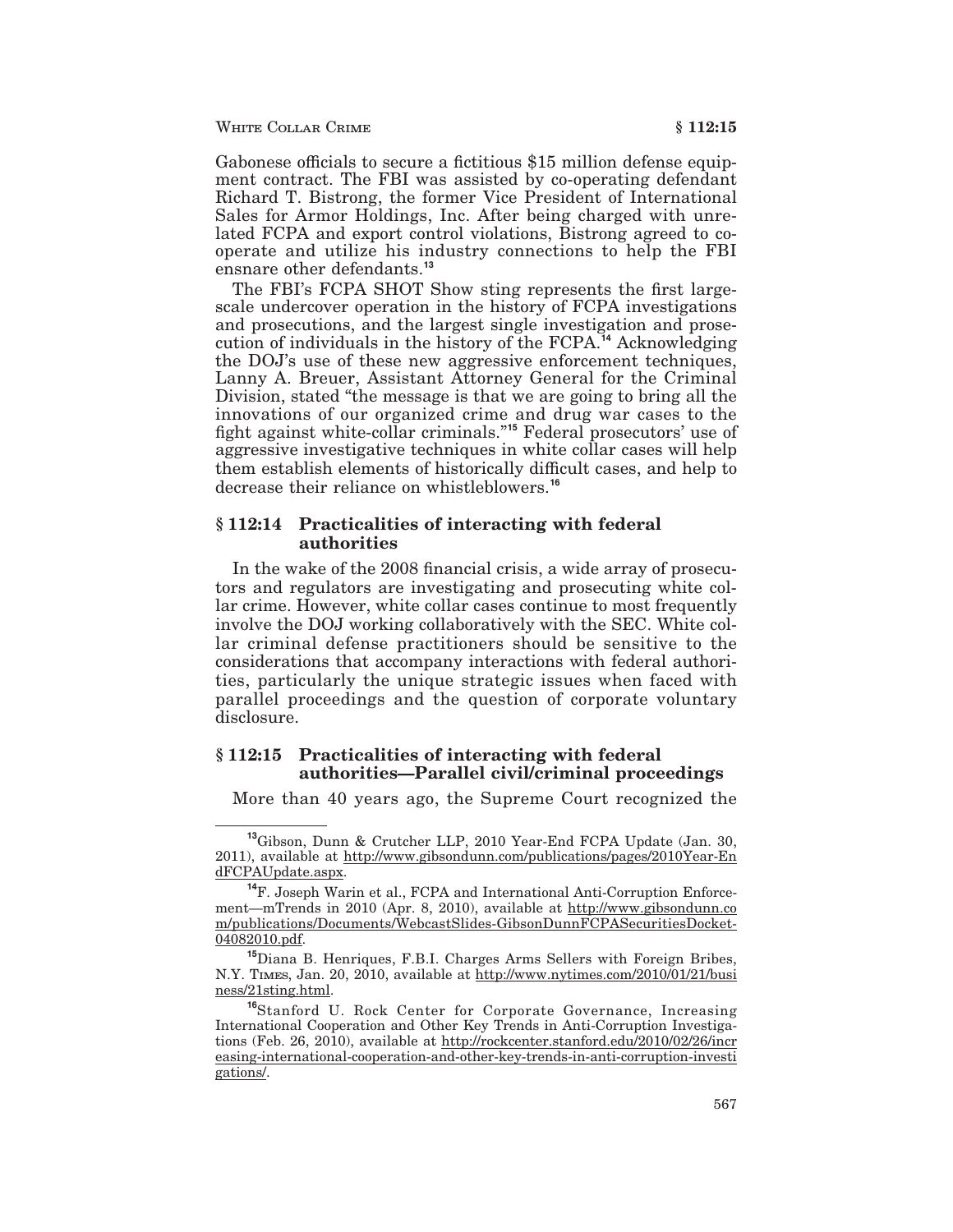federal government's power to conduct simultaneous civil and criminal investigations, provided that the government does not act in bad faith.<sup>1</sup> In recognition of this principle, the U.S. Court of Appeals for the Ninth Circuit recently held that information provided to the SEC could be used in either criminal or civil proceedings brought by either the SEC or another government agency. The Ninth Circuit held that there is "nothing improper about the government undertaking simultaneous criminal and civil investigations."<sup>2</sup> The court also noted that, although the government may not affirmatively mislead witnesses, the SEC had no affirmative duty to inform witnesses of an existing or contemplated criminal investigation.<sup>3</sup> Because parallel proceedings may arise in a government investigation of almost any commercial transaction in which allegations of fraud have been made. counsel representing a client in an investigation involving the SEC should carefully consider whether a related criminal investigation may have commenced.<sup>4</sup> In cases where the existence of a criminal investigation is not obvious, counsel might gain more information by asking alleged victims and other witnesses informally or through formal civil discovery.<sup>5</sup>

In recent years, federal prosecutors, state attorneys general, and federal regulatory agencies increasingly have been coordinating their resources to investigate and prosecute white collar claims on parallel tracks.<sup>6</sup> As a result of the recent collapse of the financial and credit markets, a burgeoning number of companies are being confronted simultaneously with multiple shareholder class actions, consumer litigation, SEC investigations, arbitrations, state attorney general investigations, and federal grand jury investigations.<sup>7</sup> When both civil and criminal cases progress simultaneously against the same defendant for conduct arising from the same set of facts, the complexity of proceedings can be significantly increased by layers of intertwined

#### [Section 112:15]

<sup>1</sup>U.S. v. Kordel, 397 U.S. 1, 90 S. Ct. 763, 25 L. Ed. 2d 1, 13 Fed. R. Serv. 2d 868 (1970).

<sup>2</sup>U.S. v. Stringer, 535 F.3d 929 (9th Cir. 2008).

<sup>3</sup>U.S. v. Stringer, 535 F.3d 929 (9th Cir. 2008).

<sup>4</sup>See generally Chapter 69 "Regulatory Litigation with the SEC" (§§ 69:1  $et seq.$ ).

<sup>5</sup>Ronald J. Nessim, Parallel Civil and Criminal Litigation, L.A. LAW., Dec. 1990, at 37-38, available at http://www.birdmarella.com/articles/doc3.pdf.

<sup>6</sup>Lawrence J. Zweifach & Eric M. Creizman, Defending Parallel Proceedings: Basic Principles & Tactical Considerations, SEC. LITIG. REP., Feb. 2010, at 1, available at http://www.gibsondunn.com/publications/Documents/DefendingP arallelProceedings.pdf.

<sup>7</sup>Lawrence J. Zweifach & Eric M. Creizman, Defending Parallel Proceedings: Basic Principles & Tactical Considerations, SEC. LITIG. REP., Feb. 2010, at 3, available at http://www.gibsondunn.com/publications/Documents/DefendingP arallelProceedings.pdf.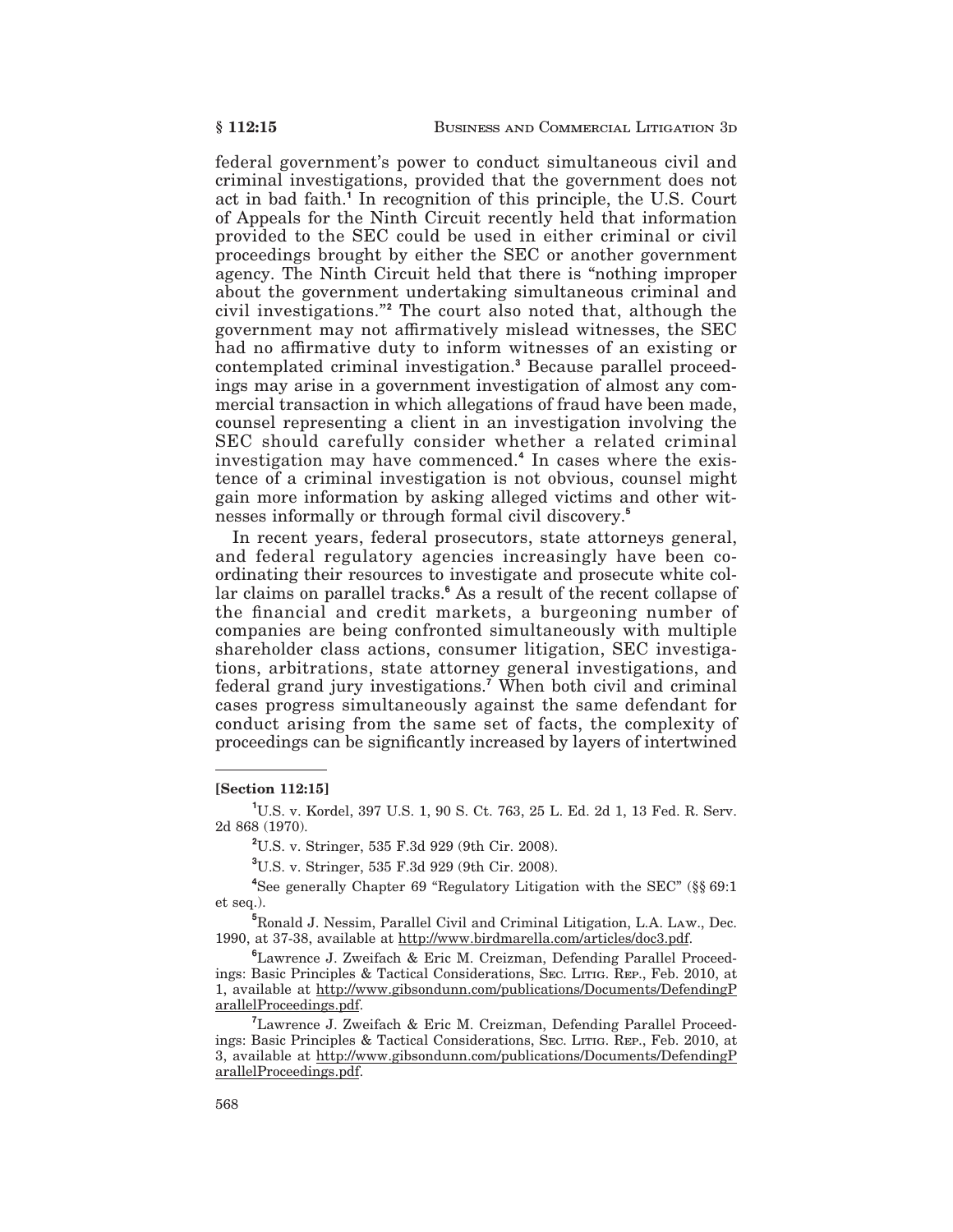policies, procedures, and regulations.<sup>8</sup> Defendants facing parallel proceedings are particularly vulnerable because strategies and decisions that support the defense of one proceeding may compromise the defense of another. As such, in defending parallel proceedings, counsel must develop global defense strategies that co-ordinate the defense of each proceeding with the defense of all others.<sup>9</sup> Therefore, it is imperative that criminal counsel be retained as soon as possible if civil counsel lacks criminal defense experience. Additional discussion on this subject can be found in Chapter 113 "The Interplay Between Commercial Litigation and Criminal Proceedings"  $(\S \S 113:1$  et seq.).

In defending parallel proceedings, counsel should evaluate whether it would be beneficial to seek or oppose a stay of one of the proceedings, and under what circumstances courts will be likely to impose a stay.<sup>10</sup> While in a civil case both parties are entitled to broad discovery "regarding any non-privileged matter that is relevant to any party's claim or defense,"<sup>11</sup> in a criminal case, a defendant is entitled only to discovery "material to preparing the defense [or that] the government intends to use [] in its case-in-chief at trial."<sup>12</sup> Because of these differences in the scope of available discovery, the government may seek a stay of the civil proceeding pending completion of the criminal case in order to limit the pretrial discovery available to the defendant.<sup>13</sup> Depending on the circumstances, however, a defendant may seek

<sup>10</sup>Lawrence J. Zweifach & Eric M. Creizman, Defending Parallel Proceedings: Basic Principles & Tactical Considerations, SEC. LITIG. REP., Feb. 2010, at 4, available at http://www.gibsondunn.com/publications/Documents/DefendingP arallelProceedings.pdf. See generally Chapter 113 "The Interplay Between Commercial Litigation and Criminal Proceedings" (§§ 113:1 et seq.) for discussion of stays of parallel proceedings.

 $^{11}$ Fed. R. Civ. P. 26(b)(1).

 ${}^{12}$ Fed, R. Crim, P. 16(a)(1)(E).

<sup>13</sup>See generally Younger & Moshkovich, Parallel Proceedings in Securities Enforcement Actions: The Growing Trend Against Automatic Grants of Government Requests for Stays of Civil Cases, 3 J. SEC. L., REG. & COMPLIANCE 307 (Oct. 2010), available at http://www.pbwt.com/files/Publication/82e4de3a-40a7-4 c45-853a-2c6eaea4fbab/Presentation/PublicationAttachment/29259c03-64d3-4626-b979-32405dd886fc/Parallel%20Proceedings%20in%20Securities%20Enfor cement%20Actions.pdf. Such stays prevent a defendant from using liberal civil discovery rules to get around narrower criminal discovery rules and obtain evidence to defend against a criminal proceeding. While historically these stays have been routinely granted, more recent cases suggest that courts will scruti-

<sup>&</sup>lt;sup>8</sup> Laura L. Flippin & Morgan J. Miller, Double Teamed: Defending Parallel Investigations Under SEC's New Cooperation Initiative, WASH. LEGAL FOUND. LEGAL BACKGROUNDER, Apr. 23, 2010 at 1, available at http://www.wlf.org/publi shing/publication\_detail.asp?id=2159.

<sup>&</sup>lt;sup>9</sup>Lawrence J. Zweifach & Eric M. Creizman, Defending Parallel Proceedings: Basic Principles & Tactical Considerations, SEC. LITIG. REP., Feb. 2010, at 4, available at http://www.gibsondunn.com/publications/Documents/DefendingP arallelProceedings.pdf. See generally Chapter 113 "The Interplay Between Commercial Litigation and Criminal Proceedings" (§§ 113:1 et seq.) for extensive discussion of defending parallel proceedings.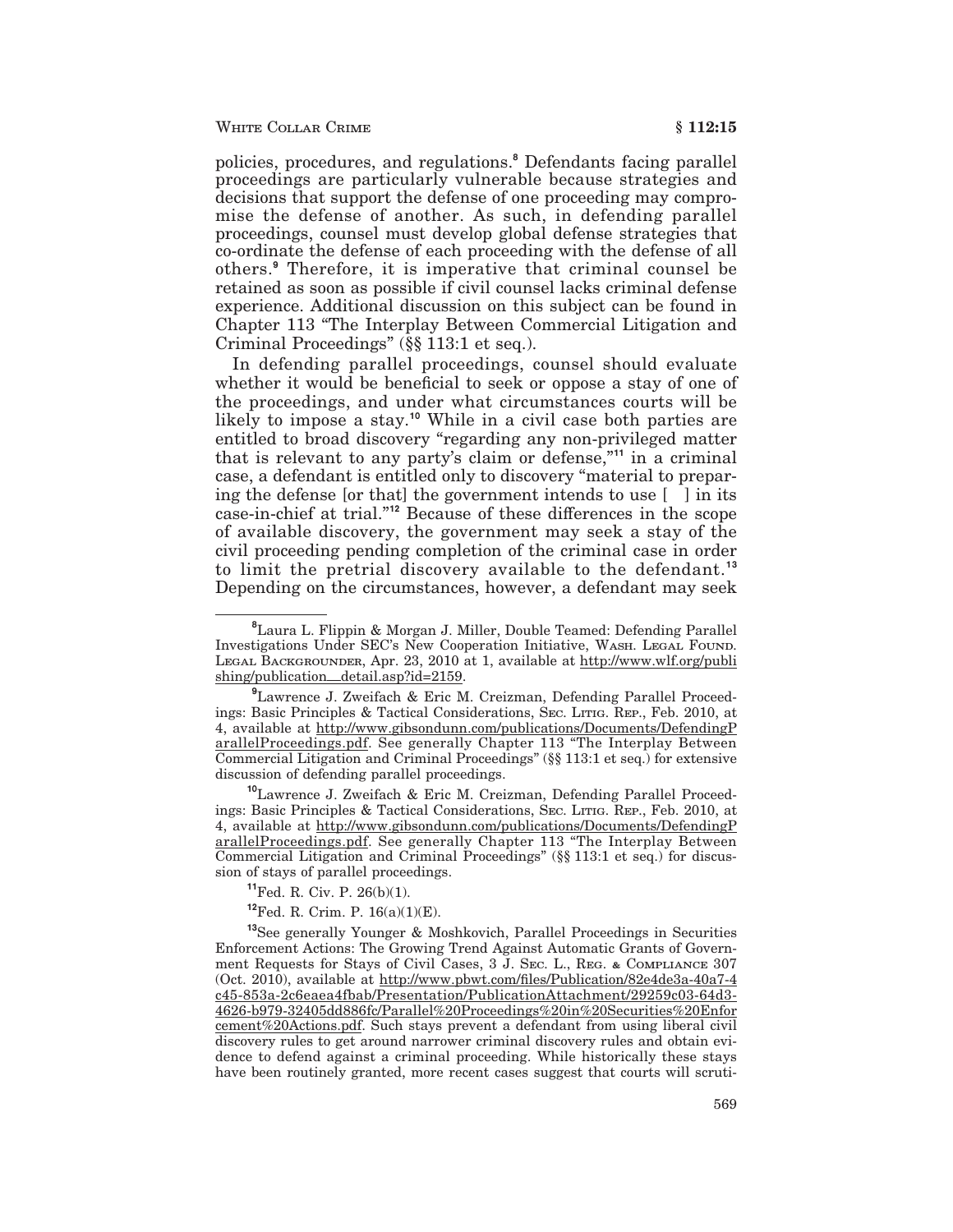a stay of the civil proceeding to prevent the government from learning of evidence or information produced in the civil case that it would not have learned without such litigation. While a defendant might oppose a stay of civil proceedings out of a preference for the speedy resolution of both cases, he may find a stay desirable for a variety of reasons, such as avoiding the expense of defending two proceedings, or to avoid the Hobson's Choice of either waiving the Fifth Amendment privilege by testifying, or asserting the privilege at the potential price of a possible adverse inference in the civil case.<sup>14</sup>

Courts are not constitutionally required to stay regulatory or civil proceedings pending the outcome of a parallel criminal<br>proceeding unless there is "substantial prejudice to the rights of the parties involved."<sup>15</sup> Rather, courts have wide discretion to stay civil proceedings, postpone civil discovery, or impose protective orders and conditions "when the interests of justice seem[] to require such action, sometimes at the request of the prosecution,  $\ldots$  sometimes at the request of the defense."<sup>16</sup> In deciding whether to grant a stay, courts generally focus on the following factors in balancing the parties' various competing interests: the extent to which the criminal and noncriminal proceedings overlap; the status of the proceedings, including whether the defendant has been indicted; whether the government entity that has initiated the criminal case is also a party in the civil case; the private interests of the civil plaintiff in proceeding expeditiously weighed against the potential prejudice to the plaintiff as the result of any delay; the private interests of and burden on the defendant, including the extent to which the defendant's Fifth Amendment rights are implicated; the interests of persons not parties to the civil proceedings; and the interest of the court in the efficient management of cases.<sup>17</sup>

When defending parallel proceedings, attorneys also must give

nize such requests more closely.

<sup>&</sup>lt;sup>14</sup>See generally Younger & Moshkovich, Parallel Proceedings in Securities Enforcement Actions: The Growing Trend Against Automatic Grants of Government Requests for Stays of Civil Cases, 3 J. SEC. L., REG. & COMPLIANCE 307, 308 (Oct. 2010), available at http://www.pbwt.com/files/Publication/82e4de3a-40 a7-4c45-853a-2c6eaea4fbab/Presentation/PublicationAttachment/29259c03-64d 3-4626-b979-32405dd886fc/Parallel%20Proceedings%20in%20Securities%20Enf orcement%20Actions.pdf. It should be noted that corporations do not have a U.S. Const. Amend. V privilege against self-incrimination, but their employees and former employees do. When an employee asserts this privilege in a civil or regulatory proceeding, it may result in an adverse inference against the company in that proceeding.

<sup>&</sup>lt;sup>15</sup>Securities and Exchange Commission v. Dresser Industries, Inc., 628 F.2d 1368, 1374, Fed. Sec. L. Rep. (CCH) P 97172, Fed. Sec. L. Rep. (CCH) P 97573 (D.C. Cir. 1980); see Baxter v. Palmigiano, 425 U.S. 308, 96 S. Ct. 1551, 47 L. Ed. 2d 810 (1976).

<sup>&</sup>lt;sup>16</sup>U.S. v. Kordel, 397 U.S. 1, 12 n.27, 90 S. Ct. 763, 25 L. Ed. 2d 1, 13 Fed. R. Serv. 2d 868 (1970) (internal citations omitted).

<sup>&</sup>lt;sup>17</sup> Lawrence J. Zweifach & Eric M. Creizman, Defending Parallel Proceed-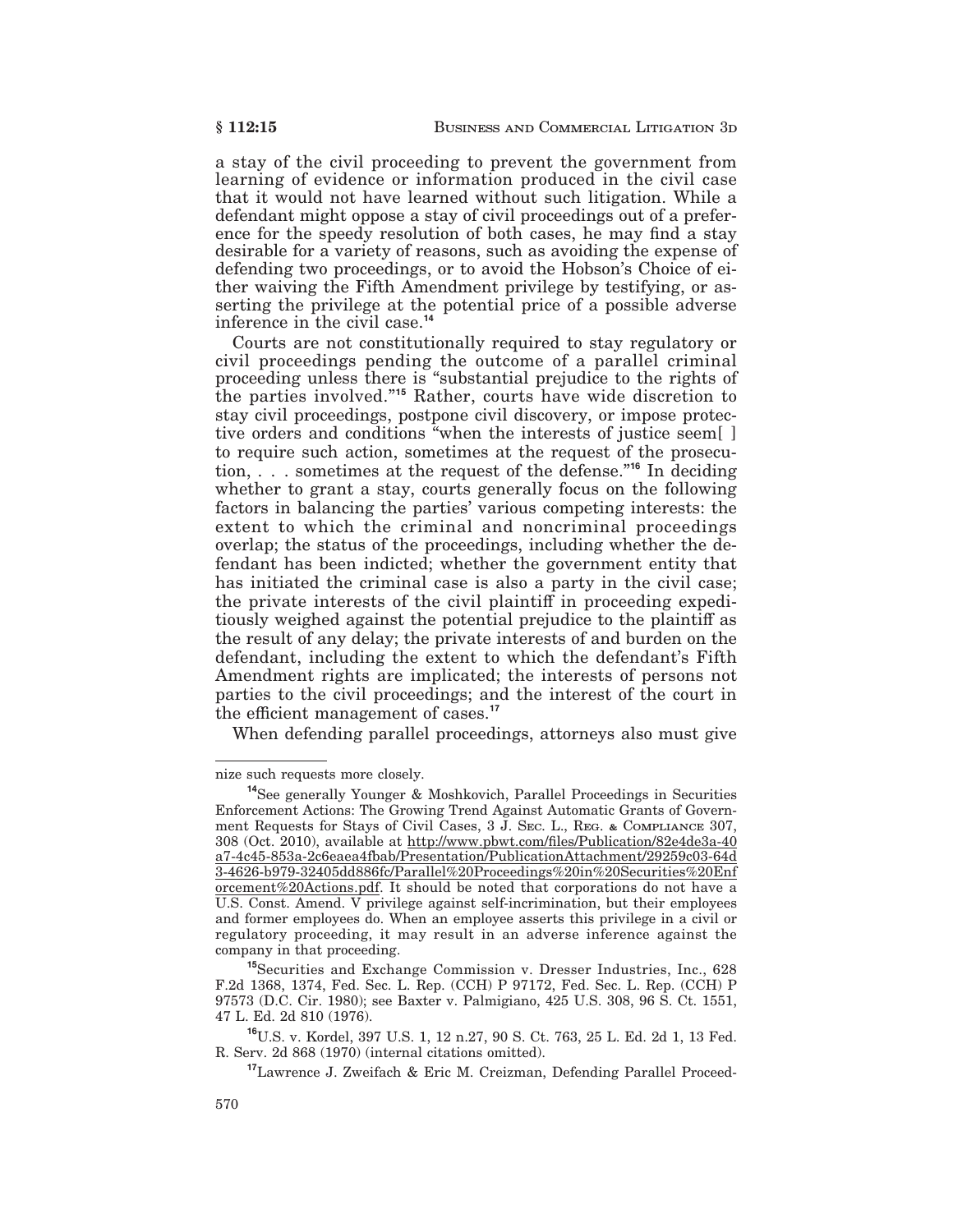#### WHITE COLLAR CRIME

consideration to the potential collateral estoppel consequences of a disposition in each of the proceedings. The doctrine of collateral estoppel limits re-litigation of an issue in an action where the identical issue was decided in a prior action; the issue was actually litigated in the prior action; resolution of the issue was essential to a final judgment in the prior action; and the party against whom estoppel is invoked had a full and fair opportunity to litigate the issue in the prior action.<sup>18</sup> Understanding the potential collateral estoppel consequences of a disposition will inform important decisions such as whether to seek a stay of civil litigation, whether to seek a trial date in the near or long term, and whether, when, and on what terms to settle an action.<sup>19</sup>

### § 112:16 Practicalities of interacting with federal authorities—Voluntary disclosure by corporations

When representing corporate clients in white collar criminal matters, it is imperative for counsel to think strategically about whether and when the corporation should voluntarily disclose suspect conduct to prosecutors and regulators.<sup>1</sup>

In many instances, a corporate client will have the legal or

<sup>19</sup>Lawrence J. Zweifach & Eric M. Creizman, Defending Parallel Proceedings: Basic Principles & Tactical Considerations, SEC. LITIG. REP., Feb. 2010, at 10, available at http://www.gibsondunn.com/publications/Documents/Defending ParallelProceedings.pdf (citing U.S. v. Stauffer Chemical Co., 464 U.S. 165, 170-71, 104 S. Ct. 575, 78 L. Ed. 2d 388, 20 Env't. Rep. Cas. (BNA) 1257, 14 Envtl. L. Rep. 20064 (1984)).

#### **Section 112:16**

<sup>1</sup>See Chapter 113 "The Interplay Between Commercial Litigation and Criminal Proceedings" (§§ 113:1 et seq.) for additional discussion of voluntary

ings: Basic Principles & Tactical Considerations, Sec. LITIG. REP., Feb. 2010, at 8, available at http://www.gibsondunn.com/publications/Documents/DefendingP arallelProceedings.pdf (citing Keating, 45 F.3d at 324; S.E.C. v. AmeriFirst Funding, Inc., 2008 WL 866065, at \*2-\*5 (N.D. Tex. 2008); Hollinger Intern., Inc. v. Hollinger Inc., 2008 WL 161683, at \*2 (N.D. Ill. 2008); Parker v. Dawson, 2007 WL 2462677, at \*3 (E.D. N.Y. 2007); In re CFS-Related Securities Fraud Litigation, 256 F. Supp. 2d 1227 (N.D. Okla. 2003); Trustees of Plumbers and Pipefitters Nat. Pension Fund v. Transworld Mechanical, Inc., 886 F. Supp. 1134, 1139, R.I.C.O. Bus. Disp. Guide (CCH) P 8846 (S.D. N.Y. 1995); Ex parte Ebbers, 871 So. 2d 776, 789 (Ala. 2003). See also Pollack, Parallel Civil and Criminal Proceedings, 129 F.R.D. 201 (1990). But see In re Financial Federated Title & Trust, Inc., 252 B.R. 834, 837, 36 Bankr. Ct. Dec. (CRR) 1017, Bankr. L. Rep. (CCH) P 78274 (Bankr. S.D. Fla. 2000) (holding that, under law in the Eleventh Circuit, defendant's motion to stay could be denied unless defendant shows that "invocation of the privilege... will result in certain loss by automatic summary judgment") (citations omitted)).

<sup>&</sup>lt;sup>18</sup>Lawrence J. Zweifach & Eric M. Creizman, Defending Parallel Proceedings: Basic Principles & Tactical Considerations, SEC. LITIG. REP., Feb. 2010, at 10, available at http://www.gibsondunn.com/publications/Documents/Defending ParallelProceedings.pdf (citing U.S. v. Stauffer Chemical Co., 464 U.S. 165, 170-71, 104 S. Ct. 575, 78 L. Ed. 2d 388, 20 Env't. Rep. Cas. (BNA) 1257, 14 Envtl. L. Rep. 20064 (1984)). See Chapter 16 "Issue and Claim Preclusion" (§§ 16:1 et seq.) for discussion of collateral estoppel.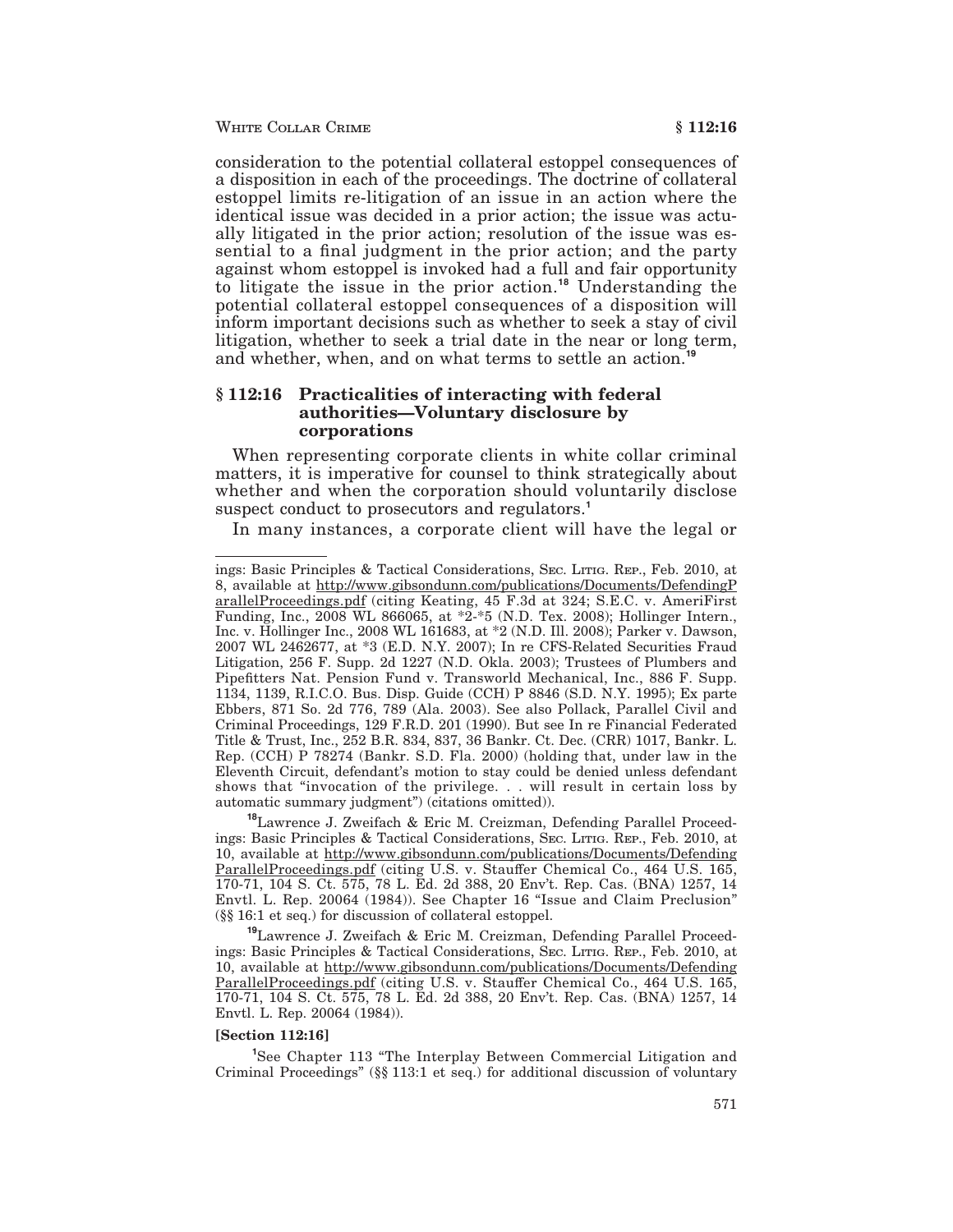practical flexibility to decide whether or not to disclose suspicious activity. In such cases, there are several considerations of which the company should be aware when evaluating how to proceed. For one, if the DOJ independently discovers evidence of suspect conduct, the penalty is likely to be substantially higher than it would have been had voluntary disclosure been made. The DOJ frequently has indicated that it will "give corporations 'meaningful credit' for voluntarily disclosing their conduct and cooperating with [DOJ] investigations."<sup>2</sup> In some cases, "meaningful credit" may mean a Deferred Prosecution Agreement or a Non-Prosecution Agreement, which have recently become mainstays of the DOJ's efforts to combat corporate crime.<sup>3</sup> "Meaningful credit" also may include such incentives as sentencing credit or a below-Guidelines fine.<sup>4</sup> For a more detailed discussion of Non-Prosecution Agreements and Deferred Prosecution Agreements, see Sections  $1\overline{1}2:77$  and  $112:78$ .

Despite DOJ assurances, however, the benefits of voluntary disclosure can be difficult to predict and quantify, and there have been calls for more certainty and transparency in the process of determining benefits for corporations that voluntarily disclose suspect conduct.<sup>5</sup> In this regard, the DOJ has acknowledged that while "self-reporting and cooperation carry significant incentives ... [u]ltimately, every case is fact-specific and requires an assessment of the facts and circumstances, as well as the severity of the conduct and the quality of the corporation's pre-existing compliance program."<sup>6</sup> Finally, in some cases there may be only a remote chance that the DOJ will discover the suspicious activity in question; in such circumstances, voluntarily disclosing will

<sup>3</sup>Gibson, Dunn & Crutcher LLP, 2010 Year-End Update on Corporate Deferred Prosecution and Non-Prosecution Agreements at 1 (Jan. 4, 2011), available at http://www.gibsondunn.com/publications/Documents/2010Year-End Update-CorporateDeferredProsecutionAndNon-ProsecutionAgreements.pdf.

disclosure.

<sup>&</sup>lt;sup>2</sup>U.S. Dep't of Justice, Remarks as Prepared for Delivery by Assistant Attorney General Lanny A. Breuer at the Compliance Week Conference (May 26, 2010), available at http://www.justice.gov/criminal/pr/speeches-testimony/ 2010/05-26-10aag-compliance-week-speech.pdf (last visited Feb. 2, 2011); see Gibson, Dunn & Crutcher LLP, 2010 Year-End Update on Corporate Deferred Prosecution and Non-Prosecution Agreements at  $\overline{7}$  (Jan. 4, 2011), available at http://www.gibsondunn.com/publications/Documents/2010Year-EndUpdate-Corp orateDeferredProsecutionAndNon-ProsecutionAgreements.pdf.

<sup>&</sup>lt;sup>4</sup> Lanny Breuer, Ass't Attorney General, U.S. Dep't of Justice, Remarks at the Compliance Week Conference (May 26, 2010), available at http://www.justic e.gov/criminal/pr/speeches-testimony/2010/05-26-10aag-compliance-week-speec h.pdf.

<sup>&</sup>lt;sup>5</sup>Melissa Aguilar, FCPA Research Stirs Debate on Voluntary Disclosure, COMPLIANCE WEEK, Aug. 6, 2010, available at http://www.complianceweek.com/f cpa-research-stirs-debate-on-voluntary-disclsoure/article/187412/#.

<sup>&</sup>lt;sup>6</sup>Lanny Breuer, Ass't Attorney General, U.S. Dep't of Justice, Remarks at the Compliance Week Conference (May 26, 2010), available at http://www.justic e.gov/criminal/pr/speeches-testimony/2010/05-26-10aag-compliance-week-speec h.pdf.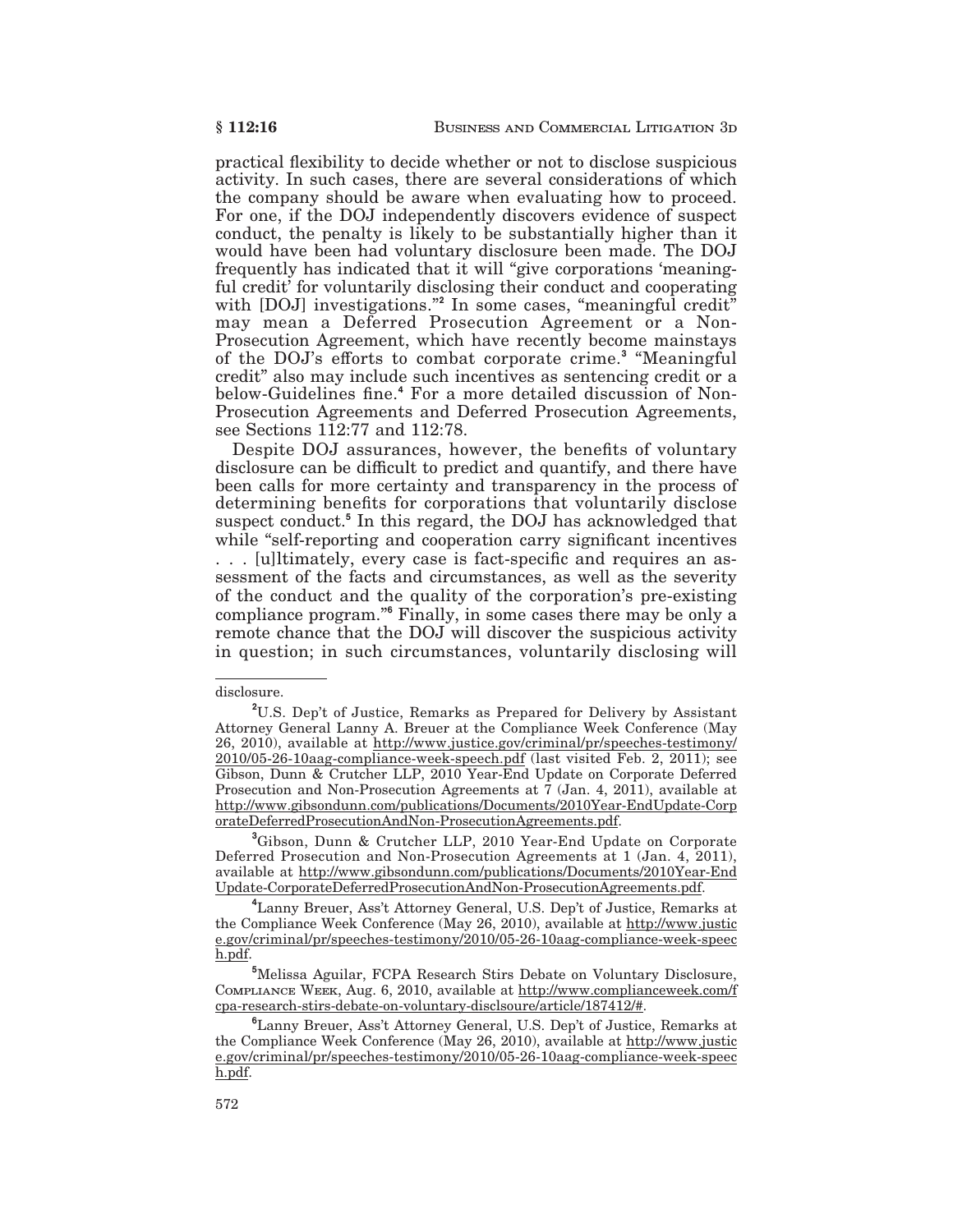#### WHITE COLLAR CRIME

make a previously improbable government investigation—with all of its attendant costs—all but inevitable.<sup>7</sup>

If the decision to disclose has been made, the tactical issue of when to make that disclosure must be carefully considered. It is crucial for counsel to recognize that a pivotal moment in the representation occurs immediately after a problem has been discovered: a swift and appropriate response to the revelation of potential criminality can lead to a significant increase in credibility with prosecutors and regulators, especially given the DOJ's increased focus upon effective compliance and ethics programs, including "tone from the top" within corporations.<sup>8</sup> At the same time, the impulse to make potentially premature statements or promises to prosecutors or regulators before a defense strategy has been fully developed and the facts have been explored should be restrained when possible. Counsel should avoid rushing to share information with prosecutors before the basis of that information is established, the context is understood, and the availability of corroboration is ascertained.<sup>9</sup> Deciding when to disclose can therefore be a delicate balance of competing considerations. Until recently, conventional wisdom held that a company should conduct an internal investigation before deciding whether to selfdisclose, to enable it to "characterize the wrongdoing and demonstrate good faith and responsibility."<sup>10</sup> However, Assistant Attorney General Lanny A. Breuer recently has stated that "the corporation should seriously consider seeking the government's input on the front end of its internal investigation.  $\ldots$  [T] he dialogue can be very helpful in ensuring at the outset that the corporation has an effective, cost-effective plan in place to investigate and deal with the problem."<sup>11</sup>

A recent example of the benefits of voluntary disclosure is the

<sup>&</sup>lt;sup>7</sup>Lucinda A. Low et al., The Uncertain Calculus of FCPA Voluntary Disclosure Rules (Mar. 27 & 28, 2007), available at http://apps.americanbar.org/ intlaw/spring07/World%20Bank%20Anticorruption%20Programs/Low%20-%20T he%20Uncertain%20Calculus%20of%20FCPA%20Voluntary%20Disclosures.pdf.

<sup>&</sup>lt;sup>8</sup> Lanny Breuer, Ass't Attorney General, U.S. Dep't of Justice, Remarks at the Compliance Week Conference (May 26, 2010), available at http://www.justic e.gov/criminal/pr/speeches-testimony/2010/05-26-10aag-compliance-week-speec h.pdf.

<sup>&</sup>lt;sup>9</sup>Mei Lin Kwan-Gett, Developing Effective Strategies in White Collar Cases, in MANAGING WHITE COLLAR LEGAL ISSUES: LEADING LAWYERS ON UNDERSTANDING RECENT NOTABLE CASES, ESTABLISHING KEY DEFENSE STRATE-GIES, AND DEVELOPING CLIENT RELATIONSHIPS, 2010 WL 5312572 (Dec. 2010).

<sup>&</sup>lt;sup>10</sup>Squire Sanders, Papa's Got a Brand New Bag: Is DOJ Criminal Division Changing its Tune on Voluntary Disclosure?, ANTICORRUPTION COMPLIANCE & FOREIGN CORRUPT PRAC. ACT ALERT, June 2010, available at http://www.ssd.co m/papas\_got\_a\_brand\_new\_bag/. See Chapter 5 "Internal Investigations"  $(\S \S 5:1$  et seq.).

<sup>&</sup>lt;sup>11</sup>Lanny Breuer, Ass't Attorney General, U.S. Dep't of Justice, Remarks at the Compliance Week Conference (May 26, 2010), available at http://www.justic e.gov/criminal/pr/speeches-testimony/2010/05-26-10aag-compliance-week-speec h.pdf.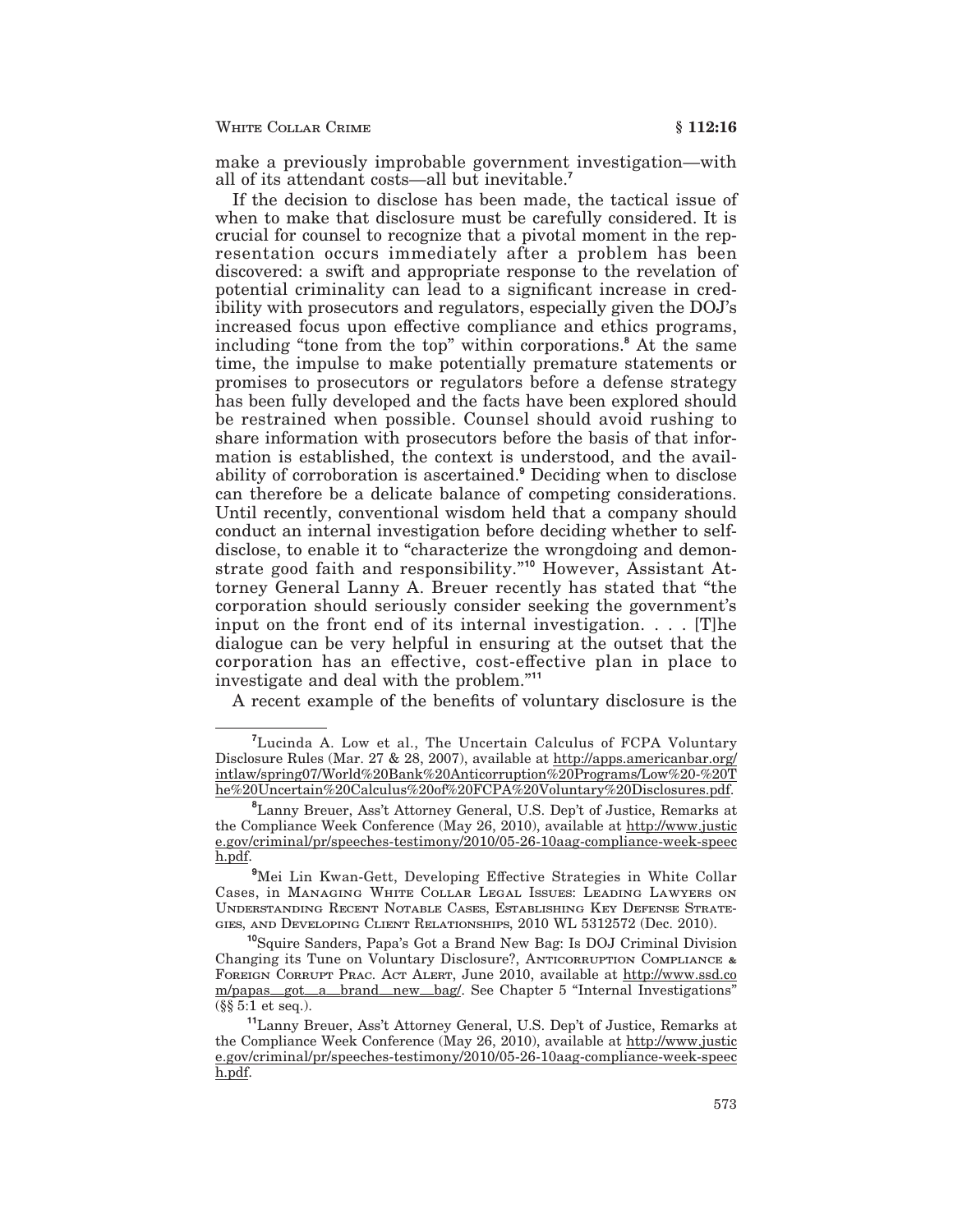case of RAE Systems Inc. A publicly traded U.S. corporation headquartered in San Jose, California, RAE Systems voluntarily disclosed FCPA violations to the DOJ. The voluntary disclosure resulted in a Non-Prosecution Agreement, and the company agreed to pay a \$1.7 million criminal penalty to resolve the violations. According to the Non-Prosecution Agreement, RAE Systems "accepted responsibility for violating the internal controls and books and records provisions of the FCPA arising from and related to improper benefits corruptly paid by employees of RAE . . . [entities] to foreign officials in the PRC."12

On the other hand, there are many cases where it is hard to see the obvious benefit, if any, derived from the corporation's voluntary disclosure to federal prosecutors. For example, in exchange for the government's promise not to prosecute under the Antitrust Division's Amnesty Program, Stolt-Nielsen Limited voluntarily disclosed its role in a criminal antitrust conspiracy.<sup>13</sup> The Antitrust Division threatened to indict the company a year later, however, alleging that Stolt-Nielsen misstated the duration of its participation in the conspiracy. The company moved for an injunction, and the district court found that Stolt-Nielsen had complied with the Non-Prosecution Agreement and enjoined the DOJ from indicting. The Court of Appeals for the Third Circuit reversed this decision, however, holding that the DOJ alone could make the decision not to indict, and, as a result, Stolt-Nielsen was indicted in 2006.<sup>14</sup> It is clear, then, that the voluntary disclosure decision is a crucial decision point for each company and its outside counsel, is not "one size fits all," and requires a detailed review and analysis of the specific facts and issues facing the corporation.

## **III. FEDERAL CRIMINAL PROCEDURE**

## § 112:17 Federal criminal procedure law

The Federal Rules of Criminal Procedure govern procedure for criminal proceedings in federal courts. Some substantive criminal acts are exclusively federal offenses and must be charged in U.S. District Court. Criminal acts that are offenses under both state and federal laws can be brought in either U.S. District Court or

<sup>&</sup>lt;sup>12</sup>Press Release, U.S. Dep't of Justice, RAE Systems Agrees to Pay \$1.7 Million Criminal Penalty to Resolve Violations of the Foreign Corrupt Practices Act (Dec. 10, 2010), available at http://www.justice.gov/opa/pr/2010/December/ 10-crm-1428.html.

<sup>&</sup>lt;sup>13</sup>See Stolt-Nielsen, S.A. v. U.S., 442 F.3d 177, 180, 2006-1 Trade Cas. (CCH) [ 75172, 2006 A.M.C. 722 (3d Cir. 2006), as amended, (May 16, 2006).

<sup>&</sup>lt;sup>14</sup>The Supreme Court refused to grant Stolt-Nielsen certiorari. Stolt-Nielsen, S.A. v. U.S., 549 U.S. 1015, 127 S. Ct. 494, 166 L. Ed. 2d 404 (2006).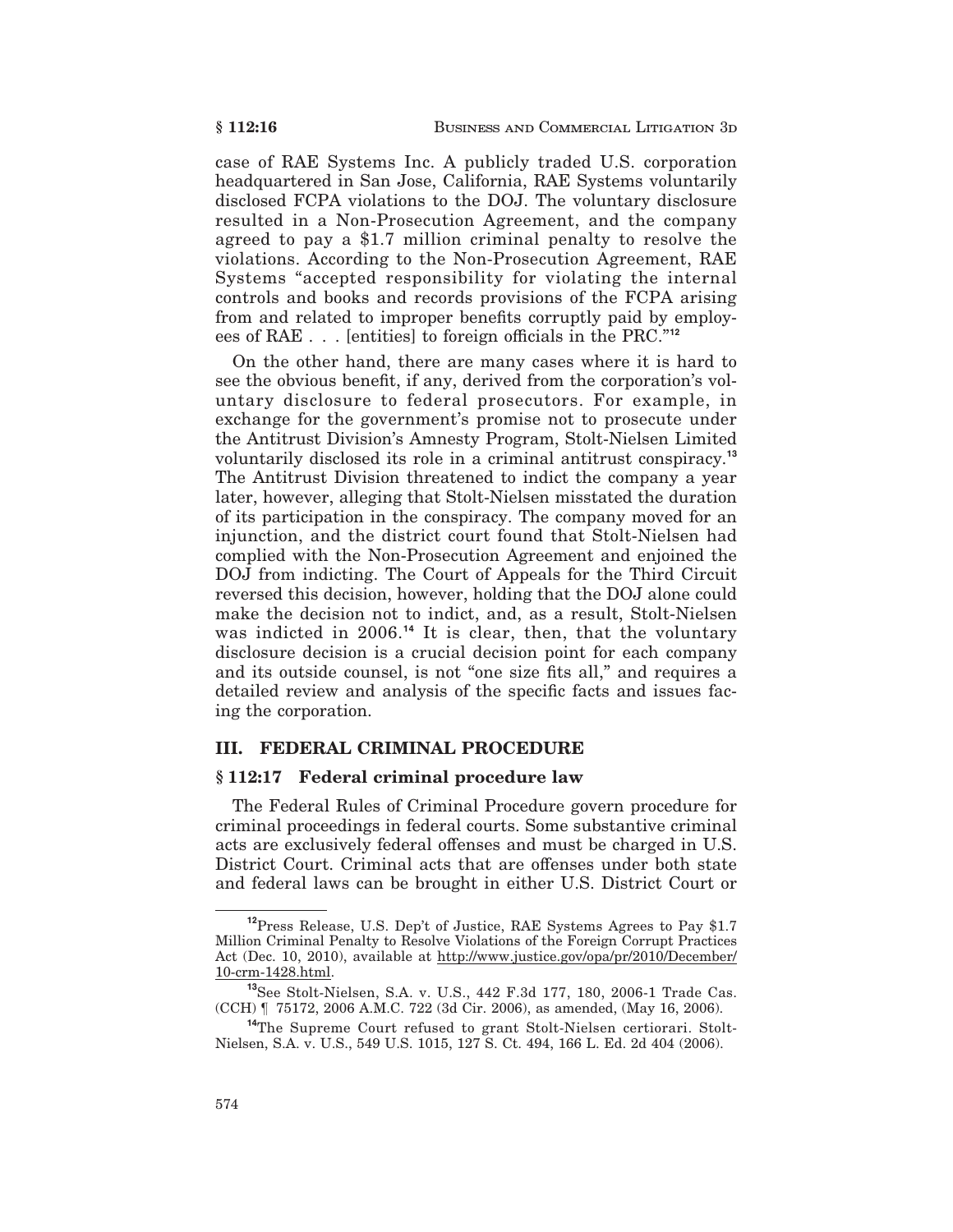state court.<sup>1</sup> Sections 112:17 to 112:28 provide an overview of key selected portions of the Federal Rules of Criminal Procedure and federal statutory and case law governing criminal procedure intended to alert white collar crime practitioners to some of the unique aspects of federal criminal procedure.

### § 112:18 Federal criminal procedure law—Pretrial discovery

There are no general constitutional rights to pretrial discovery in criminal cases.<sup>1</sup> Instead, criminal defendants in federal cases are entitled to only those discovery mechanisms available to them under Rule 16 of the Federal Rules of Criminal Procedure.<sup>2</sup> Pursuant to this rule, the government has a pretrial duty to preserve discovery evidence and to disclose specific categories of evidence in the government's "possession, custody, or control" that the government intends to produce at trial or which would be material to the preparation of the defense case.<sup>3</sup> These categories include: the defendant's own statements; the defendant's prior criminal record; certain documents and objects; certain examination and test reports; and the content and bases of expert testimony upon which the government intends to rely.<sup>4</sup>

Unlike civil discovery, criminal discovery is not mandatory and is produced only at the request of the defense. Thus, the government's right to discovery is contingent upon the defendant's first requesting disclosure by the government and the government's compliance with the defendant's request.<sup>5</sup> Once the defendant requests discovery, however, the government is entitled to reciprocal production of documents the defendant intends to introduce during his own case-in-chief.<sup>6</sup>

Defense counsel must balance their need for discovery with risks posed by opening the door to discovery to the government. White collar cases frequently require production of a massive amount of documents, including financial data and material particular to a corporation. In order to fully understand such documents, it is often imperative to seek input from all custodians of

#### [Section 112:17]

#### **Section 112:18**

<sup>1</sup>Weatherford v. Bursey, 429 U.S. 545, 559, 97 S. Ct. 837, 51 L. Ed. 2d 30  $(1977).$ 

 ${}^{2}E.g.,$  Fed. R. Crim. P. 16(a)(1)(B)(i).

 ${}^{3}$ See Fed. R. Crim. P. 16(a)(1).

<sup>4</sup>See Fed. R. Crim. P.  $16(a)(1)(A)-(G)$ .

 ${}^{5}$ Fed. R. Crim. P. 16(a)(1).

<sup>6</sup>Fed. R. Crim. P.  $16(b)(1)(A)(ii)$ ; see also U.S. v. Medearis, 380 F.3d 1049, 1057 (8th Cir. 2004).

See, e.g., Office of the United States Attorney for the District of Minnesota, Criminal Procedures, available at http://www.justice.gov/usao/mn/crimina **I\_proc.html** (last visited Feb. 22, 2011).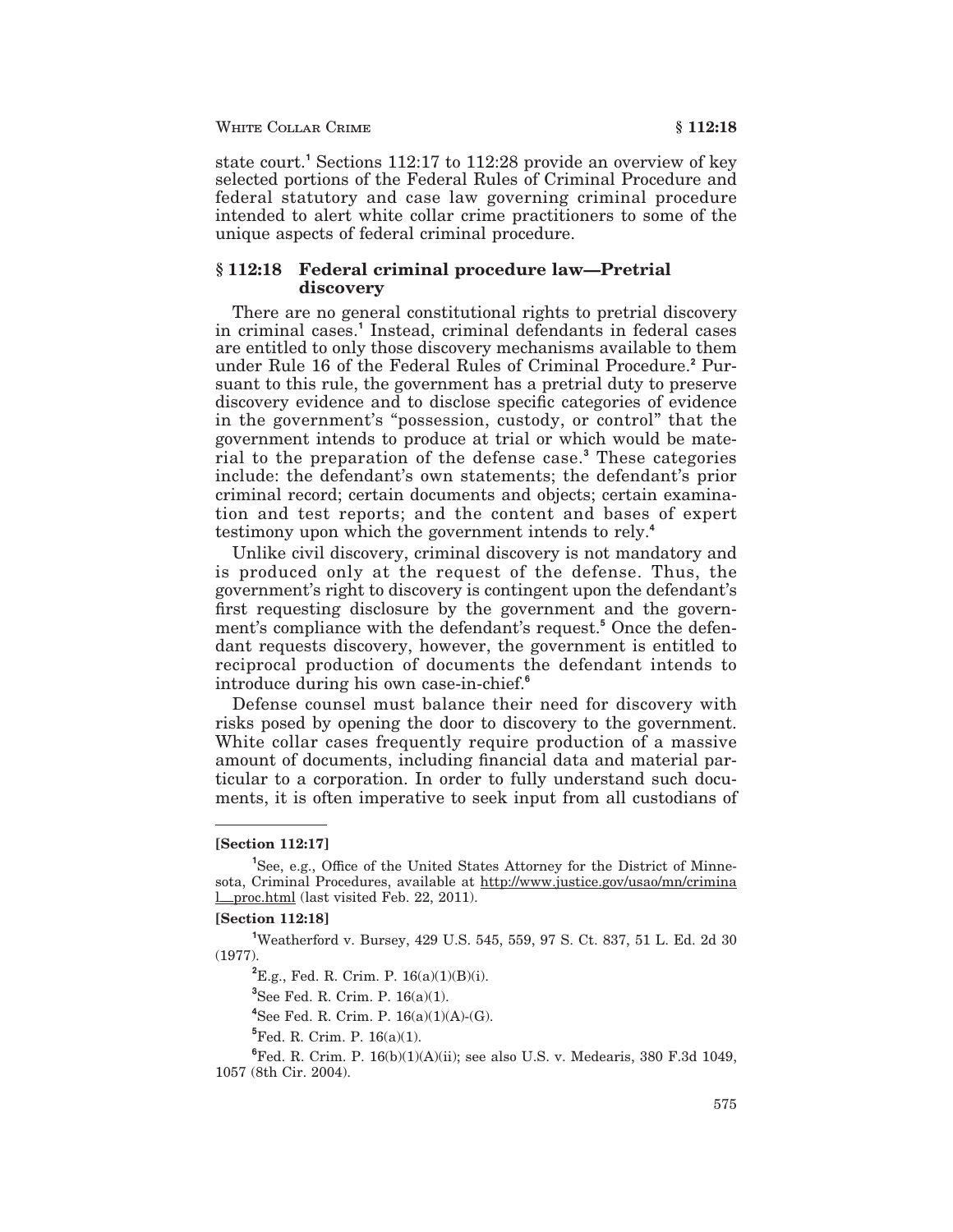the documents and those familiar with the nuances of a corporation's day-to-day business. Because white collar prosecutions are so document-intensive, defendants often have no choice but to open the door to reciprocal discovery requests from the government and suffer the high price imposed by the Federal Rules of Criminal Procedure, which require defendants to provide the government with materials they plan to use in their own cases in-chief.

In fact, the Federal Rules of Criminal Procedure impose unequal discovery obligations upon defendants and the government. Rule  $16(a)(1)(E)$  provides that "[u] pon a defendant's request, the government must permit the defendant to inspect" documents that are "within the government's possession, custody, or control" and that  $(1)$  are material for preparing the defense;  $(2)$  the government intends to use in its case-in-chief; or (3) were obtained from or belong to the defendant. Because the government's discovery obligation is expressed in the disjunctive, Rule 16 permits the government to potentially bury its "evidence-inchief" within its much larger overall discovery instead of identifying it specifically. Conversely, Rule 16 compels the defendant to disclose items within its possession *and* items it intends to use in its case-in-chief. As a result, defendants must mine through often overwhelming numbers of documents yet deliver to the government their own evidence-in-chief in a more coherent format.<sup>8</sup>

In recent years, rather than resisting defendants' request for documents, the government has frequently adopted the opposite approach—producing a document dump that inundates the defendant with thousands of pages of documents, many of which are completely irrelevant to the case. Furthermore, the government is permitted to producing documents in either hard copy or electronic format, forcing the defendant to conduct needle-in-ahaystack searches through boxes of documents.<sup>9</sup> Consequently, white collar defendants often allocate valuable resources to reviewing documents for the mere benefit of being able to speculate which documents the government will use in its case-in- $\text{chief.}^{10}$ 

The defendant's burdensome document review is exacerbated

<sup>10</sup>See. e.g., U.S. v. Smirlock, 2001 WL 913911, at \*2 (S.D. N.Y. 2001)

<sup>&</sup>lt;sup>7</sup>See Fed. R. Crim. P.  $16(b)(1)(a)(ii)$ .

<sup>&</sup>lt;sup>8</sup>Fed. R. Crim. P.  $16(b)(1)(A)(ii)$ .

 $^{9}$ See, e.g., U.S. v. Nachamie, 91 F. Supp. 2d 565, 568-69 (S.D. N.Y. 2000) ("Defendants essentially argue that the Government has failed to comply with its obligations under Rule  $16(a)(1)(C)$  because it has produced a huge volume of documents for inspection and copying, somewhere in the range of 200,000 pages ....Defendants' complaint is that because of the enormity of the production, they cannot determine which documents were simply material to the preparation of their defense and which documents the Government intends to use at trial .... The clear language of Rule  $16(a)(1)$ , however, does not require the Government to identify which documents fall in each category—it only requires the production of documents responsive to any category.").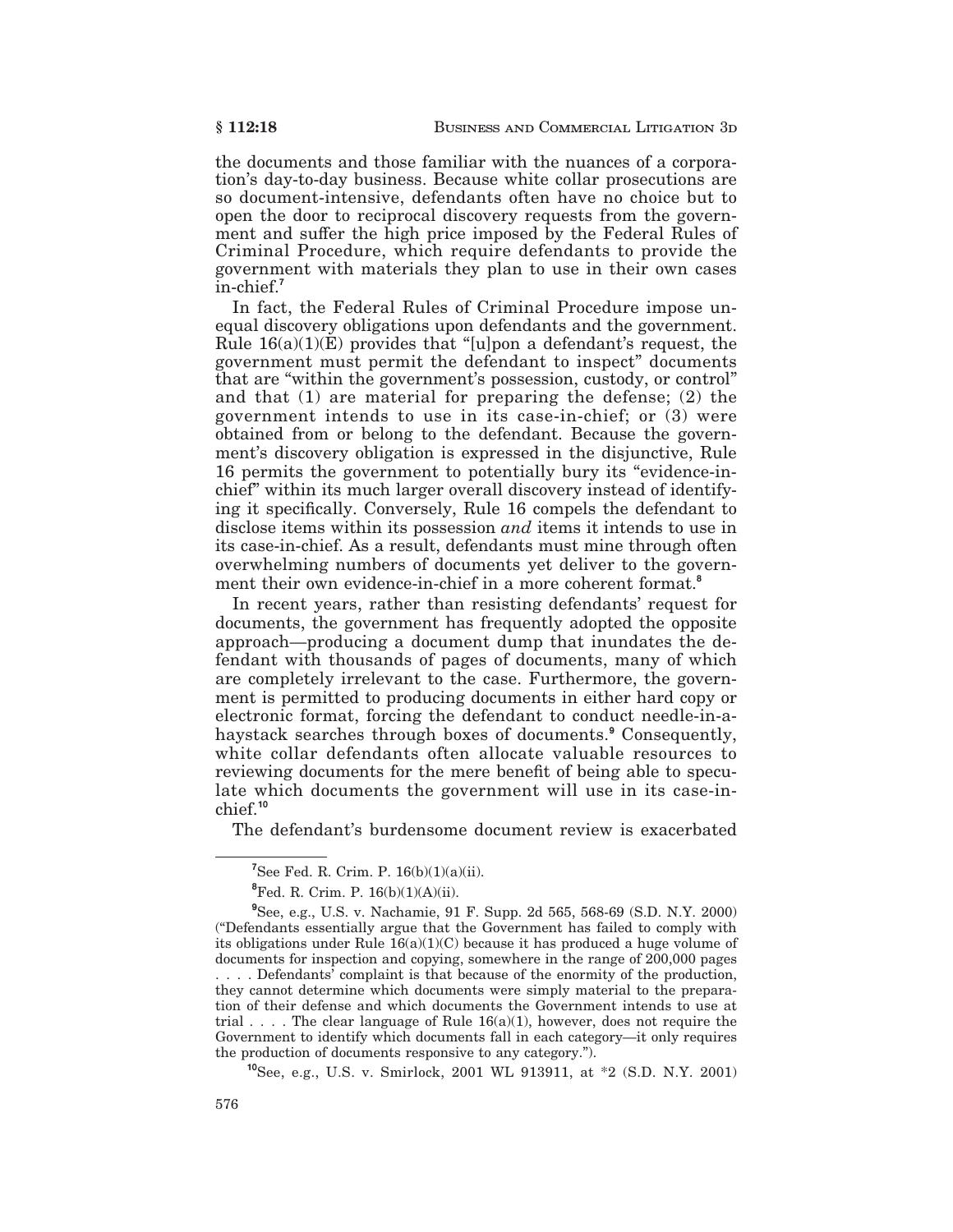#### WHITE COLLAR CRIME

by the fact that there are no predetermined timelines governing how far in advance of the trial material must be exchanged.<sup>11</sup> Strategically, the government often will share this evidence with the defense just before trial, which greatly impedes the defendant's trial preparation. It is not uncommon for the government to delay the production of evidence and reveal it to the defense only a few weeks before trial. While 11th-hour disclosure can hamper any criminal defendant, it is especially prejudicial to white collar criminal defendants who are already forced to review and analyze massive amounts of documents.<sup>12</sup>

Moreover, the discovery rules do not require the government to disclose witness lists or the statements of any codefendants in advance of trial.<sup>13</sup> As a result, prosecutors often disclose witness statements just prior to cross-examination, providing the defendant with only a limited time to prepare.<sup>14</sup> The discoveryintensive nature of white collar criminal cases amplifies the problems created by rules that deprive defendants of early disclosure of information related to witnesses and an opportunity to meaningfully prepare. Although Rule 16 does not govern the timing of discovery requests, Rule 12 of the Federal Rules of Criminal Procedure vests the trial judge with the authority to both set deadlines for filing pretrial discovery motions and schedule motion hearings.<sup>15</sup> A defendant's failure to make a timely request for discovery constitutes waiver, which can only be overcome by a showing of "good cause."<sup>16</sup> Additionally, judges can impose sanctions to enforce the government's discovery obligations.<sup>17</sup>

A white collar defendant is not powerless in dealing with these discovery related issues. For example, in an extremely document intensive case, white collar practitioners often make early demands for the production of documents and do not hesitate to

<sup>(&</sup>quot;[D]efendant's principal point is that the government has provided access to such a wealth of undifferentiated material that preparation for trial is impeded rather than advanced.").

<sup>&</sup>lt;sup>11</sup>THE JUSTICE PROJECT, EXPANDED DISCOVERY IN CRIMINAL CASES: A POLICY REVIEW 8 (2007).

<sup>&</sup>lt;sup>12</sup>U.S. v. Wilson, 2001 WL 727026, at \*1 (S.D. N.Y. 2001) ("denying defense counsel's motion to have Section 3500 material produced two weeks before trial in lieu of the Government's proposal to have the material delivered the Thursday before a witness testifies, while also noting that the Government had produced 225 boxes of documents").

<sup>&</sup>lt;sup>13</sup>U.S. v. Pearson, 340 F.3d 459, 468 (7th Cir. 2003), cert. granted, judgment vacated on other grounds, 543 U.S. 1097, 125 S. Ct. 1109, 160 L. Ed. 2d 988  $(2005).$ 

<sup>&</sup>lt;sup>14</sup>U.S. v. Villanueva Madrid, 302 F. Supp. 2d 187, 193 (S.D. N.Y. 2003) (in case involving money laundering and bank and wire fraud, court ordered government to disclose witness lists one week before trial).

<sup>&</sup>lt;sup>15</sup>Fed. R. Crim. P. 12(c).

<sup>&</sup>lt;sup>16</sup>Fed. R. Crim. P. 12(e).

 $17$ See Fed. R. Crim. P.  $16(d)(2)$ .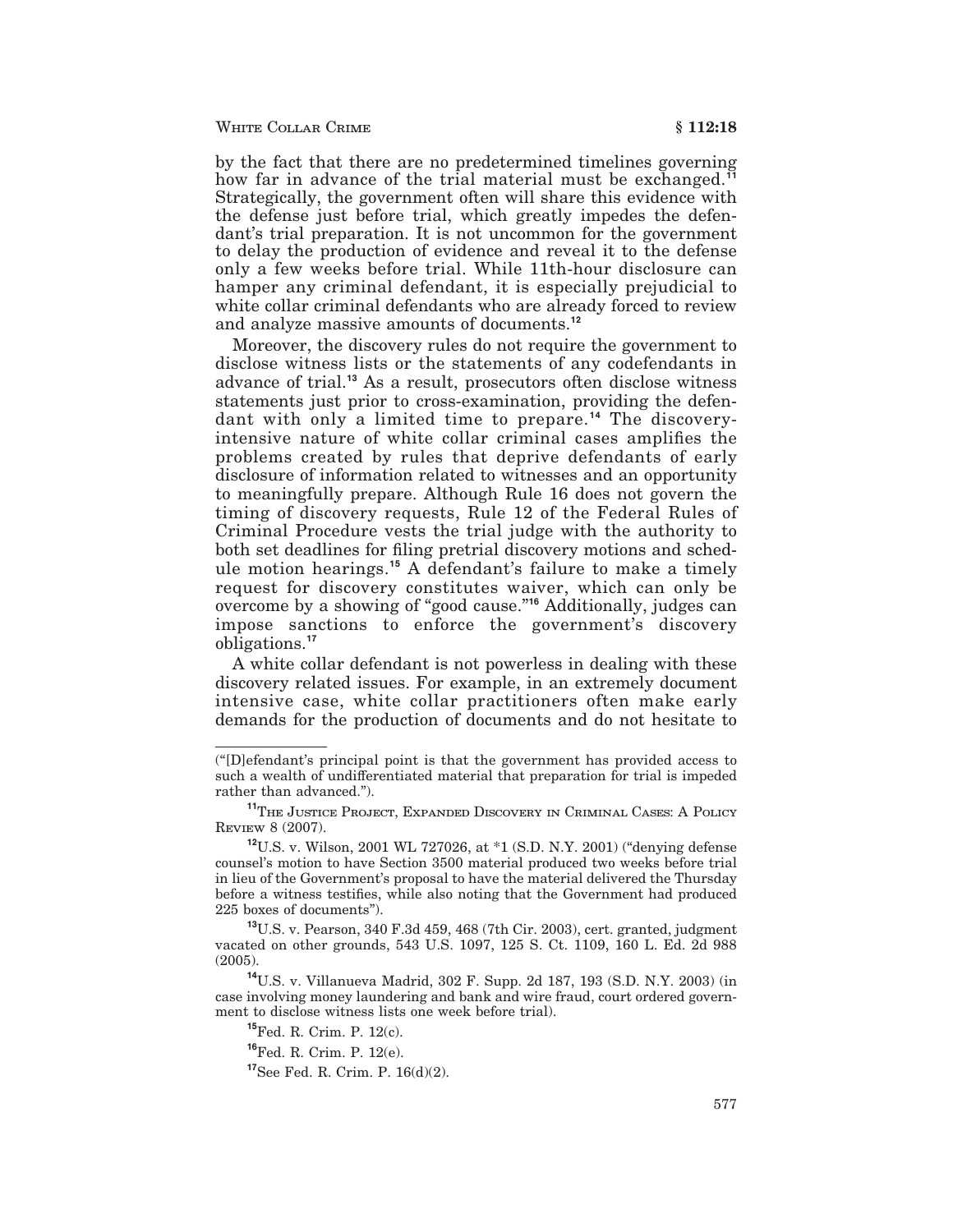take up the issue with the federal judge if the government is dragging its heels in producing documents. Similarly, if the government adopts the "document dump" approach, white collar counsel can seek the court's assistance in getting the government to narrow the production or at least direct the defendant to the relevant documents contained therein. At the same time, the white collar defendant, when faced with a government production of potentially millions of pages of documents, can cite the burdensome task of reviewing this material as a basis for seeking a delay in the trial date to permit his counsel to adequately prepare for trial.

### §112:19 *Brady*/Jencks disclosures

The scope of the government's obligation to disclose potentially exculpatory information is a central issue in white collar criminal practice. The government is obligated to disclose certain exculpatory evidence pursuant to the Jencks Act<sup>1</sup> and the United States Supreme Court's decision in *Brady v. Maryland*.<sup>2</sup> Sections 112:20 to 112:21 provide an overview of the government's Brady/Jencks disclosure obligations.

### § 112:20 *Brady*/Jencks disclosures—Jencks disclosures

In 1957, Congress passed the Jencks Act in response to confusion in the lower courts created by Jencks v. United States, in which the Supreme Court held that criminal defendants may inspect all reports made by the government about a government witness and relating to the witness' direct examination.<sup>1</sup> The Jencks Act clarified the scope and timing of the government's required disclosures. It provided that the government is required to disclose the prior statements of a government witness after the witness testifies at a criminal trial.<sup>2</sup> In 1980, the substance of the Jencks Act was incorporated into Rule 26.2 of the Federal Rules of Criminal Procedure, which provides that "[a] fter a witness other than the defendant has testified on direct examination, the court, ... must order an attorney for the government or the defendant and the defendant's attorney to produce, for the examination and use of the moving party, any statement of the witness that is in their possession and that relates to the subject matter

#### **[Section 112:19]**

<sup>1</sup>18 U.S.C.A. § 3500.

<sup>2</sup>Brady v. Maryland, 373 U.S. 83, 83 S. Ct. 1194, 10 L. Ed. 2d 215 (1963). **Section 112:201** 

<sup>1</sup> Jencks v. U.S., 353 U.S. 657, 77 S. Ct. 1007, 1 L. Ed. 2d 1103, 75 Ohio L. Abs. 465, 40 L.R.R.M. (BNA) 2147, 32 Lab. Cas. (CCH) P 70731 (1957).

 $218$  U.S.C.A. § 3500(b).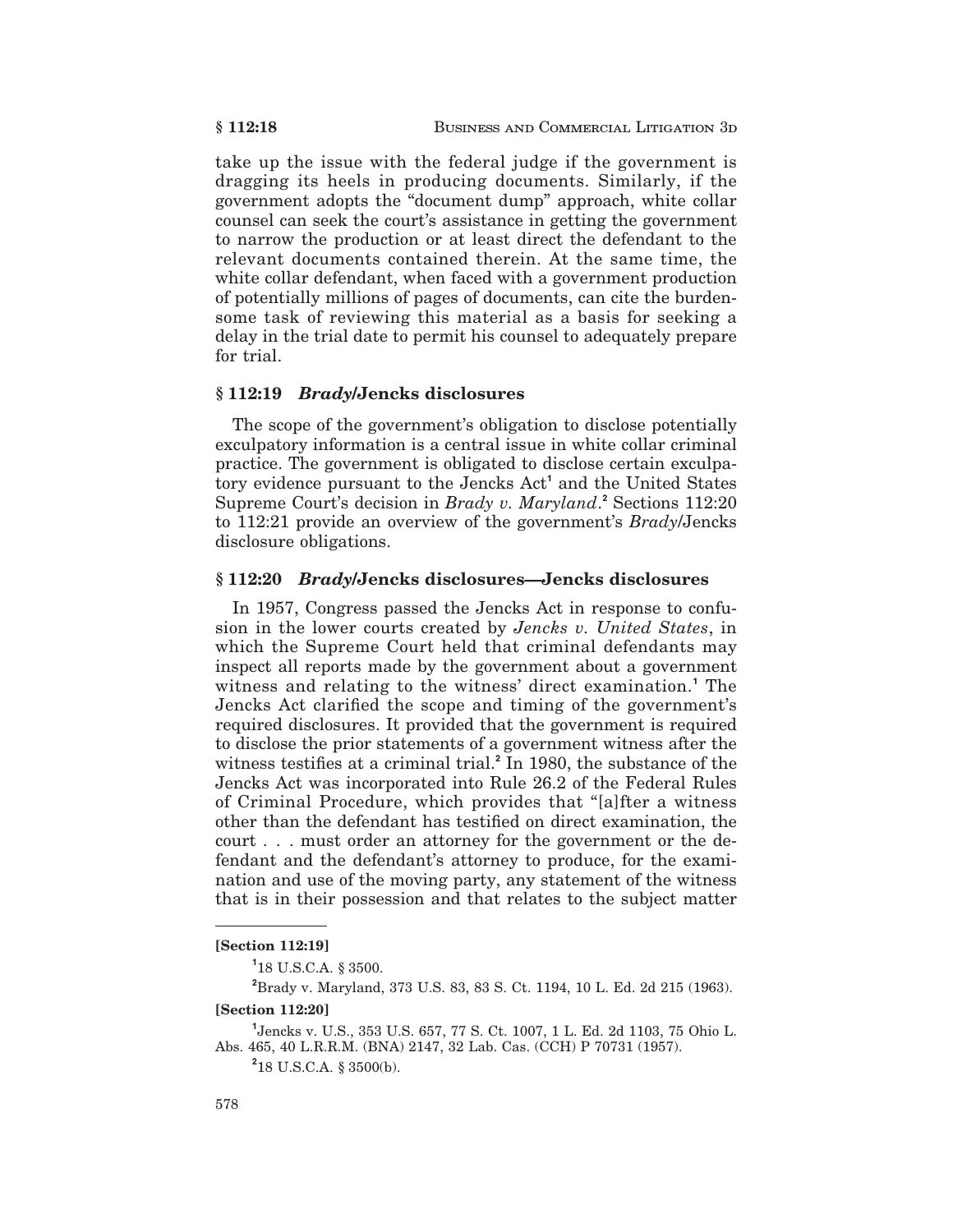of the witness's testimony." Despite its incorporation into the Federal Rules of Criminal Procedure, Congress has never repealed the Jencks Act, and courts and litigants continue to rely on it in dealing with criminal defendants' discovery motions.<sup>4</sup>

Whether material constitutes a Jencks Act statement is an issue of fact to be determined by the district court.<sup>5</sup> Jencks statements include written statements signed, adopted, or approved by a witness, substantially verbatim and contemporaneously made recordings or transcriptions of the witness' oral statements, and grand jury testimony.<sup>6</sup> The Jencks Act does not necessarily encompass notes taken by prosecutors or their agents during witness interviews.' Some courts have held that notes of a law enforcement agent summarizing witness statements, however, may be subject to the Jencks Act and therefore discoverable if the law enforcement agent testifies at trial.

The government's obligation to disclose Jencks statements is not an affirmative duty; rather, the defendant must make a request for access to Jencks statements. This is, of course, just a pro forma request that white collar practitioners do early on in every case. The defendant's request must be timely made<sup>9</sup> and sufficiently precise to identify the particular statements the defendant is seeking.<sup>10</sup> Prior to the witness' testimony, the district court determines as an issue of fact whether requests for statements are invalid for being overly broad or premature.<sup>11</sup> Under Rule 26.2, the government may challenge a criminal defendant's request for witness statements.<sup>12</sup> If the government claims the information requested is privileged or does not relate to the subject matter of the witness' testimony, the district court must conduct an *in camera* inspection of the disputed material and redact any

<sup>4</sup>See 18 U.S.C.A. § 3500.

<sup>5</sup>See Goldberg v. U.S., 425 U.S. 94, 108, 96 S. Ct. 1338, 47 L. Ed. 2d 603 (1976) ("[A] Government objection to production may require that the trial court inspect documents or hold a hearing to gather extrinsic evidence bearing on the extent to which the documents are statements producible under § 3500.").

 $^{6}$ Fed. R. Crim. P. 26.2(f).

<sup>7</sup>See U.S. v. Brown, 303 F.3d 582, 590, 59 Fed. R. Evid. Serv. 1032 (5th Cir. 2002) (holding that defendant is not entitled to handwritten notes of FBI agent made in preparation of witness interview because type-written reports containing content of interviews were provided).

<sup>8</sup>See U.S. v. Welch, 810 F.2d 485, 490-91 (5th Cir. 1987).

<sup>9</sup>See U.S. v. Scotti, 47 F.3d 1237, 1250 (2d Cir. 1995) (ordering waiver of Jencks Act discovery because defendant failed to make discovery request until cross-examination).

<sup>10</sup>See U.S. v. Sanchez-Gonzalez, 294 F.3d 563, 568, 9 A.L.R. Fed. 2d 813 (3d Cir. 2002); U.S. v. Boyd, 53 F.3d 631, 634, 42 Fed. R. Evid. Serv. 196 (4th Cir. 1995).

<sup>11</sup>See Goldberg v. U. S., 425 U.S. 94, 108, 96 S. Ct. 1338, 47 L. Ed. 2d 603  $(1976).$ 

 $^{12}$ See Fed. R. Crim. P. 26.2(c).

 ${}^{3}$ Fed. R. Crim. P. 26.2(a).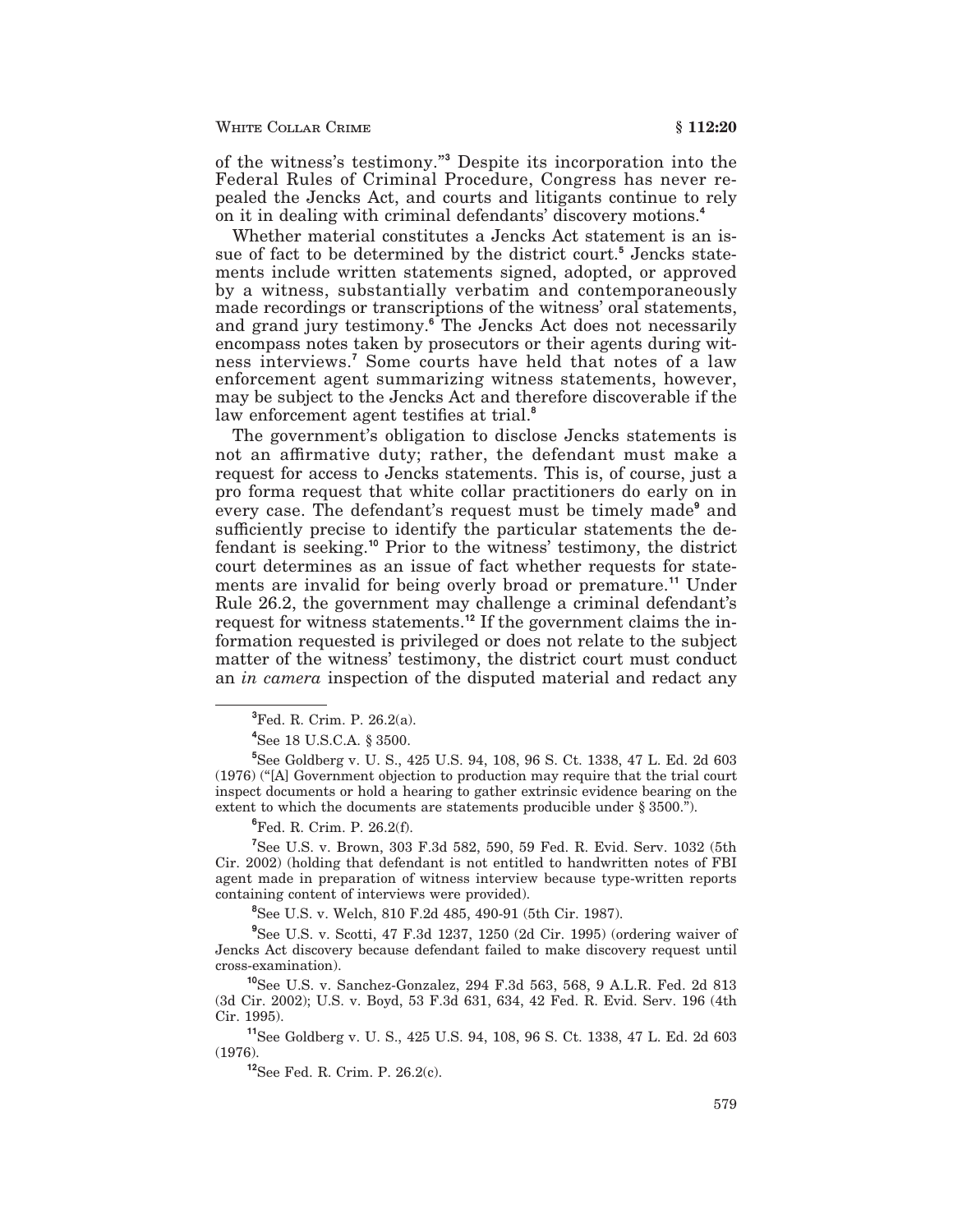portions that are privileged, that do not constitute witness' statements, or that do not relate to the subject matter of the witness' testimony.<sup>13</sup>

If the government's failure to comply with a discovery order pursuant to Rule 26.2 results in prejudice for the defendant, the district court may (and under certain circumstances, must) strike the witness' testimony from the record or "declare a mistrial if justice so requires."<sup>14</sup> The government's failure to disclose Jencks statements prejudices the defendant if the statements deviate from the witness' testimony or other available evidence. The Jencks Act has been interpreted to provide district courts with broad discretion as to whether to impose these sanctions and which sanction is consistent with the fair administration of justice.<sup>15</sup> Accordingly, if the government belatedly produces Jencks statements during the trial without prejudicing the defendant, the court will craft a remedy to address the harm caused without striking testimony or ordering a new trial.<sup>16</sup> In fact, in most cases, if nondisclosure is the result of negligence or inadvertence, if there is no bad faith on the part of the government, or if there is no prejudice to the defendant, sanctions generally are not imposed.<sup>17</sup> Thus, despite the mandates of Rule 26.2, courts typically reserve the harsh sanctions of striking testimony or ordering a mistrial for the rare cases in which the government has deliberately decided not to produce witness statements or the prejudice to the defendant is too high to overcome with any remedial measures.<sup>18</sup>

District courts are without authority to order disclosure of Jencks statements prior to witness testimony.<sup>19</sup> Nevertheless, district courts frequently encourage prosecutors to disclose wit-

<sup>16</sup>See, e.g., U.S. v. Wables, 731 F.2d 440, 445-48, 15 Fed. R. Evid. Serv. 394 (7th Cir. 1984) and cases cited therein.

<sup>17</sup>See, e.g., U.S. v. Sanchez, 635 F.2d 47, 66 (2d Cir. 1980) ("As to the notes Perdomo gave to Crawford in 1978, which were lost by him in January 1979, when his car was stolen, the district court correctly declined to impose sanctions against the government since the loss was inadvertent."); Taylor, 13 F.3d at 990 ("The court ordered the government to provide the statements to the defendants and gave the defendants the opportunity to recall and cross examine both witnesses. Such a remedy cures any possible prejudice the defendant might otherwise suffer from a tardy Jencks disclosure.").

<sup>18</sup>See Taylor, 13 F.3d at 990 ("The District Court is limited to these harsh remedies of subsection (d) only when the government 'elects' not to comply; in other words, only when the government intentionally or consciously chooses to ignore the disclosure requirements under the statute. When there is no bad faith or motive to suppress, and when any prejudice is curable at trial, the government has not 'elected not to comply' and subsection (d) does not control.").

<sup>19</sup>See. e.g., In re U.S., 834 F.2d 283, 287 (2d Cir. 1987) ("as to the district

<sup>&</sup>lt;sup>13</sup>See Fed. R. Crim. P. 26.2(c).

 $^{14}$ See Fed. R. Crim. P. 26.2(e).

<sup>&</sup>lt;sup>15</sup>See, e.g., U.S. v. Taylor, 13 F.3d 986, 990, 1994 FED App. 0009P (6th Cir. 1994) (rejected on other grounds by, State v. Marlowe, 277 Ga. 383, 589 S.E.2d)  $69(2003)$  and cases cited therein.